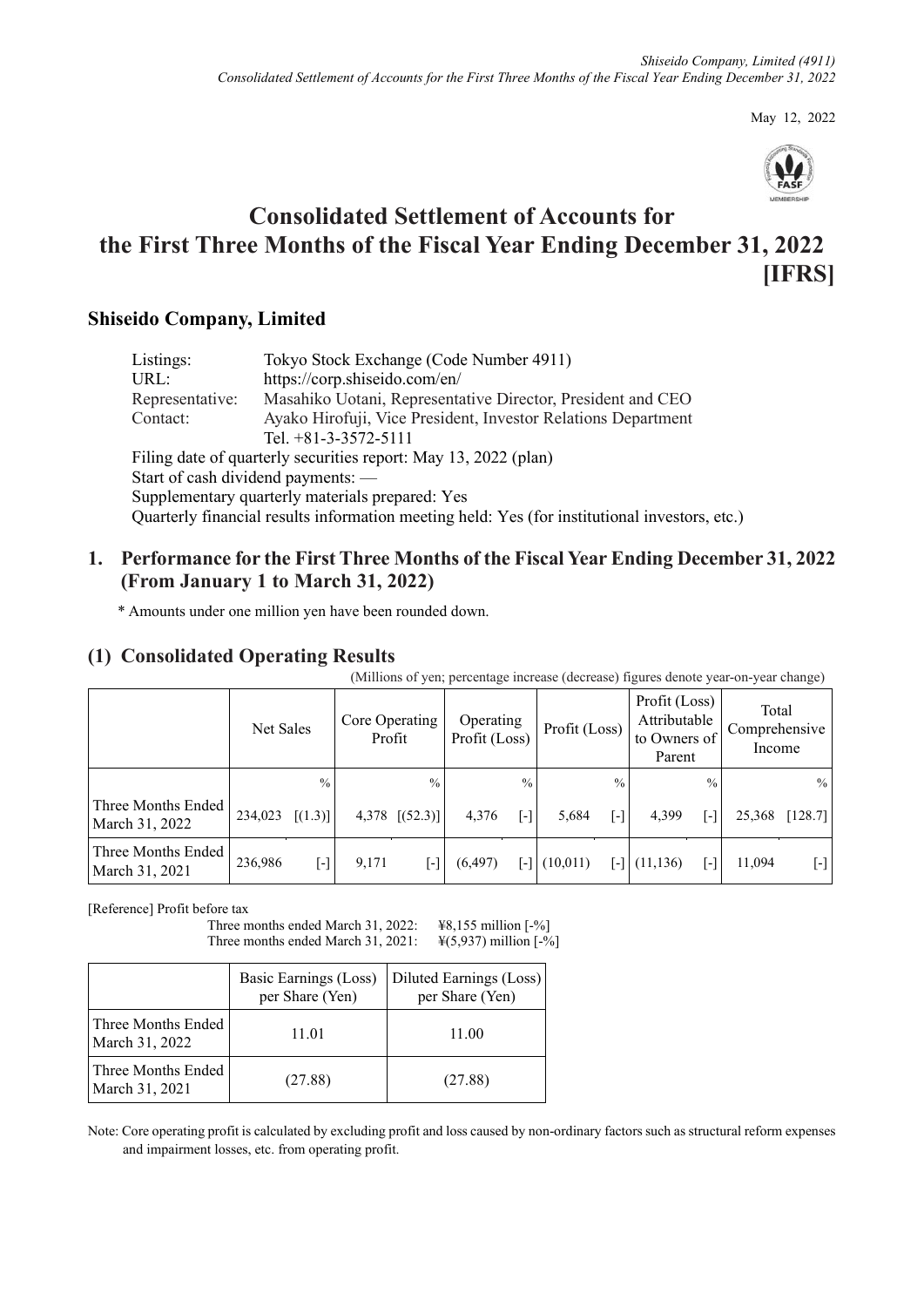### **(2) Consolidated Financial Position**

(Millions of yen)

|                         | <b>Total Assets</b> | Equity  | Equity Attributable<br>to Owners of Parent | Ratio of Equity<br>Attributable to<br>Owners of Parent |
|-------------------------|---------------------|---------|--------------------------------------------|--------------------------------------------------------|
| As of March 31, 2022    | 1,302,549           | 575,604 | 552,163                                    | 42.4%                                                  |
| As of December 31, 2021 | 1,300,979           | 562,179 | 540,695                                    | 41.6%                                                  |

### **2. Cash Dividends**

|                             |    | Cash Dividends per Share (Yen) |    |          |           |  |  |  |  |
|-----------------------------|----|--------------------------------|----|----------|-----------|--|--|--|--|
|                             | O1 | Q2                             | Э3 | Year-End | Full Year |  |  |  |  |
| Fiscal Year 2021            |    | 20.00                          |    | 30.00    | 50.00     |  |  |  |  |
| Fiscal Year 2022            |    |                                |    |          |           |  |  |  |  |
| Fiscal Year 2022 (Forecast) |    | 25.00                          |    | 75.00    | 100.00    |  |  |  |  |

Note: Revision to the most recently disclosed dividend forecast: None

Year-end dividend for the fiscal year 2022 includes an ordinary dividend of ¥25.00 and commemorative dividend of ¥50.00 for the 150th anniversary of our founding.

## **3. Forecast for the Fiscal Year Ending December 31, 2022 (From January 1 to December 31, 2022)**

|                  | (Millions of yen; percentage figures denote year-on-year change) |       |                          |        |                      |                 |                                                  |               |                                             |  |
|------------------|------------------------------------------------------------------|-------|--------------------------|--------|----------------------|-----------------|--------------------------------------------------|---------------|---------------------------------------------|--|
|                  | Net Sales                                                        |       | Core Operating<br>Profit |        | Profit<br>before Tax |                 | Profit<br>Attributable to<br>Owners of<br>Parent |               | Basic<br><b>Earnings</b> per<br>Share (Yen) |  |
|                  |                                                                  | $\%$  |                          | $\%$   |                      | $\frac{0}{0}$   |                                                  | $\frac{0}{0}$ |                                             |  |
| Fiscal Year 2022 | 1,075,000                                                        | [6.4] | 62,000                   | [45.7] |                      | 68,700 [(30.7)] | 44,000                                           | [(6.2)]       | 110.13                                      |  |

Note: Revision to the most recently disclosed performance forecast: Yes

Note: The Company announced the forecast for the fiscal year ending December 31, 2022 based on Japanese Standards in "Consolidated Settlement of Accounts for the Fiscal Year Ended December 31, 2021 [Japanese Standards]" on February 9, 2022, but following the voluntary adoption of International Financial Reporting Standards (IFRS) for consolidated financial statements from the first three months of the fiscal year ending December 31, 2022, the Company withdrew the forecast for the fiscal year ending December 31, 2022 based on Japanese Standards and re-announced a new forecast for the fiscal year ending December 31, 2022 under IFRS.

For details, please refer to the "Announcement of IFRS-based Consolidated Forecast for the Fiscal Year Ending December 31, 2022" released today.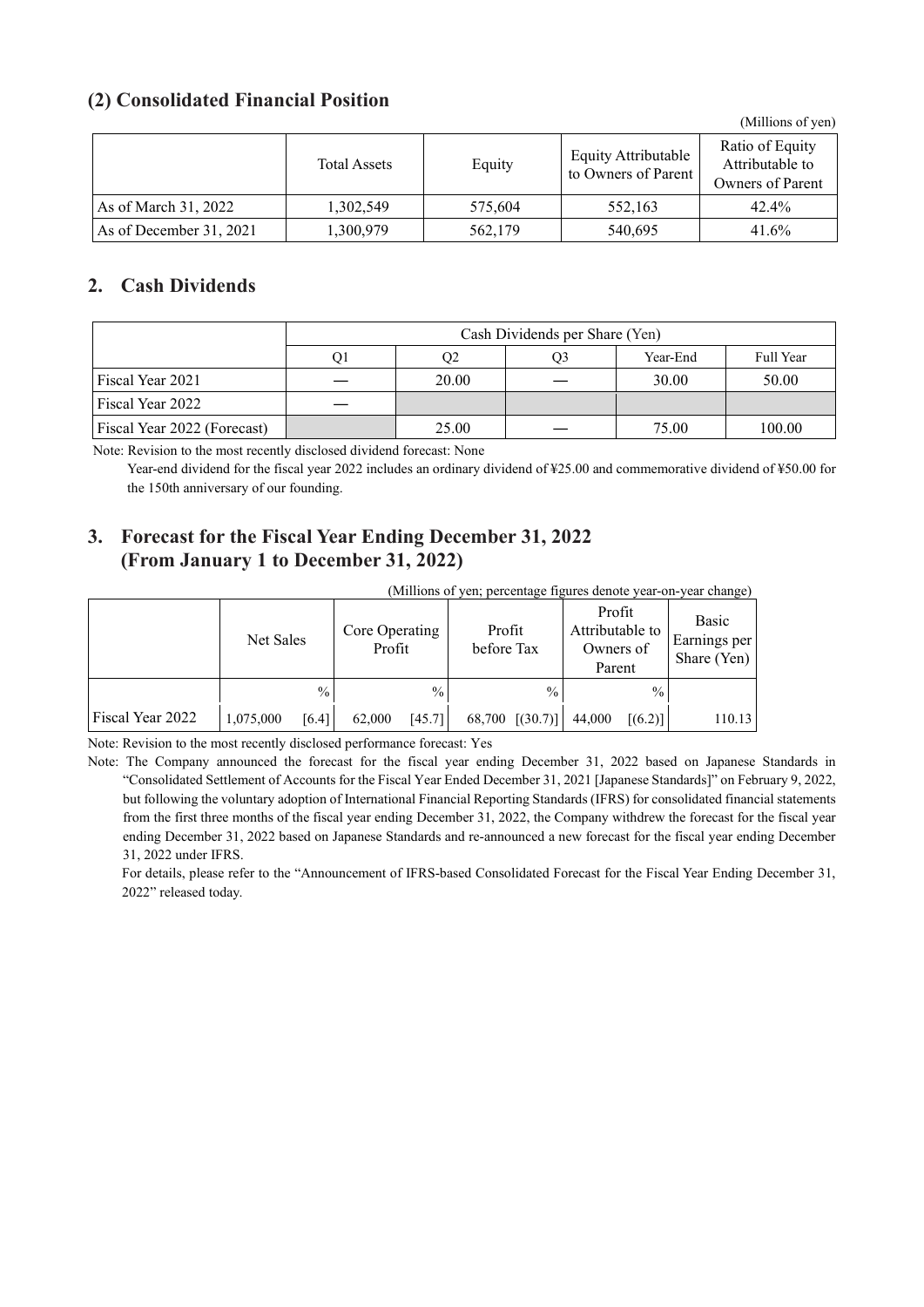### **Notes**

- (1) Changes in significant subsidiaries during the three months ended March 31, 2022: None (changes in specific subsidiaries causing a change in the scope of consolidation)
- (2) Changes in accounting policies; changes in accounting estimates
	- 1) Changes in accounting policies required by IFRS: None
	- 2) Other changes in accounting policies: None
	- 3) Changes in accounting estimates: None
- (3) Number of shares issued (ordinary shares)
	- 1) Number of shares issued (including treasury shares) As of March 31, 2022: 400,000,000
		- As of December 31, 2021: 400,000,000
	- 2) Number of treasury shares

| As of March 31, 2022:    | 470,789 |
|--------------------------|---------|
| As of December 31, 2021: | 506,767 |

3) Average number of shares outstanding during the period

Three months ended March 31, 2022: 399,515,677 Three months ended March 31, 2021: 399,469,982

#### **Implementation status of quarterly review procedures**

This Consolidated Settlement of Accounts for the First Three Months of the Fiscal Year Ending December 31, 2022 is not subject to quarterly review procedures by a certified public accountant or audit firm.

#### **Appropriate use of business forecasts; other special items**

(Adoption of International Financial Reporting Standards (IFRS))

The Group has voluntarily adopted the IFRS from the first three months of the fiscal year ending December 31, 2022, and the figures for the first three months of fiscal year ended December 31, 2021 and the fiscal year ended December 31, 2021 have also been reclassified to the IFRS basis.

(Cautionary note concerning forward-looking statements)

In this report, statements other than historical facts are forward-looking statements that reflect the Company's plans and expectations. These forward-looking statements involve risks, uncertainties and other factors that may cause our actual results and achievements to differ from those anticipated in these statements. Please refer to "1. Summary of Consolidated Financial Results for the First Three Months (3) Consolidated Forecast and Other Forward-Looking Information" on page 8 for information on preconditions underlying the above outlook and other related information.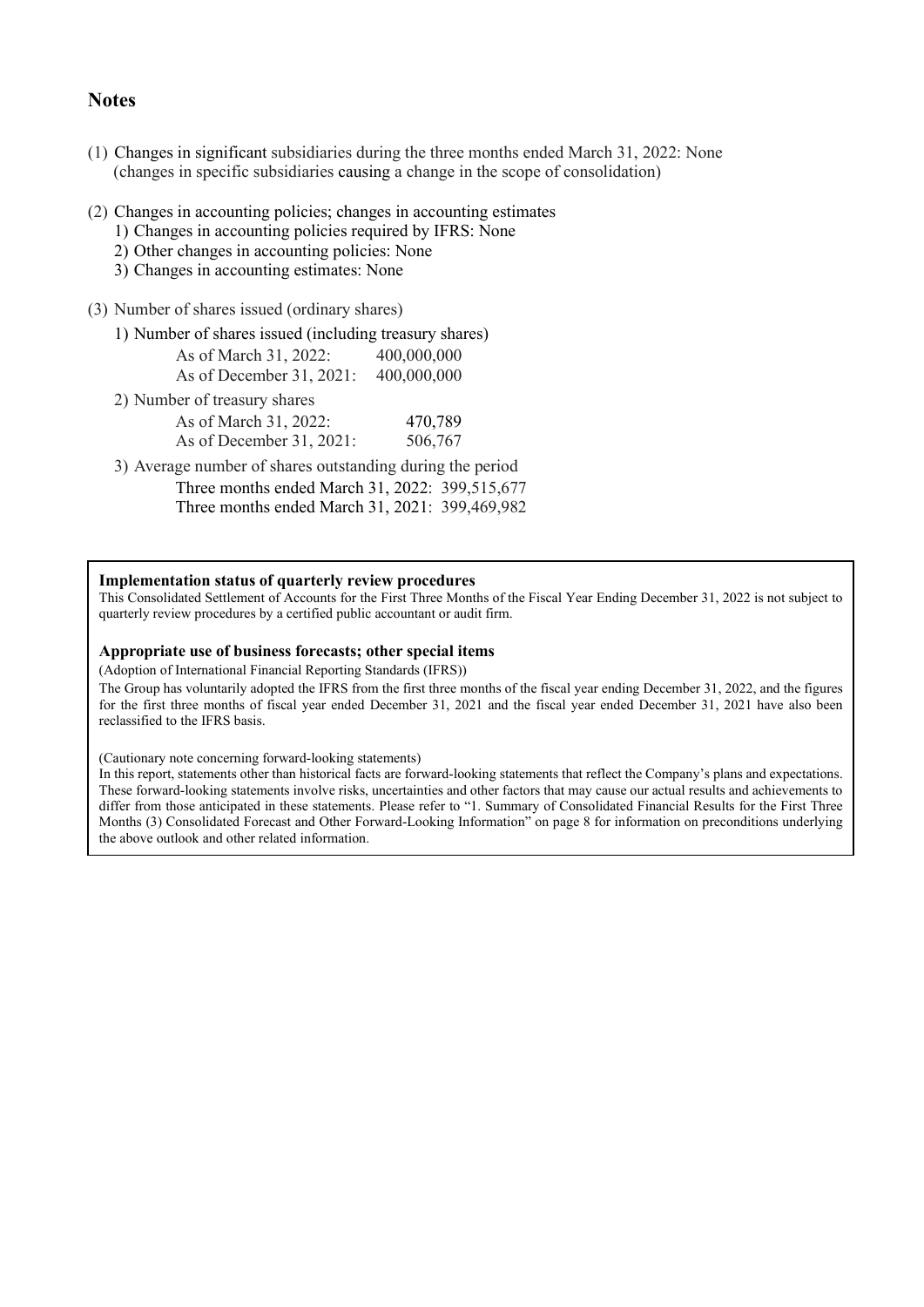# **Contents**

| (2) Condensed Quarterly Consolidated Statement of Profit and Loss and        |  |
|------------------------------------------------------------------------------|--|
|                                                                              |  |
|                                                                              |  |
|                                                                              |  |
| (5) Notes Concerning Condensed Quarterly Consolidated Financial Statements17 |  |
|                                                                              |  |
|                                                                              |  |
|                                                                              |  |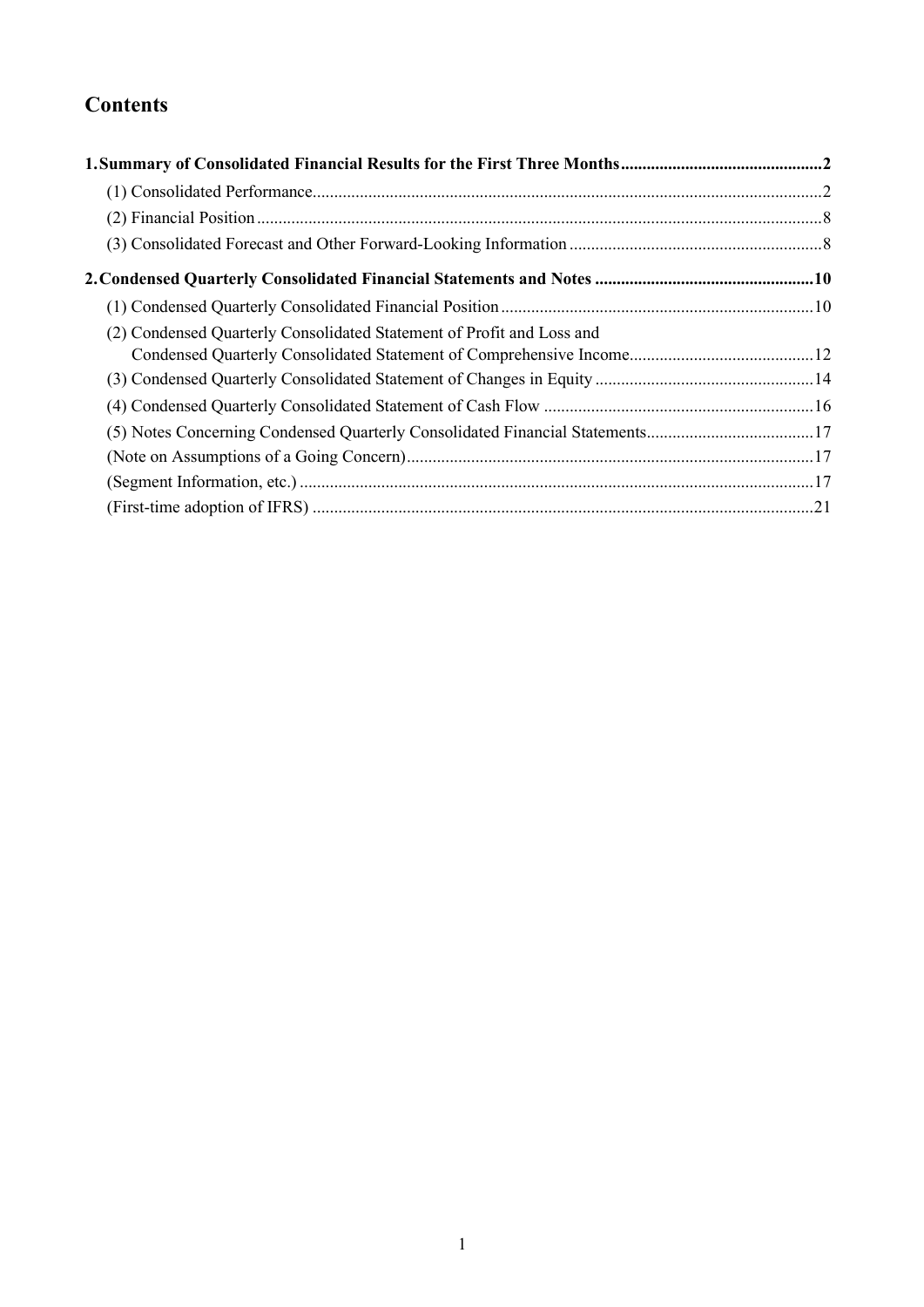### <span id="page-4-0"></span>**1. Summary of Consolidated Financial Results for the First Three Months**

|                                      |           |                             |                            |                             |                                                         | (Millions of yen) |
|--------------------------------------|-----------|-----------------------------|----------------------------|-----------------------------|---------------------------------------------------------|-------------------|
|                                      | Net Sales | Core<br>Operating<br>Profit | Operating<br>Profit (Loss) | Profit (Loss)<br>before Tax | Profit (Loss)<br>Attributable<br>to Owners of<br>Parent | <b>EBITDA</b>     |
| Three Months Ended<br>March 31, 2022 | 234,023   | 4,378                       | 4,376                      | 8,155                       | 4,399                                                   | 17,109            |
| Three Months Ended<br>March 31, 2021 | 236,986   | 9,171                       | (6, 497)                   | (5,937)                     | (11, 136)                                               | 22,332            |
| Year-on-Year<br>Increase (Decrease)  | $(1.3)\%$ | $(52.3)\%$                  |                            |                             |                                                         | $(23.4)\%$        |
| FX-Neutral                           | $(6.3)\%$ |                             |                            |                             |                                                         |                   |
| Like-for-Like                        | (0.9)%    |                             |                            |                             |                                                         |                   |

### <span id="page-4-1"></span>**(1) Consolidated Performance**

Notes:

1. Core operating profit is calculated by excluding profit and loss caused by non-ordinary factors such as structural reform expenses and impairment losses, etc. from operating profit.

2. EBITDA is calculated as core operating profit plus depreciation and amortization (excluding depreciation of right-of-use assets).

Like-for-like increase (decrease) in net sales excludes the impact from all business transfers in the first three months of fiscal 2022 and the first three months of fiscal 2021 as well as the impact of all related transfer agreements ("business transfer impacts").

## **Review of Performance in the First Three Months of the Fiscal Year Ending December 31, 2022**

In the first three months of the fiscal year 2022, global economy showed signs of overall recovery as the impacts of the COVID-19 pandemic eased worldwide. However, the spread of COVID-19 variants and the degree of their impact on the economy varied by country and region resulting in differences in economic climate. In addition, such factors as increasing tension in Ukraine, soaring commodity prices, and lockdowns, specifically in China's Shanghai, added to economic uncertainties, particularly in March.

Against this backdrop, the Japan cosmetics market remained sluggish due to prolonged impacts of the pandemic, such as quasi-emergency measures across the country and slow recovery of consumer demand for cosmetics. In China, the market environment was challenging. While online sales continued strong, there was a drop in consumer traffic offline, mainly due to the "zero-COVID" policy restrictions. Meanwhile, in Europe and the United States, consumption continued to recover thanks to low infection rates, and the cosmetics market also grew strongly across all categories.

Driven by its corporate mission, BEAUTY INNOVATIONS FOR A BETTER WORLD, the Shiseido Group (the "Group") actively promotes innovations aimed at resolving environmental and social issues, such as diversity and inclusion. We thus strive to realize our vision for 2030: a sustainable world where people can enjoy happiness through the power of beauty.

In 2021, we launched our medium-to-long-term strategy WIN 2023 and Beyond in response to challenges caused by the COVID-19 pandemic. Under this strategy, we are advancing a global transformation with an emphasis on profitability and cash flow through focus on the skin beauty area, which is our competitive advantage, restructuring our business portfolio, and improving profitability, particularly in the Americas and EMEA. We position 2022, the second year of the new strategy, as a "Back to Growth" year and are working to promote the growth of our global brands and to accelerate and advance DX.

In the first three months of the fiscal year 2022, we achieved strong growth in net sales in the Americas, EMEA, and Travel Retail Businesses. The growth was driven by our key skin beauty brand *Clé de Peau Beauté* and core makeup brand *NARS*, as well as solid e-commerce sales. On the other hand, sales declined year on year in Japan, where market recovery was delayed, and in China, which was significantly affected by the resurgence of COVID-19 and zero-COVID policy.

As a result, net sales decreased 1.3% year on year to ¥234.0 billion based on reported figures. On an FX-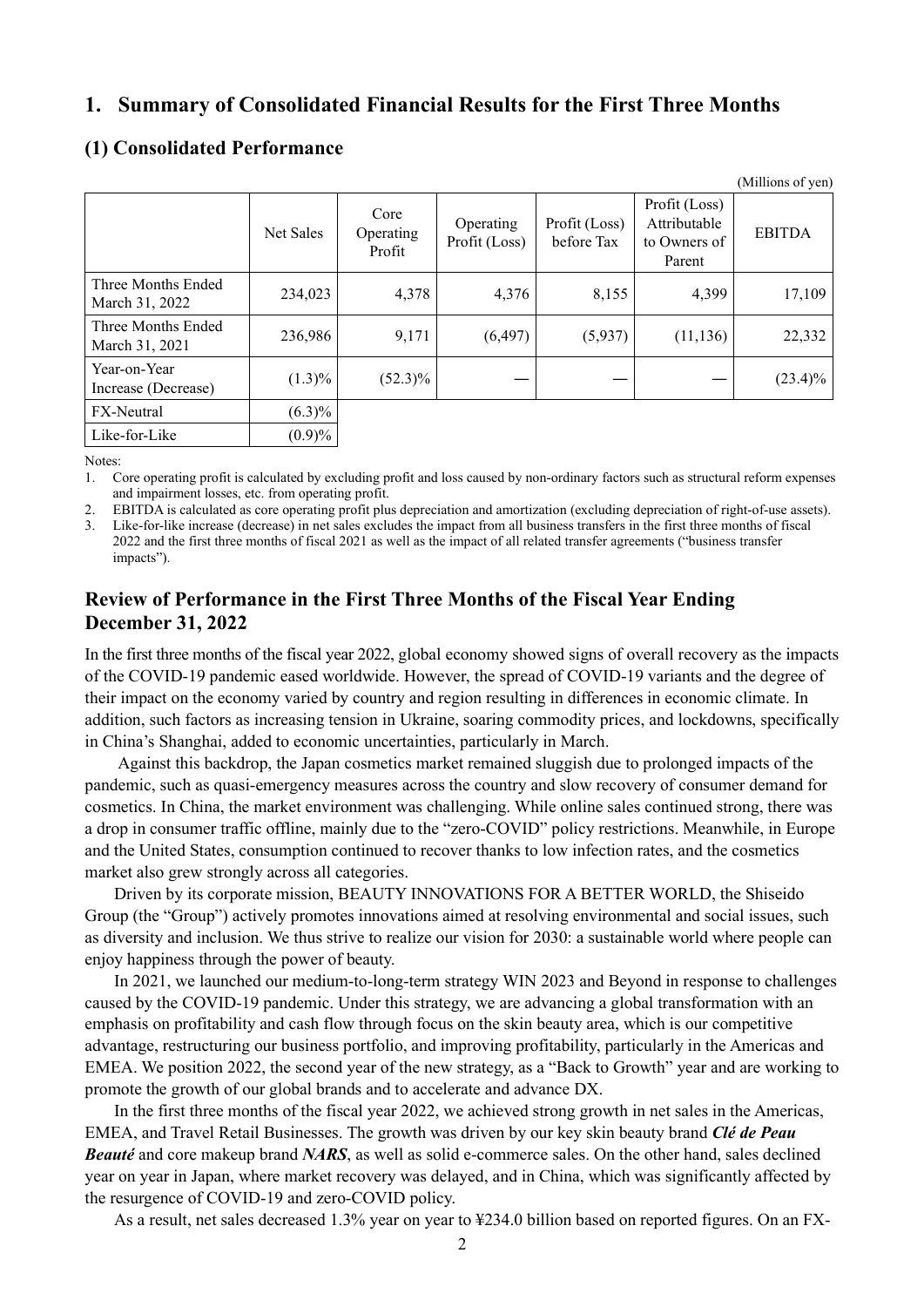neutral basis, the decline was 6.3% year on year. Like for like<sup>[1](#page-5-0)</sup>, sales were down 0.9% year on year.

Core operating profit dropped 52.3% year on year to ¥4.4 billion. While we saw positive shifts such as lower fixed costs thanks to structural reforms, a more favorable product mix, and effective cost management in line with market changes, these were outweighed by lower margins resulting from weaker sales in Japan and China.

Profit attributable to owners of parent increased by ¥15.5 billion year on year to ¥4.4 billion, mainly due to the recording of impairment loss on trademark rights related to *Dolce&Gabbana* in the first three months of fiscal 2021.

The EBITDA margin was 7.3%.

Major foreign currency exchange rates applicable to income and expense accounting line items in the Company's financial statements for the first three months of the fiscal year 2022 are JPY116.2/USD, JPY130.5/EUR, and JPY18.3/CNY.

<span id="page-5-0"></span><sup>&</sup>lt;sup>1</sup> Excluding business transfer impacts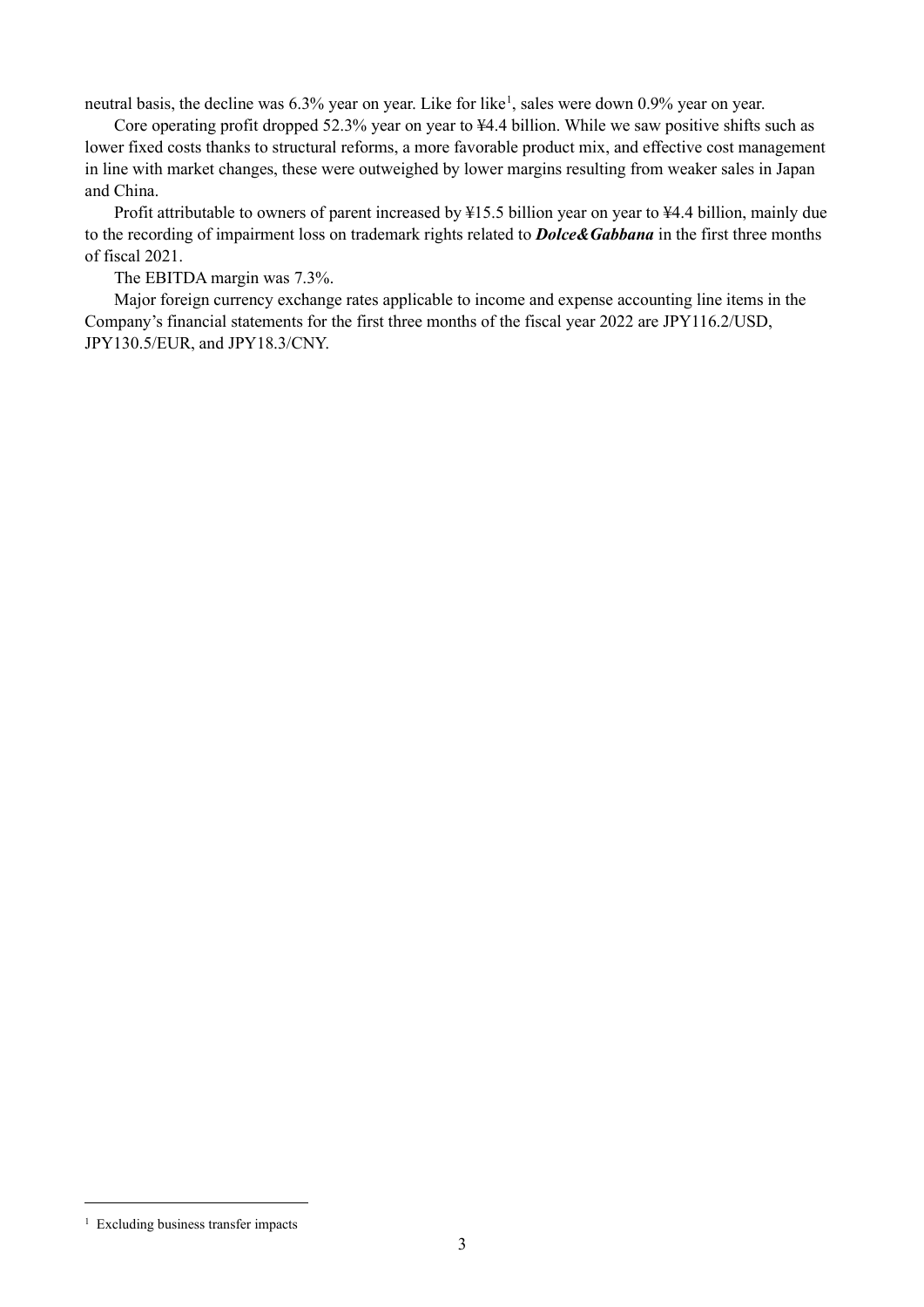# **[Consolidated Performance]**

(Millions of yen)

| Classification             |                               | Three<br>Months<br>Ended                        | $%$ of  | Three<br>Months<br>Ended | $%$ of  | Year-on-Year<br>Increase (Decrease) |                |                   |            |  |
|----------------------------|-------------------------------|-------------------------------------------------|---------|--------------------------|---------|-------------------------------------|----------------|-------------------|------------|--|
|                            |                               | Total<br>March 31,<br>March 31,<br>2022<br>2021 |         | Total                    | Amount  | Percentage                          | FX-<br>Neutral | Like-for-<br>like |            |  |
|                            | Japan Business                | 57,109                                          | 24.4%   | 69,915                   | 29.5%   | (12,806)                            | $(18.3)\%$     | $(18.3)\%$        | $(2.8)\%$  |  |
|                            | China Business                | 51,910                                          | 22.2%   | 65,349                   | 27.6%   | (13, 438)                           | $(20.6)\%$     | $(28.5)\%$        | $(14.4)\%$ |  |
|                            | Asia Pacific Business         | 15,409                                          | $6.6\%$ | 16,092                   | 6.8%    | (682)                               | $(4.2)\%$      | $(9.7)\%$         | $(0.1) \%$ |  |
|                            | <b>Americas Business</b>      | 25,188                                          | 10.7%   | 24,371                   | 10.3%   | 816                                 | 3.3%           | $(5.3)\%$         | 6.7%       |  |
| Sales                      | <b>EMEA Business</b>          | 28,485                                          | 12.2%   | 24,440                   | 10.3%   | 4,045                               | $16.6\%$       | 14.2%             | 8.6%       |  |
| $\rm \stackrel{tot}{\sim}$ | <b>Travel Retail Business</b> | 37,195                                          | 15.9%   | 27,703                   | 11.7%   | 9,492                               | 34.3%          | 23.9%             | 21.3%      |  |
|                            | <b>Professional Business</b>  | 3,915                                           | $1.7\%$ | 3,712                    | $1.5\%$ | 202                                 | $5.5\%$        | $1.0\%$           |            |  |
|                            | Other                         | 14,807                                          | 6.3%    | 5,401                    | 2.3%    | 9,406                               | 174.2%         | 172.7%            | $(8.1)\%$  |  |
|                            | Total                         | 234,023                                         | 100.0%  | 236,986                  | 100.0%  | (2,963)                             | $(1.3)\%$      | $(6.3)\%$         | $(0.9)\%$  |  |

|           |                               | Total sales including intersegment sales<br>and internal transfers between segments |                                         |  |  |  |
|-----------|-------------------------------|-------------------------------------------------------------------------------------|-----------------------------------------|--|--|--|
|           | Classification                | Three Months<br>Ended March 31,<br>2022                                             | Three Months<br>Ended March 31,<br>2021 |  |  |  |
|           | Japan Business                | 58,944                                                                              | 79,322                                  |  |  |  |
|           | China Business                | 52,027                                                                              | 65,552                                  |  |  |  |
|           | Asia Pacific Business         | 17, 456                                                                             | 16,701                                  |  |  |  |
|           | <b>Americas Business</b>      | 25,903                                                                              | 26,854                                  |  |  |  |
|           | <b>EMEA Business</b>          | 31,671                                                                              | 26,563                                  |  |  |  |
| Net Sales | <b>Travel Retail Business</b> | 37,235                                                                              | 27,809                                  |  |  |  |
|           | <b>Professional Business</b>  | 4,064                                                                               | 3,867                                   |  |  |  |
|           | Other                         | 70,881                                                                              | 61,270                                  |  |  |  |
|           | Subtotal                      | 298,185                                                                             | 307,943                                 |  |  |  |
|           | Adjustments                   | (64, 161)                                                                           | (70, 956)                               |  |  |  |
|           | Total                         | 234,023                                                                             | 236,986                                 |  |  |  |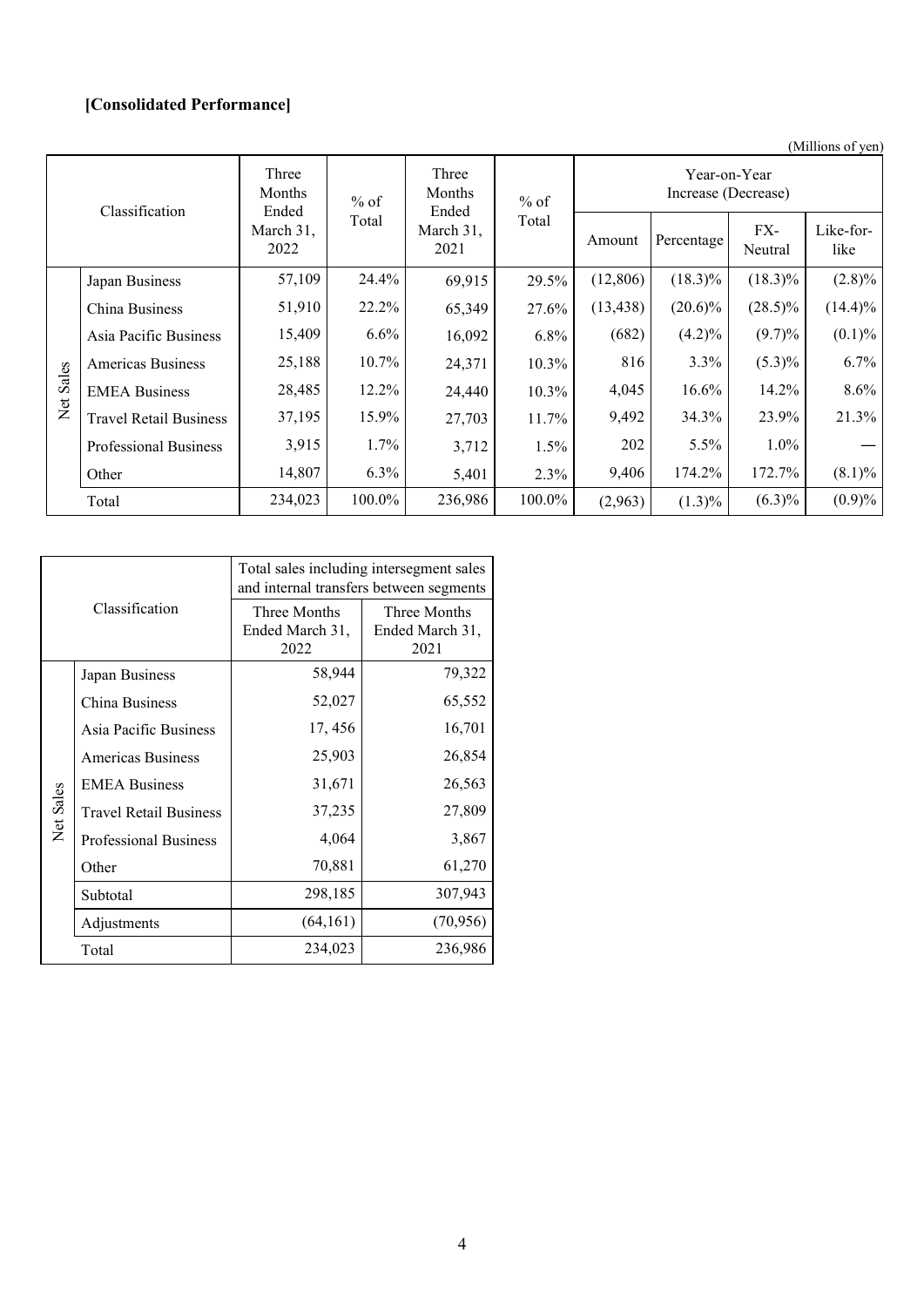|                | (Millions of yen)             |                                         |           |                            |           |                                     |            |  |  |
|----------------|-------------------------------|-----------------------------------------|-----------|----------------------------|-----------|-------------------------------------|------------|--|--|
|                |                               | Three<br>Months                         | Ratio to  | Three<br>Months            | Ratio to  | Year-on-Year<br>Increase (Decrease) |            |  |  |
| Classification |                               | Ended<br>Net Sales<br>March 31,<br>2022 |           | Ended<br>March 31,<br>2021 | Net Sales | Amount                              | Percentage |  |  |
|                | Japan Business                | (4,106)                                 | $(7.0)\%$ | 4,073                      | 5.1%      | (8,179)                             |            |  |  |
|                | China Business                | (2,828)                                 | $(5.4)\%$ | 2,107                      | $3.2\%$   | (4,936)                             |            |  |  |
|                | Asia Pacific Business         | 1,237                                   | 7.1%      | 2,109                      | 12.6%     | (872)                               | $(41.4)\%$ |  |  |
|                | <b>Americas Business</b>      | 1,095                                   | 4.2%      | (2,123)                    | $(7.9)\%$ | 3,218                               |            |  |  |
| Profit (Loss)  | <b>EMEA Business</b>          | 1,952                                   | 6.2%      | (766)                      | $(2.9)\%$ | 2,719                               |            |  |  |
|                | <b>Travel Retail Business</b> | 8,118                                   | 21.8%     | 4,912                      | 17.7%     | 3,205                               | 65.3%      |  |  |
| Operating      | <b>Professional Business</b>  | 629                                     | 15.5%     | 504                        | 13.0%     | 125                                 | 24.9%      |  |  |
|                | Other                         | (2, 474)                                | $(3.5)\%$ | 4,126                      | 6.7%      | (6,600)                             |            |  |  |
| Core           | Subtotal                      | 3,623                                   | 1.2%      | 14,944                     | 4.9%      | (11,320)                            | $(75.8)\%$ |  |  |
|                | Adjustments                   | 754                                     |           | (5,772)                    |           | 6,527                               |            |  |  |
|                | Total                         | 4,378                                   | 1.9%      | 9,171                      | 3.9%      | (4,793)                             | $(52.3)\%$ |  |  |

Notes:

1. The Group has revised its reportable segment classifications from the fiscal year 2022. The business results of Shiseido Beauty Salon Co., Ltd., previously included in the Other segment, are now included in the Japan Business. The business results related to the brand holder functions of the *NARS* and *Drunk Elephant* brands, previously included in the Americas Business, are now included in the Other segment. The segment information for the three months ended March 31, 2021 has been restated in line with the reclassification.

2. Net sales from regional sales subsidiaries related to the Personal Care business, previously recorded in the Japan, China, and Asia Pacific Businesses, are no longer recorded with some exceptions from July 1, 2021 due to the transfer of said business and resulting changes in product distribution. Meanwhile, Personal Care products sales from the Company and its manufacting subsidiaries to Fine Today Shiseido Co., Ltd. and its affiliates are recorded in the Other segment effective from the same date.

3. Like-for-like increase (decrease) in net sales excludes business transfer impacts.

4. The Other segment includes head office administration departments, IPSA Co., Ltd., manufacturing operations, and the Restaurant business, etc.

5. The ratio of core operating profit (loss) to net sales shows core operating profit or loss as a percentage of total sales including intersegment sales and internal transfers between segments.

6. The core operating profit (loss) adjustment amount is mainly the elimination of transactions between segments.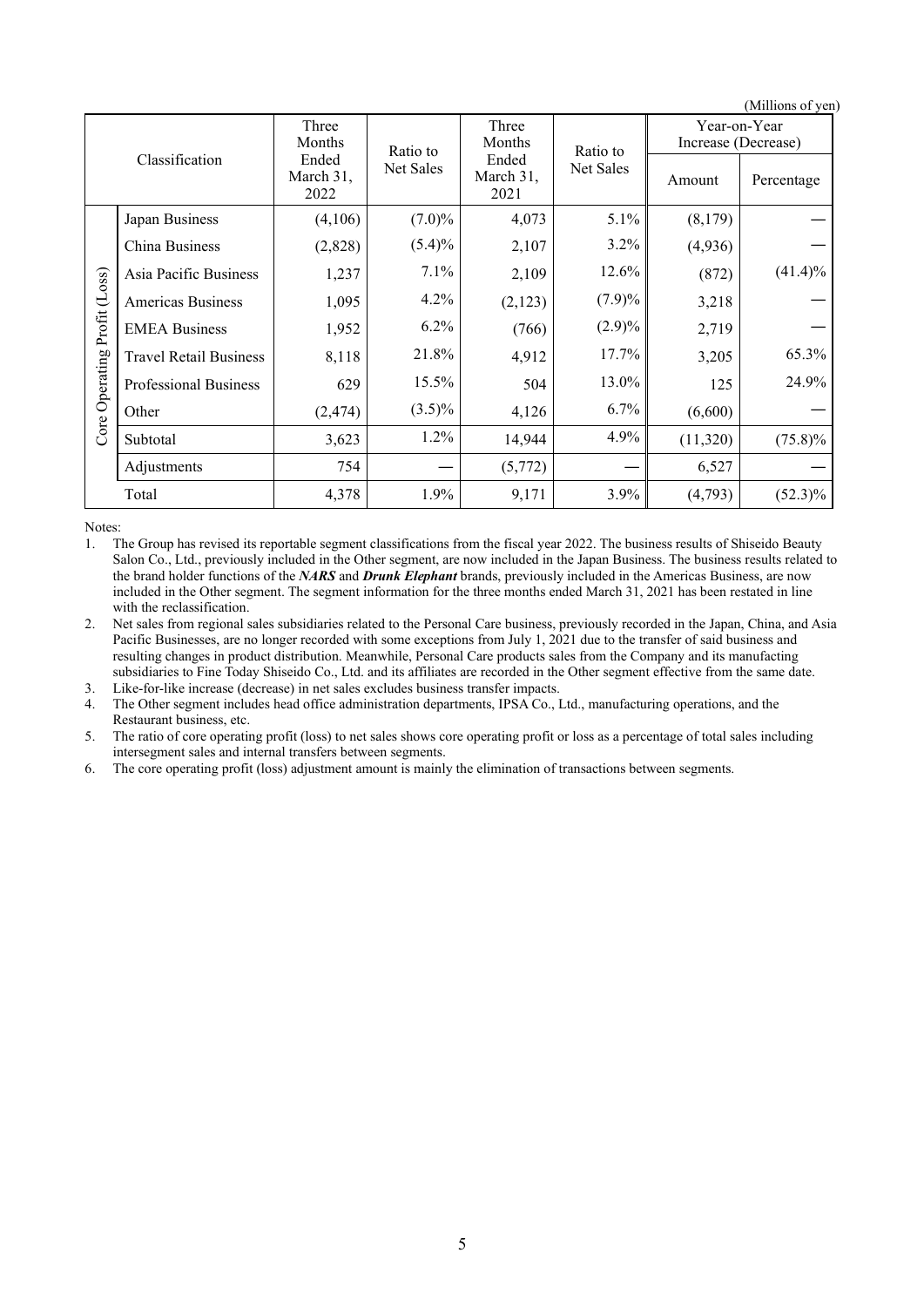Results by reportable segment are provided below.

### **Japan Business**

In the Japan Business, we worked to further strengthen our brand value in the skin beauty area and expand our loyal user base through product innovations, capturing changes in consumer needs prompted by the COVID-19 pandemic. Launch of oil serum BANBUTSU SHISEI LIFE DEW, commemorating the 150th anniversary of our founding, as well as strategic investments in skin beauty brands *SHISEIDO* and *Clé de Peau Beauté* led to market share gains in the mid- and high-end categories. Moreover, we delivered new value to consumers through innovation including the launch of the MAQuillAGE Dramatic Essence Liquid, a serum foundation that combines full coverage with skincare benefits and reduces conspicuous pores, and ANESSA Day Serum featuring the Sun Dual Care technology, which not only blocks ultraviolet rays but converts them into light beneficial for the skin. In addition, we accelerated digital engagement with consumers through various omnichannel initiatives in collaboration with business partners, such as live commerce events and online video counseling. Consequently, e-commerce sales continued to grow.

Meanwhile, market recovery was delayed due to a tendency to stay at home and shortened retail operating hours in response to quasi-emergency measures, which resulted in low consumer traffic and less time per store visit.

As a result, net sales decreased 18.3% year on year to ¥57.1 billion. Like for like, the decline was 2.8%. Core operating profit was down ¥8.2 billion year on year, resulting in core operating loss of ¥4.1 billion, mainly due to lower margins accompanying a decline in sales, lower profit due to the transfer of the Personal Care business, and upfront investment to stimulate demand, all of which outweighed the cost management of other SG&A and inventory reductions.

### **China Business**

In the China Business, e-commerce remained solid on the back of strategically strengthened investments, particularly expansion into major platforms and International Women's Day promotions. *Clé de Peau Beauté* and *NARS* led the robust growth, with e-commerce sales in mainland China growing at over 20%*.* On the other hand, offline sales were significantly affected by low store traffic due to restrictions associated with resurgence in COVID-19 cases and the zero-COVID policy, such as partial retail closures and shorter operating hours.

As a result, net sales were down 28.5% on an FX-neutral basis, or 20.6% year on year to ¥51.9 billion based on reported figures. Like for like, sales declined 14.4%. Core operating profit dropped by ¥4.9 billion year on year, resulting in core operating loss of ¥2.8 billion, mainly due to lower margins accompanying a decline in sales and continued investments to ensure sustainable growth.

#### **Asia Pacific Business**

In the Asia Pacific Business, as the impact of COVID-19 continued in some countries and regions, store traffic declined. Against this backdrop, we increased our share in e-commerce across Asia thanks to further expansion into key e-commerce platforms in various countries and regions and digital engagement with consumers. These efforts led to strong growth of our prestige brands such as *SHISEIDO, Clé de Peau Beauté,* and *NARS*.

As a result, net sales decreased 9.7% on an FX-neutral basis, or 4.2% year on year to ¥15.4 billion based on reported figures. Like for like, sales were flat year on year. Core operating profit declined 41.4% year on year to ¥1.2 billion, mainly due to marketing investments in major brands.

### **Americas Business**

In the Americas, the cosmetics market momentum continued to improve as the impact of COVID-19 lessened and economic activities started to normalize. In this market environment, *NARS* saw significant share gains, driven by the strong performance of new products and growth in e-commerce supported by digital marketing investments. Sales of *Clé de Peau Beauté* were also strong thanks to localized promotions, including partnership with new U.S. skincare ambassadors.

As a result, net sales declined 5.3% on an FX-neutral basis. Based on reported figures, net sales were up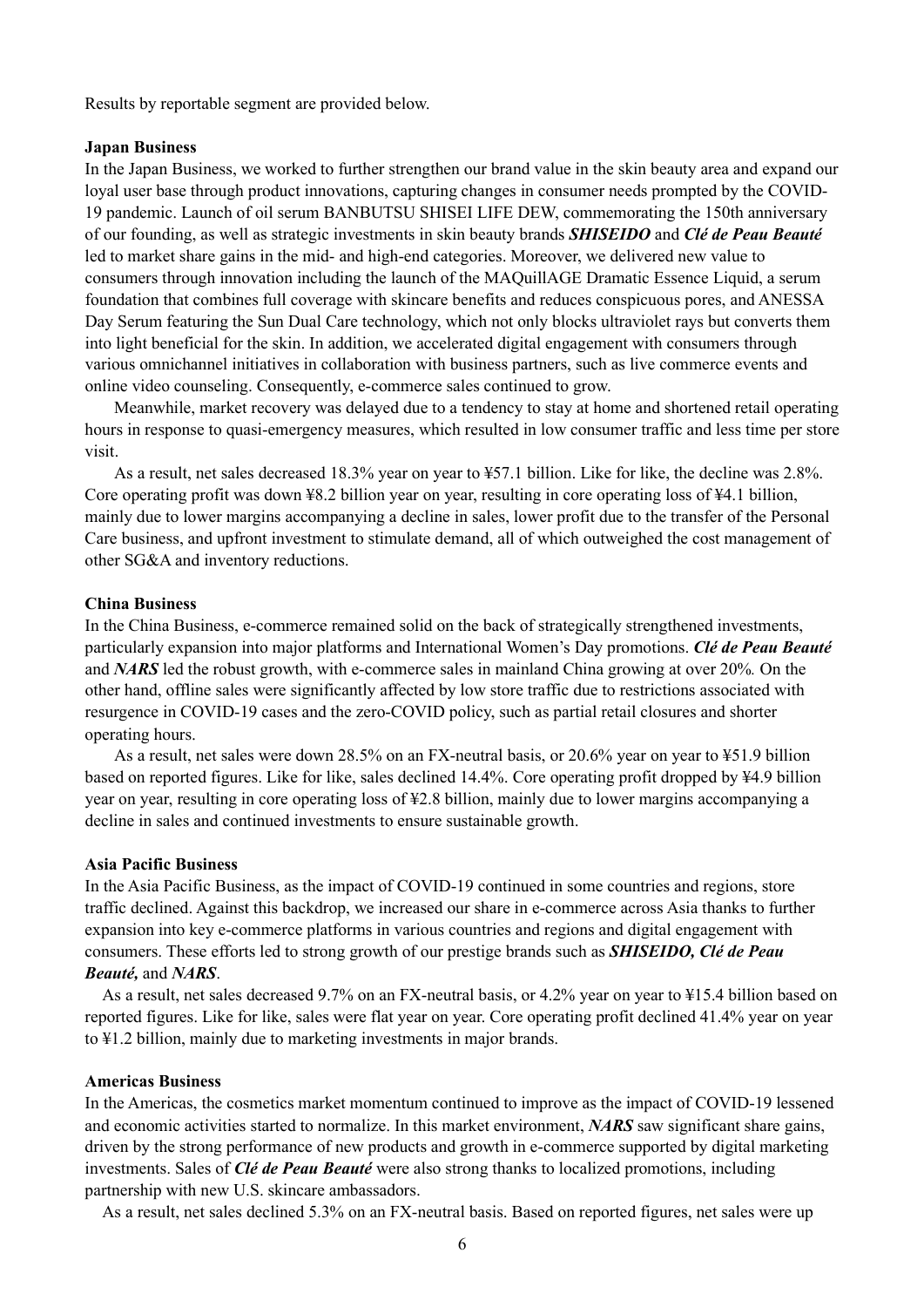3.3% year on year to ¥25.2 billion. Like for like, sales grew 6.7%, largely exceeding 2019 results. Core operating profit recovered by ¥3.2 billion year on year and returned to profit at ¥1.1 billion, mainly due to higher margins accompanying an increase in sales and lower fixed costs as a result of structural reforms.

### **EMEA Business**

In EMEA, market continued to grow mainly in the fragrance and makeup categories as the impact of COVID-19 lessened. We succeeded in capturing this turnaround to substantially grow our fragrance brands, particularly *narciso rodriguez*, and prestige brands such as *Clé de Peau Beauté* and *NARS*.

As a result, net sales grew 14.2% on an FX-neutral basis, or 16.6% year on year to ¥28.5 billion based on reported figures. Like for like, sales increased 8.6% year on year. Core operating profit improved by ¥2.7 billion year on year to ¥2.0 billion, mainly thanks to higher margins associated with an increase in sales and lower fixed costs such as amortization of trademarks due to structural reforms.

### **Travel Retail Business**

The Travel Retail Business (sales of cosmetics and fragrances mainly through airport and downtown duty-free stores) was continuously affected by considerable reductions in international flights and the resulting decline in travelers worldwide. However, sales of prestige brands such as *SHISEIDO, Clé de Peau Beauté*, *IPSA*, and *NARS* grew strongly, mainly on Hainan Island in China.

As a result, net sales increased 23.9% on an FX-neutral basis, or 34.3% year on year to ¥37.2 billion based on reported figures. Like for like, sales were up 21.3% year on year. Core operating profit grew 65.3% year on year to ¥8.1 billion, mainly due to higher margins accompanying increased sales.

### **Professional Business**

In the Professional Business, we deliver professional products such as hair care, styling, color, and perm solutions to hair salons in Japan, China, and Asia Pacific. While COVID-19 resurgence affected sales in China in the first three months of fiscal 2022, recovery in consumer traffic to hair salons and e-commerce expansion had an overall positive effect.

As a result, net sales were up 1.0% on an FX-neutral basis, or 5.5% year on year to ¥3.9 billion based on reported figures. Core operating profit increased ¥0.1 billion year on year to ¥0.6 billion, mainly due to improved margins associated with higher sales.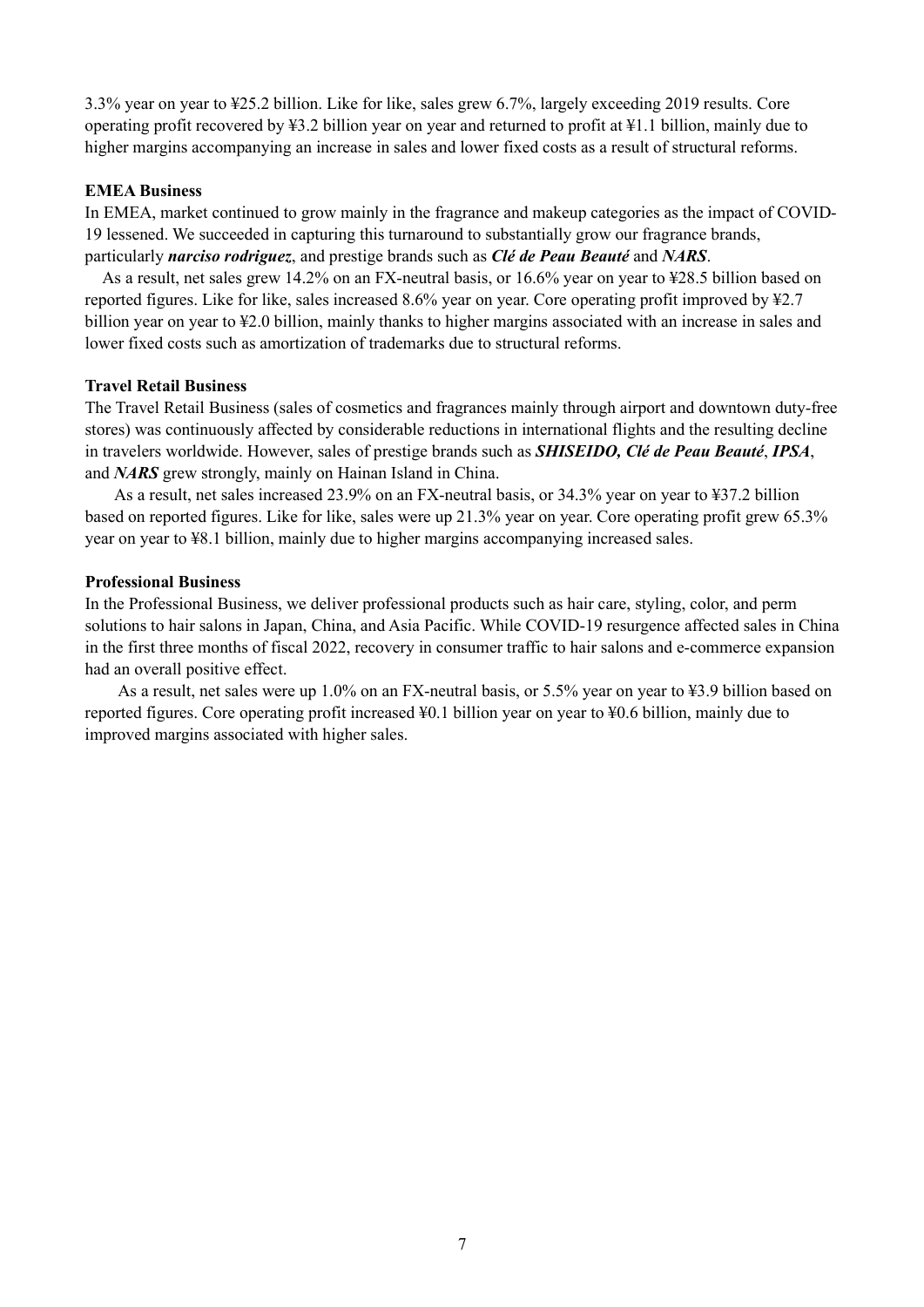## <span id="page-10-0"></span>**(2) Financial Position**

Total assets increased by ¥1.6 billion from the end of the previous fiscal year to ¥1,302.5 billion, mainly from exchange differences on translation of foreign operations due to the yen depreciation, which outweighed the decrease in cash and cash equivalents due to income taxes paid on business transfers executed in the previous fiscal year as well as cash dividend payments. Liabilities decreased by ¥11.9 billion to ¥726.9 billion, primarily due to a decrease in income taxes payable and current liabilities associated with bonus payments, while short-term borrowings increased to source funds for business operations. Equity increased by \\$13.4 billion to ¥575.6 billion, mainly due to exchange differences on translation of foreign operations.

The net debt-to-equity ratio, which indicates the ratio of interest-bearing debt (excluding lease liabilities) less cash and cash equivalents to shareholders' equity, was 0.09.

Net cash used in operating activities in the first three months of the fiscal year 2022 totaled ¥34.8 billion, mainly due to income taxes paid on business transfers executed in the previous fiscal year. Meanwhile, days sales in inventory (DSI) was 185 days. Net cash used in investing activities was ¥9.2 billion, mostly due to investment in plants and equipment as well as IT systems. Net cash provided by financing activities amounted to ¥15.0 billion, primarily due to an increase in short-term borrowings to source funds for business operations, which outweighed cash dividend payments.

As a result of these activities, cash and cash equivalents at the end of the first three months stood at ¥132.0 billion, down ¥24.5 billion from the beginning of the year.

|                                                                          | (Billions of yen) |
|--------------------------------------------------------------------------|-------------------|
| Category                                                                 | Amount            |
| Cash and cash equivalents at beginning of period                         | 156.5             |
| Net cash provided by (used in) operating activities                      | (34.8)            |
| Net cash provided by (used in) investing activities                      | (9.2)             |
| Net cash provided by (used in) financing activities                      | 15.0              |
| Effect of exchange rate changes on cash and cash equivalents             | 4.2               |
| Net change in cash and cash equivalents included in assets held for sale | 0.2               |
| Net change in cash and cash equivalents (decrease)                       | (24.5)            |
| Cash and cash equivalents at end of period                               | 132 1             |

### **Consolidated Statements of Cash Flows (Summary)**

# <span id="page-10-1"></span>**(3) Consolidated Forecast and Other Forward-Looking Information**

Due to voluntary adoption of International Financial Reporting Standards (IFRS) to the consolidated financial statements from the first quarter of the fiscal year ending December 31, 2022, the Company withdrew the Japanese GAAP-based consolidated forecast for the fiscal year 2022 announced on February 9, 2022 in the Consolidated Settlement of Accounts for the Fiscal Year Ended December 31, 2021 [Japanese Standards] and re-announced a new consolidated forecast for the fiscal year 2022 based on IFRS.

### **1. IFRS-based Forecast of Consolidated Results for the Fiscal Year Ending December 31, 2022 (from January 1 to December 31, 2022)**

| (Millions of yen unless otherwise stated)                                        |           |                             |                      |                                                  |                                         |  |
|----------------------------------------------------------------------------------|-----------|-----------------------------|----------------------|--------------------------------------------------|-----------------------------------------|--|
|                                                                                  | Net Sales | Core<br>Operating<br>Profit | Profit before<br>Tax | Profit<br>Attributable<br>to Owners of<br>Parent | Basic<br>Earnings<br>per Share<br>'Yen) |  |
| Forecast for Fiscal Year 2022                                                    | 1,075,000 | 62,000                      | 68,700               | 44,000                                           | 110.13                                  |  |
| (Reference)<br>Results for the Previous Fiscal Year<br>(Ended December 31, 2021) | 1,009,966 | 42,553                      | 99,111               | 46,909                                           | 117.43                                  |  |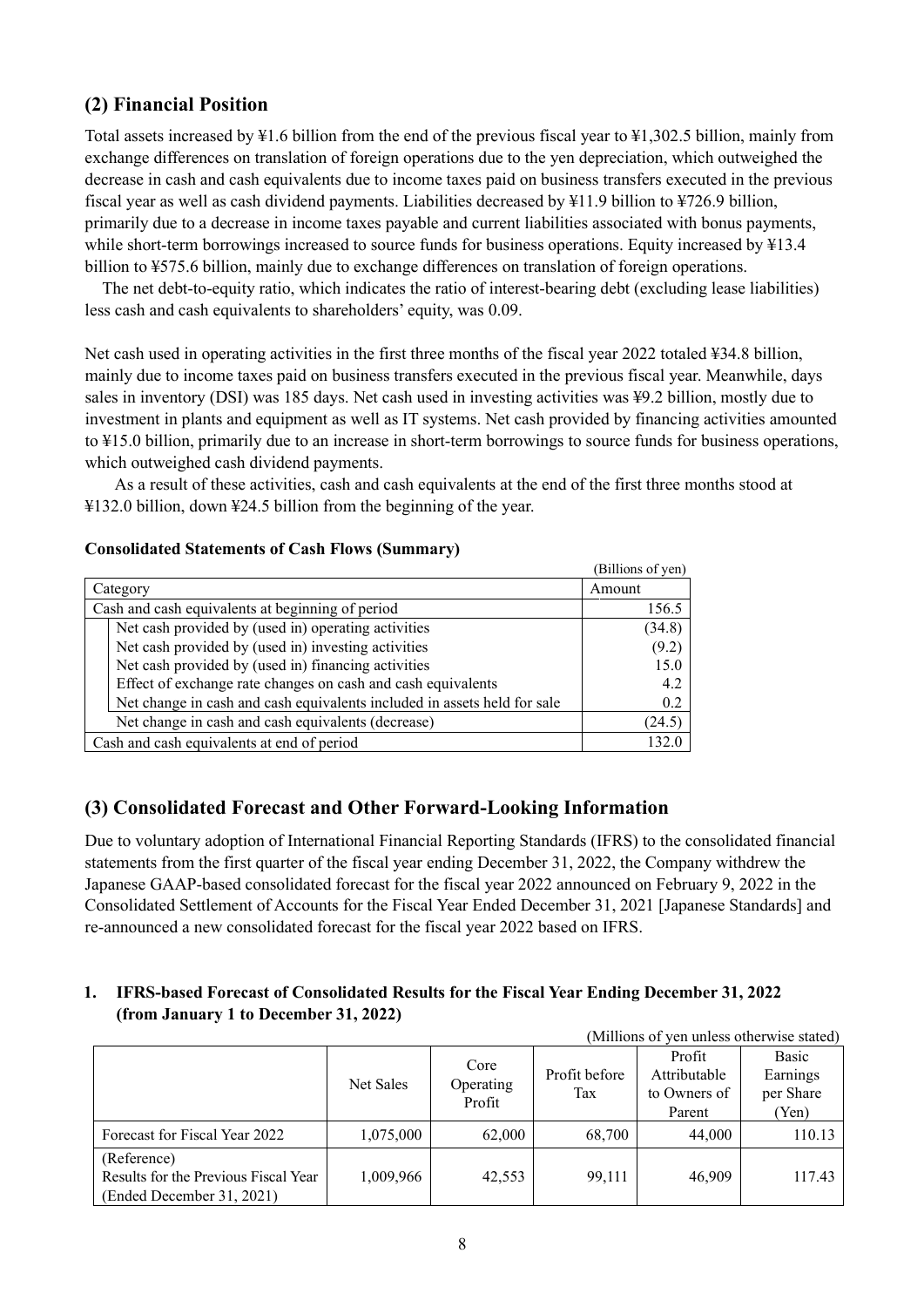Notes:

- 1. Results for the previous fiscal year are based on IFRS.
- 2. Core operating profit is calculated by excluding profit and loss caused by non-ordinary factors such as structural reform expenses and impairment losses, etc. from operating profit.

### **(Reference) Forecast of Consolidated Results for the Fiscal Year Ending December 31, 2022 (Japanese GAAP-based; announced on February 9, 2022)**

| (Millions of yen unless otherwise stated)                                        |           |                     |                    |                                                      |                                  |  |
|----------------------------------------------------------------------------------|-----------|---------------------|--------------------|------------------------------------------------------|----------------------------------|--|
|                                                                                  | Net Sales | Operating<br>Profit | Ordinary<br>Profit | Net Profit<br>Attributable<br>to Owners of<br>Parent | Net Profit<br>per Share<br>(Yen) |  |
| Forecast for Fiscal Year 2022                                                    | 1,100,000 | 60,000              | 63,500             | 40,000                                               | 100.13                           |  |
| (Reference)<br>Results for the Previous Fiscal Year<br>(Ended December 31, 2021) | 1,035,165 | 41.586              | 44,835             | 42.439                                               | 106.24                           |  |

### **2. Overview of the Forecast**

While the Company withdrew its previous forecast for the fiscal year 2022 announced on February 9, 2022 based on Japanese GAAP and re-announced a new forecast based on IFRS, substantially, there are no changes to the content of "1. Analysis of Operating Results and Financial Position (3) Earnings Forecast for Next Fiscal Year" disclosed on page 9 of the Consolidated Settlement of Accounts for the Fiscal Year Ended December 31, 2021 [Japanese Standards].

Due to current market uncertainties resulting from the COVID-19 pandemic, escalating geopolitical tensions, and fluctuations in exchange rates and commodity prices, the Company finds it difficult to accurately quantify the impact of external factors and market trends on its results. We are currently examining various scenarios of such impacts and plan to re-announce our forecast for the fiscal year 2022 at the appropriate time upon a more careful assessment.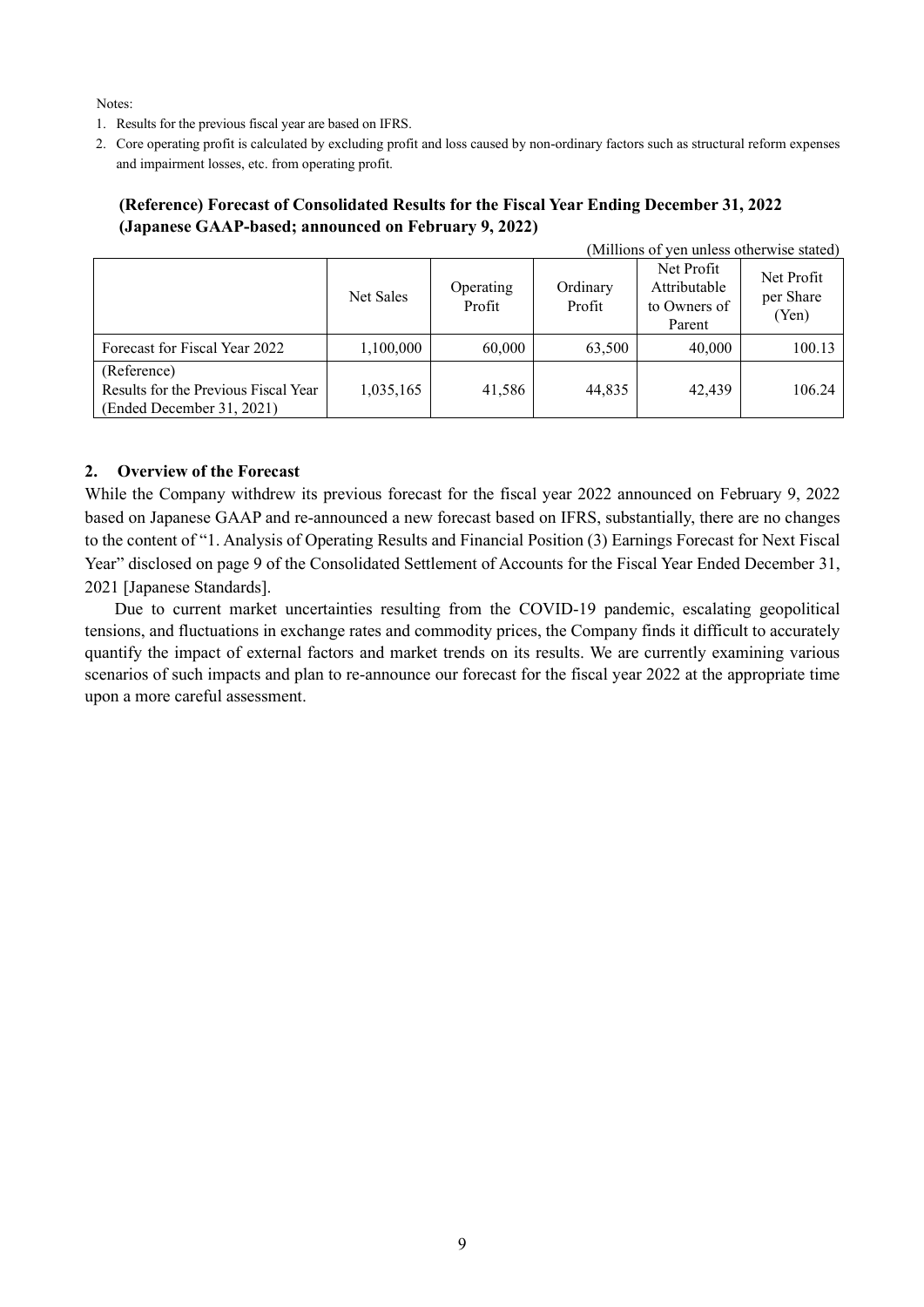# <span id="page-12-0"></span>**2. Condensed Quarterly Consolidated Financial Statements and Notes**

# <span id="page-12-1"></span>**(1) Condensed Quarterly Consolidated Financial Position**

|                                               | <b>IFRS</b> transition date<br>(January 1, 2021) | As of December 31,<br>2021 | As of March 31,<br>2022 |
|-----------------------------------------------|--------------------------------------------------|----------------------------|-------------------------|
|                                               | Millions of yen                                  | Millions of yen            | Millions of yen         |
| Assets                                        |                                                  |                            |                         |
| Current assets                                |                                                  |                            |                         |
| Cash and cash equivalents                     | 136,347                                          | 156,503                    | 131,975                 |
| Trade and other receivables                   | 146,507                                          | 158,791                    | 167,806                 |
| Inventories                                   | 163,001                                          | 134,147                    | 139,588                 |
| Other financial assets                        | 15,829                                           | 16,429                     | 18,099                  |
| Other current assets                          | 44,698                                           | 45,117                     | 40,469                  |
| Subtotal                                      | 506,385                                          | 510,989                    | 497,939                 |
| Assets held for sale                          |                                                  | 1,933                      | 7,687                   |
| Total current assets                          | 506,385                                          | 512,922                    | 505,626                 |
| Non-current assets                            |                                                  |                            |                         |
| Property, plant and equipment                 | 329,478                                          | 340,037                    | 340,337                 |
| Goodwill                                      | 54,429                                           | 50,429                     | 53,259                  |
| Intangible assets                             | 197,753                                          | 101,814                    | 105,930                 |
| Right-of-use assets                           | 131,665                                          | 127,832                    | 126,148                 |
| Investments accounted for using equity method | 2,224                                            | 21,691                     | 23,665                  |
| Other financial assets                        | 44,246                                           | 73,777                     | 74,756                  |
| Deferred tax assets                           | 60,428                                           | 67,433                     | 67,587                  |
| Other non-current assets                      | 13,163                                           | 5,040                      | 5,237                   |
| Total non-current assets                      | 833,390                                          | 788,056                    | 796,923                 |
| Total assets                                  | 1,339,775                                        | 1,300,979                  | 1,302,549               |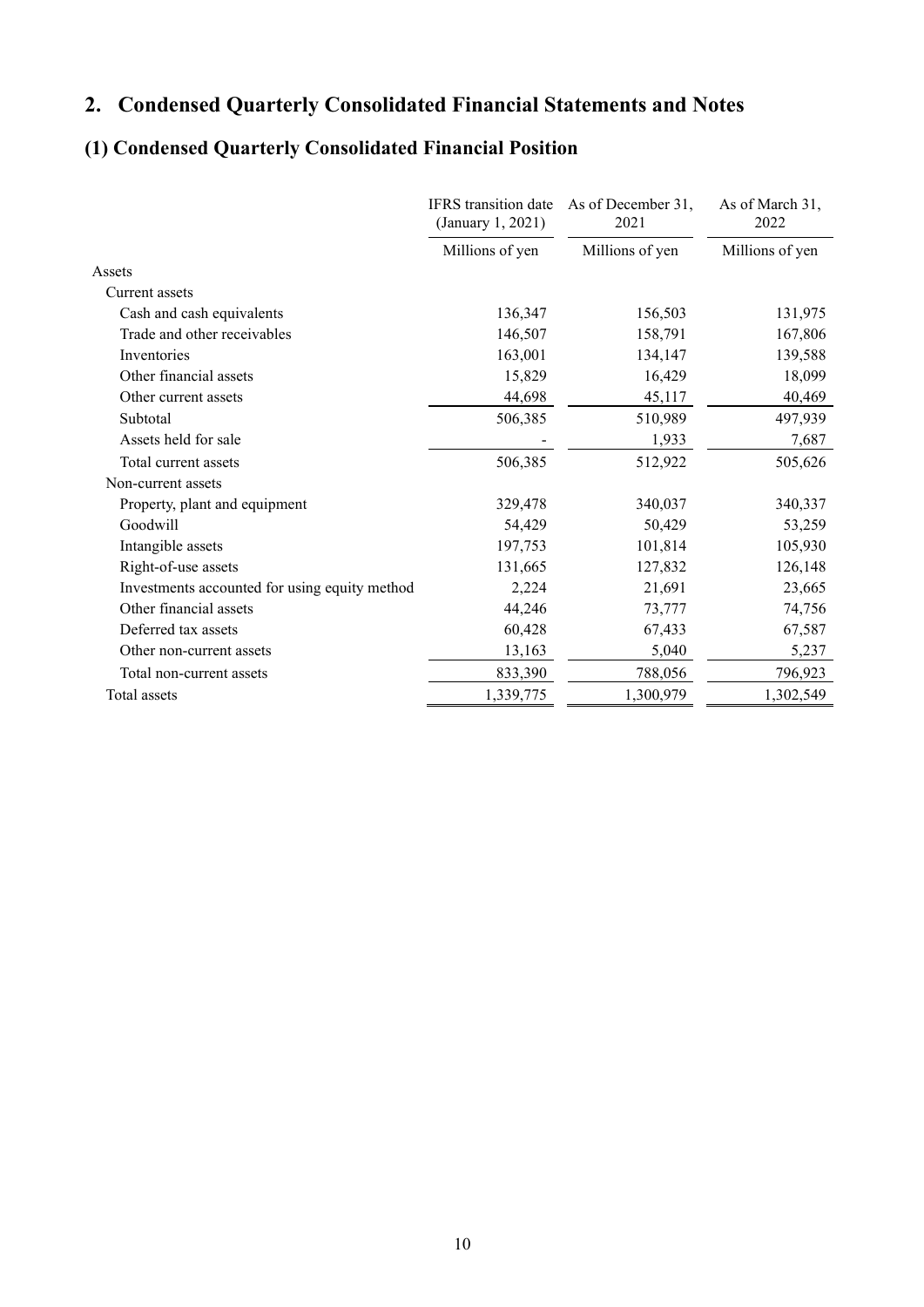|                                               | IFRS transition date<br>(January 1, 2021) | As of December 31,<br>2021 | As of March 31,<br>2022 |
|-----------------------------------------------|-------------------------------------------|----------------------------|-------------------------|
|                                               | Millions of yen                           | Millions of yen            | Millions of yen         |
| Liabilities and equity                        |                                           |                            |                         |
| Liabilities                                   |                                           |                            |                         |
| Current liabilities                           |                                           |                            |                         |
| Trade and other payables                      | 185,896                                   | 203,718                    | 204,149                 |
| Bonds and borrowings                          | 67,221                                    | 15,730                     | 50,176                  |
| Lease liabilities                             | 22,781                                    | 25,283                     | 25,972                  |
| Other financial liabilities                   | 4,926                                     | 4,914                      | 6,378                   |
| Income taxes payable                          | 7,374                                     | 45,600                     | 9,010                   |
| Provisions                                    | 2,773                                     | 10,843                     | 11,288                  |
| Other current liabilities                     | 90,417                                    | 107,470                    | 94,175                  |
| Subtotal                                      | 381,390                                   | 413,561                    | 401,150                 |
| Liabilities directly associated with assets   |                                           |                            |                         |
| held for sale                                 |                                           |                            | 2,155                   |
| Total current liabilities                     | 381,390                                   | 413,561                    | 403,305                 |
| Non-current liabilities                       |                                           |                            |                         |
| Bonds and borrowings                          | 232,861                                   | 145,915                    | 145,915                 |
| Lease liabilities                             | 121,774                                   | 118,909                    | 117,165                 |
| Other financial liabilities                   | 54,046                                    | 5,646                      | 5,781                   |
| Retirement benefit liability                  | 49,902                                    | 42,159                     | 42,129                  |
| Provisions                                    | 1,679                                     | 1,753                      | 1,765                   |
| Deferred tax liabilities                      | 3,951                                     | 1,605                      | 1,494                   |
| Other non-current liabilities                 | 2,858                                     | 9,248                      | 9,387                   |
| Total non-current liabilities                 | 467,073                                   | 325,237                    | 323,639                 |
| <b>Total liabilities</b>                      | 848,464                                   | 738,799                    | 726,945                 |
| Equity                                        |                                           |                            |                         |
| Share capital                                 | 64,506                                    | 64,506                     | 64,506                  |
| Capital surplus                               | 72,696                                    | 73,035                     | 73,121                  |
| Treasury shares                               | (2, 455)                                  | (2,338)                    | (2,172)                 |
| Retained earnings                             | 335,878                                   | 372,202                    | 364,532                 |
| Other components of equity                    | (237)                                     | 33,288                     | 52,175                  |
| Total equity attributable to owners of parent | 470,388                                   | 540,695                    | 552,163                 |
| Non-controlling interests                     | 20,922                                    | 21,484                     | 23,441                  |
| Total equity                                  | 491,310                                   | 562,179                    | 575,604                 |
| Total liabilities and equity                  | 1,339,775                                 | 1,300,979                  | 1,302,549               |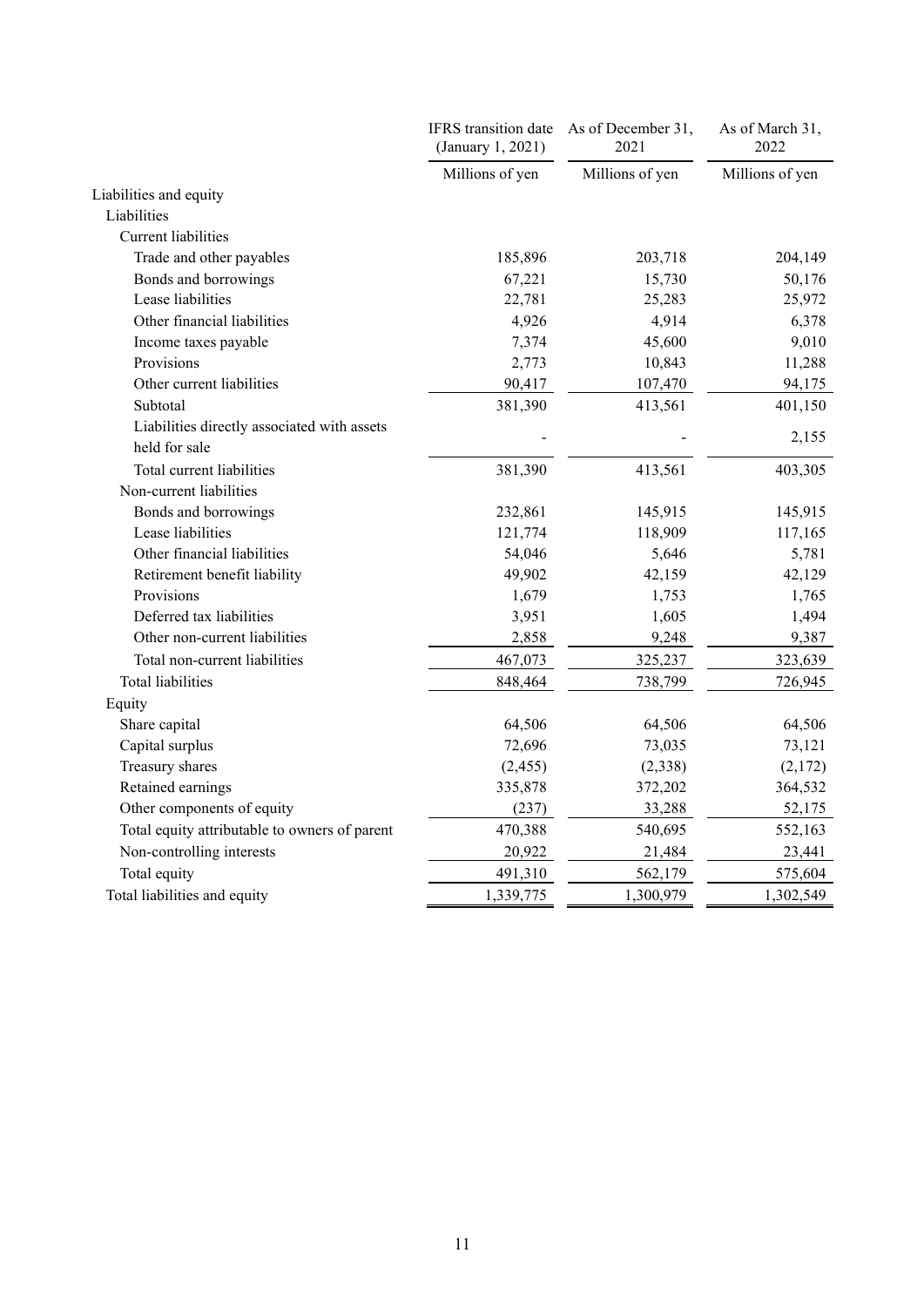# <span id="page-14-0"></span>**(2) Condensed Quarterly Consolidated Statement of Profit and Loss and Condensed Quarterly Consolidated Statement of Comprehensive Income**

# **Condensed Quarterly Consolidated Statements of Profit and Loss**

|                                                                 | Three months ended<br>March 31, 2021 | Three months ended<br>March 31, 2022 |
|-----------------------------------------------------------------|--------------------------------------|--------------------------------------|
|                                                                 | Millions of yen                      | Millions of yen                      |
| Net sales                                                       | 236,986                              | 234,023                              |
| Cost of sales                                                   | 63,615                               | 67,242                               |
| Gross profit                                                    | 173,370                              | 166,780                              |
| Selling, general and administrative expenses                    | 181,878                              | 164,623                              |
| Other operating income                                          | 2,010                                | 2,814                                |
| Other operating expenses                                        |                                      | 595                                  |
| Operating profit (loss)                                         | (6, 497)                             | 4,376                                |
| Finance income                                                  | 1,693                                | 3,247                                |
| Finance costs                                                   | 1,224                                | 712                                  |
| Share of profit of investment accounted for using equity method | 89                                   | 1,244                                |
| Profit (loss) before tax                                        | (5,937)                              | 8,155                                |
| Income tax expense                                              | 4,073                                | 2,470                                |
| Profit (loss)                                                   | (10, 011)                            | 5,684                                |
| Profit (loss) attributable to                                   |                                      |                                      |
| Owners of parent                                                | (11, 136)                            | 4,399                                |
| Non-controlling interests                                       | 1,125                                | 1,284                                |
| Profit (loss)                                                   | (10, 011)                            | 5,684                                |
| Earnings per share                                              |                                      |                                      |
| Basic earnings (loss) per share (yen)                           | (27.88)                              | 11.01                                |
| Diluted earnings (loss) per share (yen)                         | (27.88)                              | 11.00                                |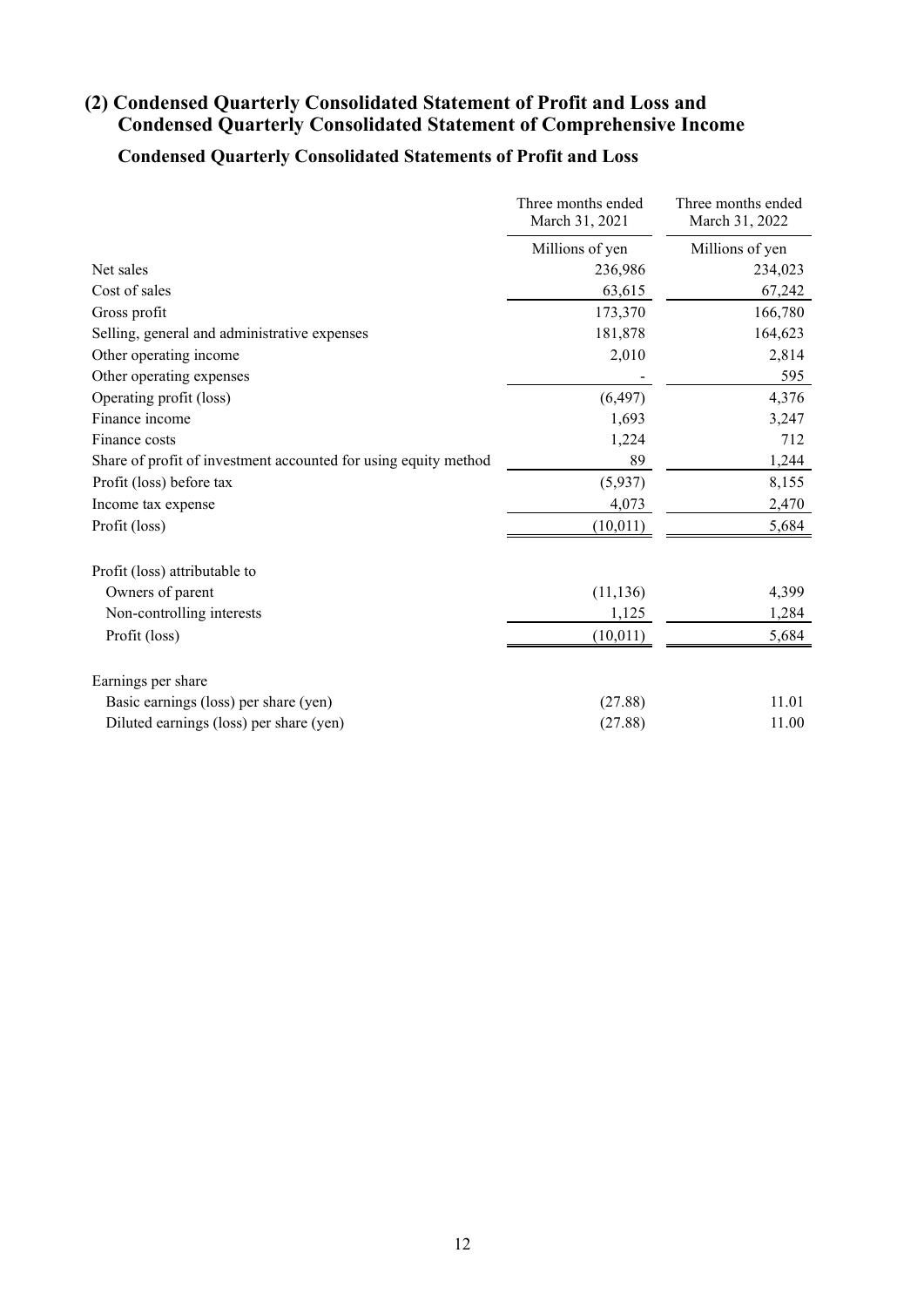|                                                                                         | Three months ended<br>March 31, 2021 | Three months ended<br>March 31, 2022 |  |
|-----------------------------------------------------------------------------------------|--------------------------------------|--------------------------------------|--|
| Profit (loss)                                                                           | Millions of yen<br>(10, 011)         | Millions of yen<br>5,684             |  |
| Other comprehensive income                                                              |                                      |                                      |  |
| Items that will not be reclassified to profit or loss                                   |                                      |                                      |  |
| Financial assets measured at fair value through other<br>comprehensive income           | 310                                  | 29                                   |  |
| Remeasurements of defined benefit plans                                                 | (3)                                  |                                      |  |
| Share of other comprehensive income of investments<br>accounted for using equity method |                                      | 15                                   |  |
| Total of items that will not be reclassified to profit or loss                          | 307                                  | 45                                   |  |
| Items that may be reclassified to profit or loss                                        |                                      |                                      |  |
| Exchange differences on translation of foreign operations                               | 20,802                               | 18,975                               |  |
| Cash flow hedges                                                                        | (4)                                  | 4                                    |  |
| Share of other comprehensive income of investments<br>accounted for using equity method |                                      | 658                                  |  |
| Total of items that may be reclassified to profit or loss                               | 20,797                               | 19,639                               |  |
| Other comprehensive income, net of tax                                                  | 21,105                               | 19,684                               |  |
| Comprehensive income                                                                    | 11,094                               | 25,368                               |  |
| Comprehensive income attributable to                                                    |                                      |                                      |  |
| Owners of parent                                                                        | 8,798                                | 23,288                               |  |
| Non-controlling interests                                                               | 2,295                                | 2,080                                |  |
| Comprehensive income                                                                    | 11,094                               | 25,368                               |  |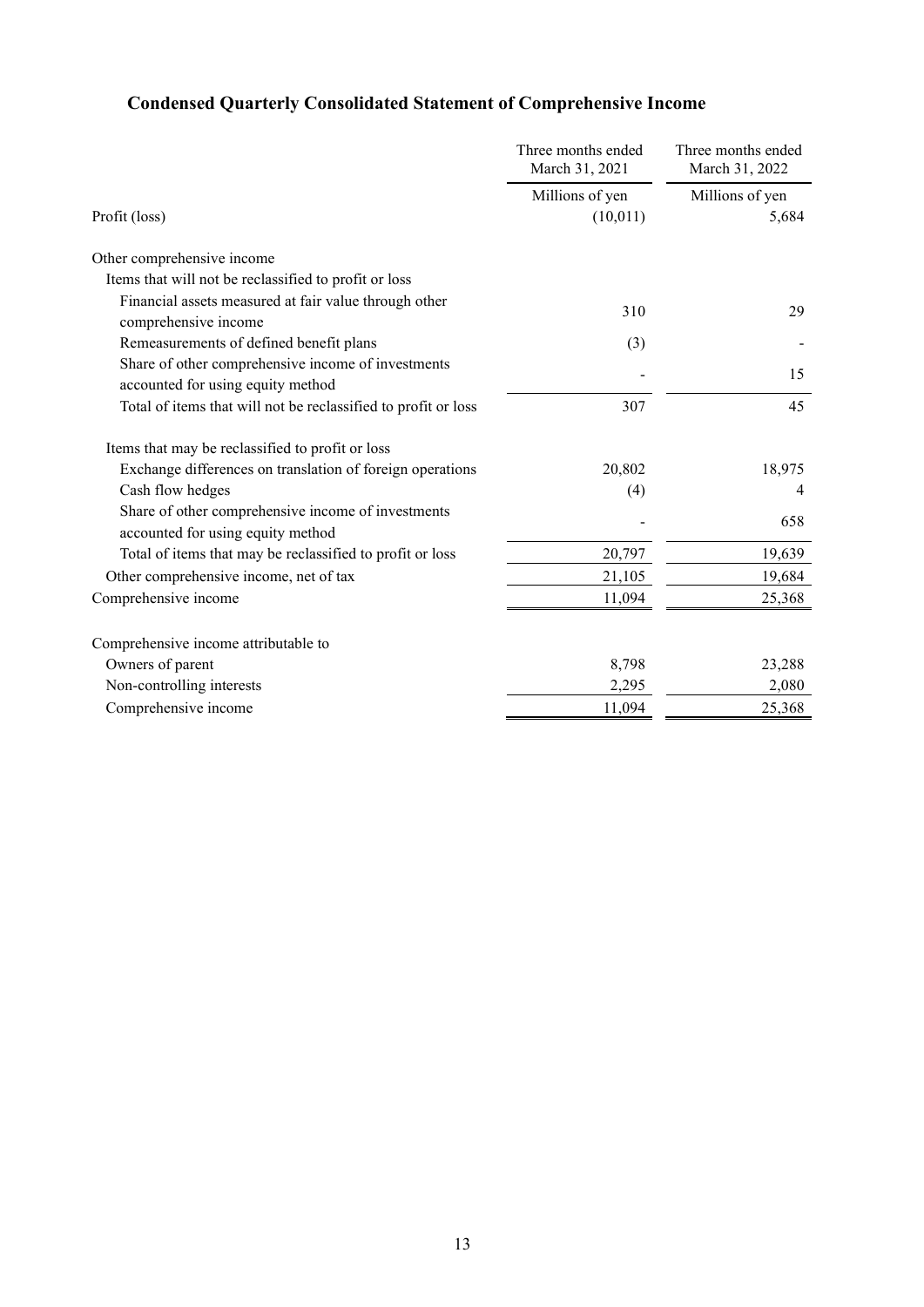# <span id="page-16-0"></span>**(3) Condensed Quarterly Consolidated Statement of Changes in Equity**

Three Months Ended March 31, 2021 (January 1 to March 31, 2021)

|                                      |                 |                    |                                                 |                      |                                                                      | Other components of equity                                                                         |
|--------------------------------------|-----------------|--------------------|-------------------------------------------------|----------------------|----------------------------------------------------------------------|----------------------------------------------------------------------------------------------------|
|                                      | Share capital   | Capital<br>surplus | Treasury<br>shares                              | Retained<br>earnings | Exchange<br>differences on<br>transition of<br>foreign<br>operations | Financial<br>assets<br>measured at<br>fair value<br>through<br>other<br>comprehend-<br>sive income |
|                                      | Millions of yen |                    | Millions of yen Millions of yen Millions of yen |                      | Millions of yen                                                      | Millions of yen                                                                                    |
| Balance at January 1, 2021           | 64,506          | 72,696             | (2,455)                                         | 335,878              |                                                                      |                                                                                                    |
| Profit (loss)                        |                 |                    |                                                 | (11, 136)            |                                                                      |                                                                                                    |
| Other comprehensive income           |                 |                    |                                                 |                      | 19,658                                                               | 282                                                                                                |
| Total comprehensive income           |                 |                    |                                                 | (11, 136)            | 19,658                                                               | 282                                                                                                |
| Purchase of treasury shares          |                 |                    | (7)                                             |                      |                                                                      |                                                                                                    |
| Disposal of treasury shares          |                 |                    | 37                                              | (23)                 |                                                                      |                                                                                                    |
| Dividends                            |                 |                    |                                                 | (7,989)              |                                                                      |                                                                                                    |
| Share-based payments<br>transactions |                 | 160                |                                                 |                      |                                                                      |                                                                                                    |
| Transfer to retained earnings        |                 |                    |                                                 | 280                  |                                                                      | (282)                                                                                              |
| Other                                |                 |                    |                                                 | (15)                 |                                                                      |                                                                                                    |
| Total transactions with owners       |                 | 160                | 30                                              | (7, 748)             |                                                                      | (282)                                                                                              |
| Balance at March 31, 2021            | 64,506          | 72,857             | (2, 425)                                        | 316,994              | 19,658                                                               |                                                                                                    |
|                                      |                 |                    | Equity attributable to owners of parent         |                      |                                                                      |                                                                                                    |

| Equity attributable to owners of parent |  |
|-----------------------------------------|--|
|-----------------------------------------|--|

|                                      | Equity antifoundly to owners of parent |                                                    |                 |                 |                          |                 |  |
|--------------------------------------|----------------------------------------|----------------------------------------------------|-----------------|-----------------|--------------------------|-----------------|--|
|                                      | Other components of equity             |                                                    |                 |                 | Non-                     |                 |  |
|                                      | Cash flow<br>hedge                     | Remeasure-<br>ments of<br>defined<br>benefit plans | Total           | Total           | controlling<br>interests | Total           |  |
|                                      | Millions of yen                        | Millions of yen                                    | Millions of yen | Millions of yen | Millions of yen          | Millions of yen |  |
| Balance at January 1, 2021           | (237)                                  |                                                    | (237)           | 470,388         | 20,922                   | 491,310         |  |
| Profit (loss)                        |                                        |                                                    |                 | (11, 136)       | 1,125                    | (10,011)        |  |
| Other comprehensive income           | (4)                                    | (1)                                                | 19,934          | 19,934          | 1,170                    | 21,105          |  |
| Total comprehensive income           | (4)                                    | (1)                                                | 19,934          | 8,798           | 2,295                    | 11,094          |  |
| Purchase of treasury shares          |                                        |                                                    |                 | (7)             |                          | (7)             |  |
| Disposal of treasury shares          |                                        |                                                    |                 | 13              |                          | 13              |  |
| Dividends                            |                                        |                                                    |                 | (7,989)         | (9)                      | (7,998)         |  |
| Share-based payments<br>transactions |                                        |                                                    |                 | 160             |                          | 160             |  |
| Transfer to retained earnings        |                                        |                                                    | (280)           |                 |                          |                 |  |
| Other                                |                                        |                                                    |                 | (15)            |                          | (15)            |  |
| Total transactions with owners       |                                        |                                                    | (280)           | (7, 837)        | (9)                      | (7, 846)        |  |
| Balance at March 31, 2021            | (241)                                  |                                                    | 19,416          | 471,349         | 23,209                   | 494,558         |  |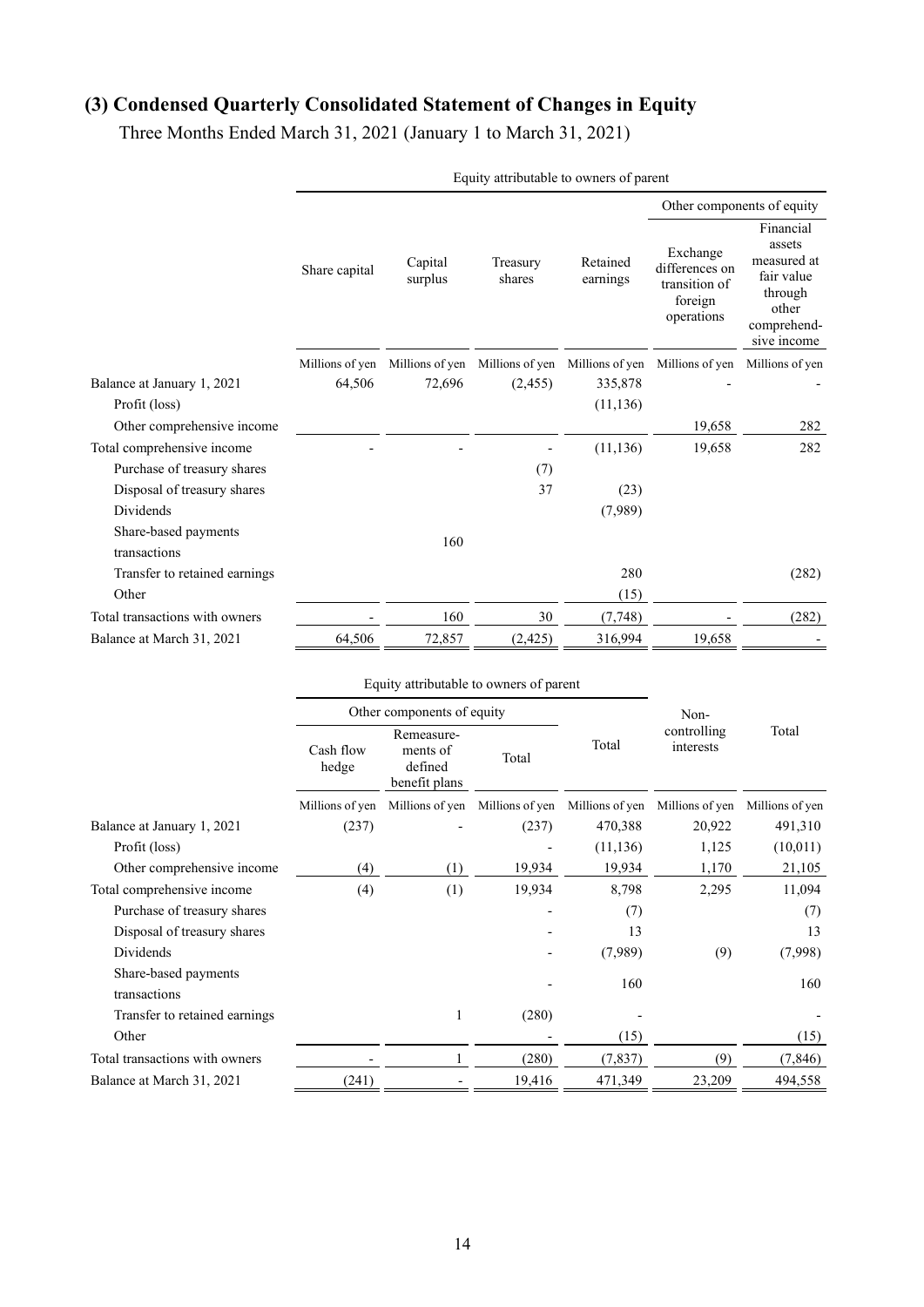# Three Months Ended March 31, 2022 (January 1 to March 31, 2022)

|                                |                 |                    |                                                 |                      |                                                                      | Other components of equity                                                                         |
|--------------------------------|-----------------|--------------------|-------------------------------------------------|----------------------|----------------------------------------------------------------------|----------------------------------------------------------------------------------------------------|
|                                | Share capital   | Capital<br>surplus | Treasury<br>shares                              | Retained<br>earnings | Exchange<br>differences on<br>transition of<br>foreign<br>operations | Financial<br>assets<br>measured at<br>fair value<br>through<br>other<br>comprehend-<br>sive income |
|                                | Millions of yen |                    | Millions of yen Millions of yen Millions of yen |                      | Millions of yen                                                      | Millions of yen                                                                                    |
| Balance at January 1, 2022     | 64,506          | 73,035             | (2,338)                                         | 372,202              | 33,427                                                               |                                                                                                    |
| Profit (loss)                  |                 |                    |                                                 | 4,399                |                                                                      |                                                                                                    |
| Other comprehensive income     |                 |                    |                                                 |                      | 18,882                                                               | (14)                                                                                               |
| Total comprehensive income     |                 |                    |                                                 | 4,399                | 18,882                                                               | (14)                                                                                               |
| Purchase of treasury shares    |                 |                    | (3)                                             |                      |                                                                      |                                                                                                    |
| Disposal of treasury shares    |                 |                    | 168                                             | (78)                 |                                                                      |                                                                                                    |
| Dividends                      |                 |                    |                                                 | (11, 984)            |                                                                      |                                                                                                    |
| Share-based payments           |                 | 86                 |                                                 |                      |                                                                      |                                                                                                    |
| transactions                   |                 |                    |                                                 |                      |                                                                      |                                                                                                    |
| Transfer to retained earnings  |                 |                    |                                                 | 1                    |                                                                      | 14                                                                                                 |
| Other                          |                 |                    |                                                 | (8)                  |                                                                      |                                                                                                    |
| Total transactions with owners |                 | 86                 | 165                                             | (12,070)             |                                                                      | 14                                                                                                 |
| Balance at March 31, 2022      | 64,506          | 73,121             | (2,172)                                         | 364,532              | 52,309                                                               |                                                                                                    |
|                                |                 |                    |                                                 |                      |                                                                      |                                                                                                    |

Equity attributable to owners of parent

|                                      |                    | Equity attributable to owners of parent            |                 |                 |                          |                 |  |
|--------------------------------------|--------------------|----------------------------------------------------|-----------------|-----------------|--------------------------|-----------------|--|
|                                      |                    | Other components of equity                         |                 |                 | Non-                     |                 |  |
|                                      | Cash flow<br>hedge | Remeasure-<br>ments of<br>defined<br>benefit plans | Total<br>Total  |                 | controlling<br>interests | Total           |  |
|                                      | Millions of yen    | Millions of yen                                    | Millions of yen | Millions of yen | Millions of yen          | Millions of yen |  |
| Balance at January 1, 2022           | (139)              |                                                    | 33,288          | 540,695         | 21,484                   | 562,179         |  |
| Profit (loss)                        |                    |                                                    |                 | 4,399           | 1,284                    | 5,684           |  |
| Other comprehensive income           | 4                  | 16                                                 | 18,888          | 18,888          | 795                      | 19,684          |  |
| Total comprehensive income           | 4                  | 16                                                 | 18,888          | 23,288          | 2,080                    | 25,368          |  |
| Purchase of treasury shares          |                    |                                                    |                 | (3)             |                          | (3)             |  |
| Disposal of treasury shares          |                    |                                                    |                 | 89              |                          | 89              |  |
| Dividends                            |                    |                                                    |                 | (11,984)        | (123)                    | (12,108)        |  |
| Share-based payments<br>transactions |                    |                                                    |                 | 86              |                          | 86              |  |
| Transfer to retained earnings        |                    | (16)                                               | (1)             |                 |                          |                 |  |
| Other                                |                    |                                                    |                 | (8)             |                          | (8)             |  |
| Total transactions with owners       |                    | (16)                                               | (1)             | (11, 820)       | (123)                    | (11, 943)       |  |
| Balance at March 31, 2022            | (134)              |                                                    | 52,175          | 552,163         | 23,441                   | 575,604         |  |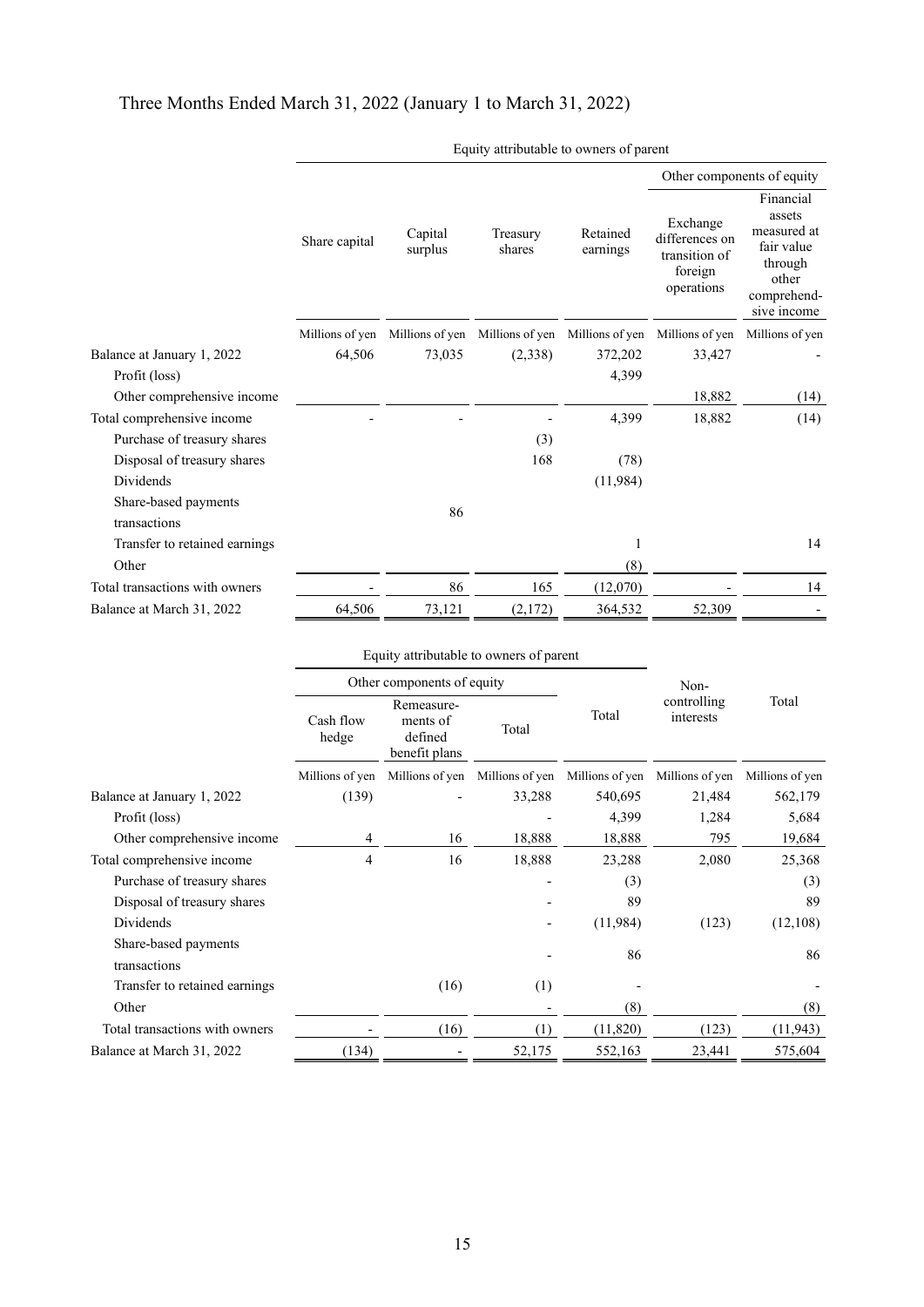# <span id="page-18-0"></span>**(4) Condensed Quarterly Consolidated Statement of Cash Flow**

|                                                                          | Three months ended | Three months ended |  |
|--------------------------------------------------------------------------|--------------------|--------------------|--|
|                                                                          | March 31, 2021     | March 31, 2022     |  |
|                                                                          | Millions of yen    | Millions of yen    |  |
| Cash flows from operating activities:                                    |                    |                    |  |
| Profit (loss) before tax                                                 | (5,937)            | 8,155              |  |
| Depreciation and amortization                                            | 18,616             | 18,718             |  |
| Impairment losses (reversal of impairment losses)                        | 14,794             |                    |  |
| Loss (gain) on disposal of fixed assets                                  | 612                | (6)                |  |
| Gain on transfer of business                                             |                    | (1, 554)           |  |
| Increase (decrease) in retirement benefit liability                      | 670                | 616                |  |
| Interest and dividend income                                             | (170)              | (1,023)            |  |
| Interest expenses                                                        | 791                | 603                |  |
| Interest on other financial liabilities                                  | 334                | 30                 |  |
| Share of loss (profit) of investments accounted for using equity method  | (89)               | (1,244)            |  |
| Decrease (increase) in trade and other receivables                       | (1,989)            | (3,940)            |  |
| Decrease (increase) in inventories                                       | 10,682             | (3,120)            |  |
| Increase (decrease) in trade and other payables                          | (6,307)            | (3,968)            |  |
| Other                                                                    | 4,155              | (5,807)            |  |
| Subtotal                                                                 | 36,163             | 7,457              |  |
| Interest and dividends received                                          | 336                | 400                |  |
| Interest paid                                                            | (634)              | (446)              |  |
| Interest paid on other financial liabilities                             | (383)              |                    |  |
| Income taxes paid                                                        | (4,955)            | (42, 204)          |  |
| Net cash provided by (used in) operating activities                      | 30,526             | (34, 792)          |  |
| Cash flows from investing activities:                                    |                    |                    |  |
| Payments into time deposits                                              | (11,090)           | (3,667)            |  |
| Proceeds from withdrawal of time deposits                                | 8,571              | 2,758              |  |
| Purchase of property, plant and equipment                                | (34, 107)          | (5,513)            |  |
| Proceeds from sales of property, plant and equipment and intangible      |                    |                    |  |
| assets                                                                   | 34                 | 6                  |  |
| Purchase of intangible assets                                            | (3,815)            | (6, 281)           |  |
| Proceeds from transfer of business                                       |                    | 1,107              |  |
| Other                                                                    | 1,749              | 2,403              |  |
| Net cash provided by (used in) investing activities:                     | (38, 658)          | (9,186)            |  |
| Cash flows from financing activities                                     |                    |                    |  |
| Net increase (decrease) in short-term borrowings and commercial          |                    |                    |  |
| papers                                                                   | (1, 850)           | 34,446             |  |
| Proceeds from long-term borrowings                                       | 10,000             |                    |  |
| Repayments of long-term borrowings                                       | (10,000)           |                    |  |
| Purchase of treasury shares                                              | (7)                | (3)                |  |
| Proceeds from disposal of treasury shares                                | 13                 | 89                 |  |
| Dividends paid                                                           | (7,684)            | (11, 555)          |  |
| Dividends paid to non-controlling interests                              | (11)               | (450)              |  |
| Repayment of lease liabilities                                           | (6,489)            | (7, 485)           |  |
| Repayment of long-term accounts payable                                  | (3,382)            |                    |  |
| Net cash provided by (used in) financing activities                      | (19, 411)          | 15,042             |  |
| Net change in cash and cash equivalents (decrease)                       | (27, 543)          | (28, 936)          |  |
| Cash and cash equivalents at beginning of period                         | 136,347            | 156,503            |  |
| Effect of exchange rate changes on cash and cash equivalents             | 4,794              | 4,178              |  |
| Net change in cash and cash equivalents included in assets held for sale |                    | 230                |  |
| Cash and cash equivalents at end of period                               | 113,599            | 131,975            |  |
|                                                                          |                    |                    |  |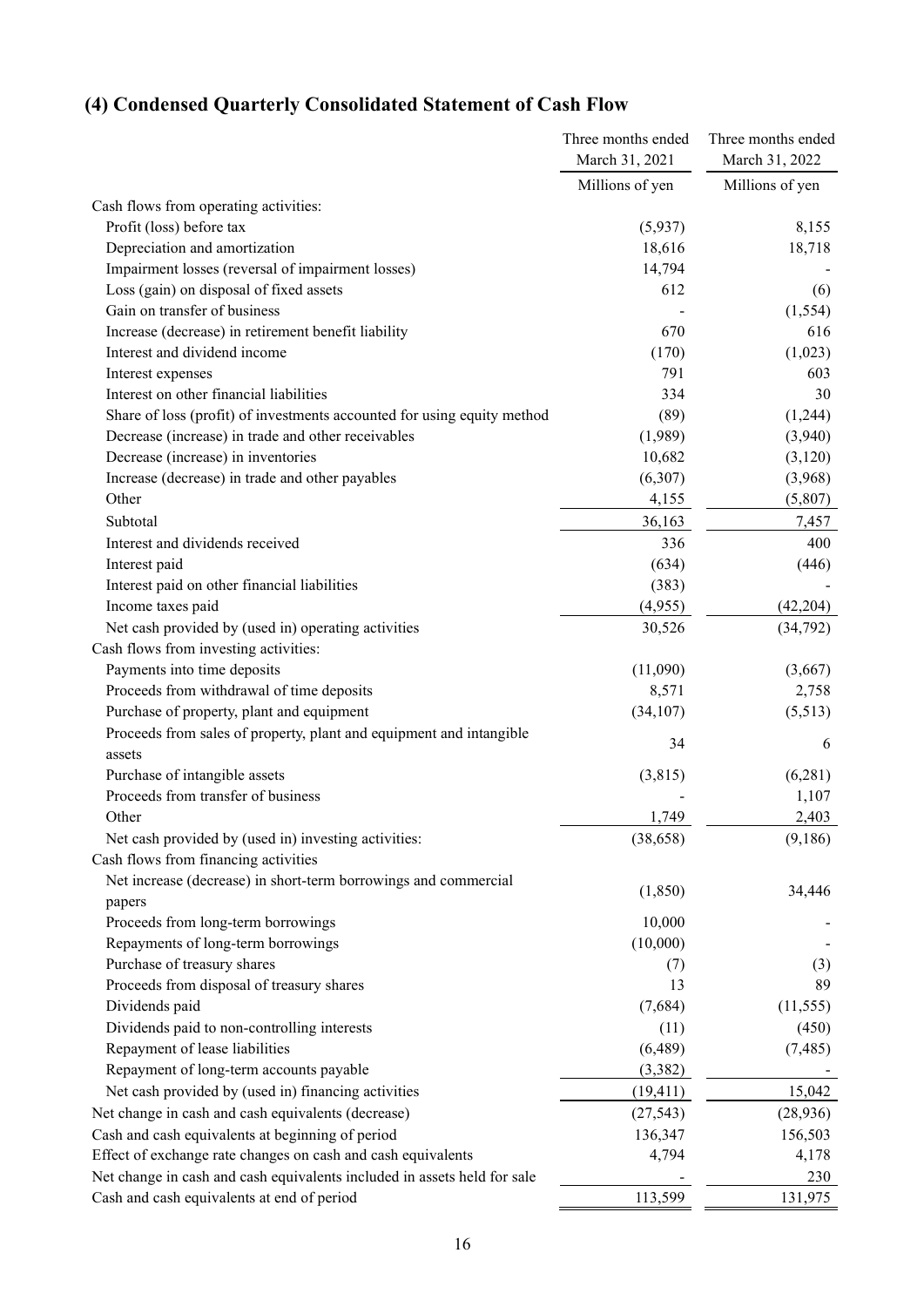### <span id="page-19-0"></span>**(5) Notes Concerning Condensed Quarterly Consolidated Financial Statements**

### <span id="page-19-1"></span>**(Note on Assumptions of a Going Concern)**

Not applicable.

### <span id="page-19-2"></span>**(Segment Information, etc.)**

### **(1) Overview of Reportable Segments**

With respect to its reportable segments, the Company is able to obtain delineated financial data from its structural units through co-administration. Accordingly, its segments are subject to regular examination in order to assist decision-making on allocation of managerial resources and evaluation of business performance by the Board of Directors.

Shiseido's main business is the production and sale of cosmetics. The Company engages in business activities under a matrix organization encompassing brand categories based on consumer purchasing style and six regions (Japan, China, Asia Pacific, the Americas, EMEA, and Travel Retail). This matrix organization gives the leader in each region broad authority as well as responsibility for sales and profits to ensure flexible decision-making. In specific terms, the Company's seven reportable segments, which mainly refer to regions, are the "Japan Business," "China Business," "Asia Pacific Business," "Americas Business," "EMEA Business," "Travel Retail Business" and "Professional Business."

The Japan Business mainly comprises domestic business by brand category (Prestige, Fragrance, Premium, etc.) and the healthcare business (sale of health & beauty foods as well as over-the-counter drugs).

The China Business covers business in China by brand category (Prestige, Fragrance, Cosmetics, etc.).

The Asia Pacific Business covers business in the Asia and Oceania regions excluding Japan and China by brand category (Prestige, Fragrance, Cosmetics, etc.).

The Americas Business covers business in the Americas region by brand category (Prestige, Fragrance, etc.).

The EMEA Business covers business in Europe, the Middle East and African regions by brand category (Prestige, Fragrance, etc.).

The Travel Retail Business covers the operation of worldwide duty-free stores by brand category (Prestige, Fragrance, Cosmetics, etc.).

The Professional Business encompasses the sale of hair and beauty salon products in Japan, China, and other countries and regions in Asia.

Other includes head office administration departments, IPSA Co., Ltd., manufacturing operations and the Restaurant business, etc.

### (Changes of reportable segments, etc.)

The Group has revised its reportable segment classifications from the three months ended March 31, 2022. The business results of Shiseido Beauty Salon Co., Ltd., previously included in the Other segment, are now included in the Japan Business.

The business results related to the brand holder functions of the *NARS* and *Drunk Elephant* brands, previously included in the Americas Business, are now included in the Other segment.

Segment information for the three months ended March 31, 2021 has been restated to reflect the reclassification.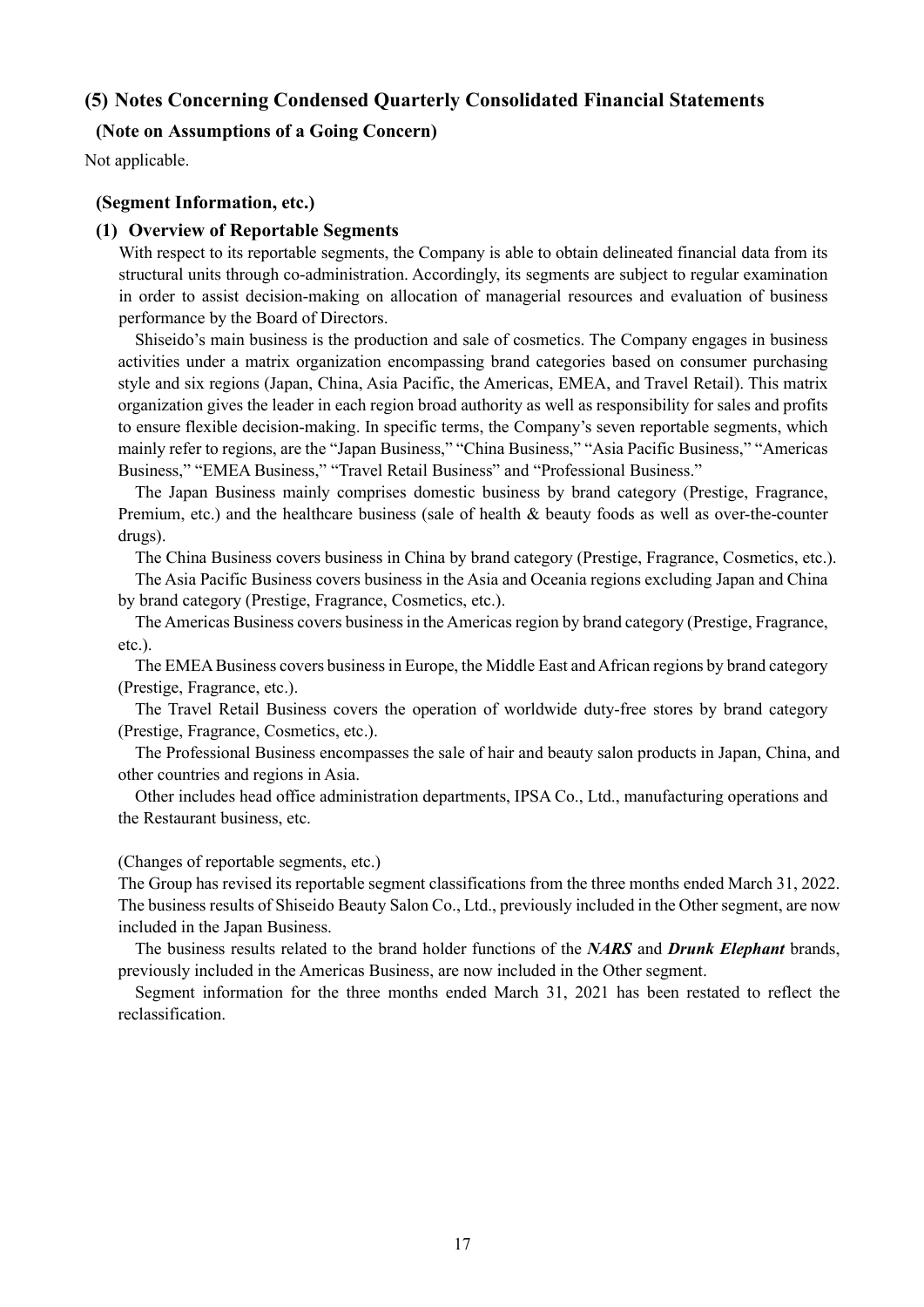### **(2) Method to Determine Sales and Profit (Loss) by Reportable Segment**

Profit by reportable segments is stated on the basis of core operating profit, which is operating profit (loss) by excluding profit and loss caused by non-ordinary factors such as structural reform expenses and impairment losses, etc.

Intersegment transaction pricing and transfer pricing are determined based on prevailing market prices.

### **(3) Segment Revenue and Business Result**

Revenue and business results by reportable segment of the Group are as follows.

Three Months Ended March 31, 2021 (January 1 to March 31, 2021) (Millions of yen)

|                                                            | Reportable Segment       |                          |                                    |                             |                                            |                                         |                                 |  |  |
|------------------------------------------------------------|--------------------------|--------------------------|------------------------------------|-----------------------------|--------------------------------------------|-----------------------------------------|---------------------------------|--|--|
|                                                            | Japan<br><b>Business</b> | China<br><b>Business</b> | Asia<br>Pacific<br><b>Business</b> | Americas<br><b>Business</b> | <b>EMEA</b><br><b>Business</b><br>(Note 1) | <b>Travel Retail</b><br><b>Business</b> | Professional<br><b>Business</b> |  |  |
| Net sales                                                  |                          |                          |                                    |                             |                                            |                                         |                                 |  |  |
| Sales to external<br>customers                             | 69.915                   | 65,349                   | 16,092                             | 24,371                      | 24,440                                     | 27,703                                  | 3,712                           |  |  |
| Intersegment sales or<br>transfer                          | 9.407                    | 202                      | 609                                | 2.483                       | 2,123                                      | 106                                     | 154                             |  |  |
| Total                                                      | 79,322                   | 65,552                   | 16,701                             | 26,854                      | 26,563                                     | 27,809                                  | 3,867                           |  |  |
| Segment profit (loss)<br><i>i.e.</i> Core operating profit | 4,073                    | 2,107                    | 2,109                              | (2,123)                     | (766)                                      | 4,912                                   | 504                             |  |  |

|                                                     | Other<br>(Note 2) | Total   | Adjustments<br>(Note 3) | Consolidation |
|-----------------------------------------------------|-------------------|---------|-------------------------|---------------|
| Net sales                                           |                   |         |                         |               |
| Sales to external<br>customers                      | 5,401             | 236,986 |                         | 236,986       |
| Intersegment sales or<br>transfer                   | 55,869            | 70,956  | (70, 956)               |               |
| Total                                               | 61,270            | 307,943 | (70, 956)               | 236,986       |
| Segment profit (loss)<br>i.e. Core operating profit | 4,126             | 14,944  | (5,772)                 | 9,171         |

Note:

1. The EMEA Business includes Europe, the Middle East and African regions.

2. The Other segment includes head office administration departments, IPSA Co., Ltd., manufacturing operations and the Restaurant business, etc.

3. Segment profit (loss) adjustment is mainly intersegment transaction eliminations.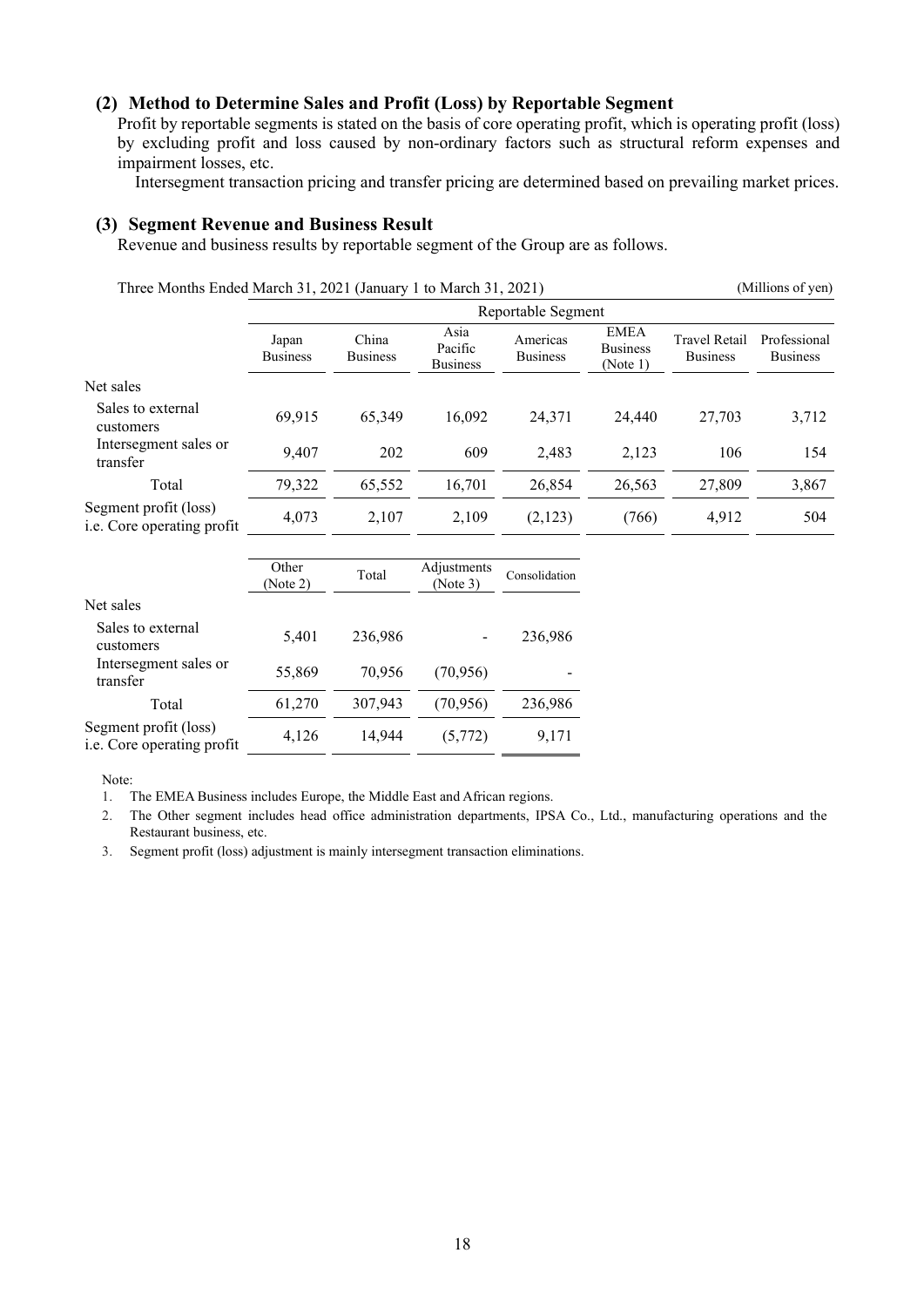| THE PRODUCE DRUG INDICE 21, 2022 (January T to Indich 21, 2022) |                                      |                                      |                                                |                             |                                            |                                         |                                 |  |
|-----------------------------------------------------------------|--------------------------------------|--------------------------------------|------------------------------------------------|-----------------------------|--------------------------------------------|-----------------------------------------|---------------------------------|--|
|                                                                 | Reportable Segment                   |                                      |                                                |                             |                                            |                                         |                                 |  |
|                                                                 | Japan<br><b>Business</b><br>(Note 4) | China<br><b>Business</b><br>(Note 4) | Asia<br>Pacific<br><b>Business</b><br>(Note 4) | Americas<br><b>Business</b> | <b>EMEA</b><br><b>Business</b><br>(Note 1) | <b>Travel Retail</b><br><b>Business</b> | Professional<br><b>Business</b> |  |
| Net sales                                                       |                                      |                                      |                                                |                             |                                            |                                         |                                 |  |
| Sales to external<br>customers                                  | 57,019                               | 51,910                               | 15,409                                         | 25,188                      | 28,485                                     | 37,195                                  | 3,915                           |  |
| Intersegment sales or<br>transfer                               | 1,834                                | 116                                  | 2,046                                          | 715                         | 3,186                                      | 39                                      | 148                             |  |
| Total                                                           | 58,944                               | 52,027                               | 17,456                                         | 25,903                      | 31,671                                     | 37,235                                  | 4,064                           |  |
| Segment profit (loss)<br>i.e. Core operating profit             | (4,106)                              | (2,828)                              | 1,237                                          | 1,095                       | 1,952                                      | 8,118                                   | 629                             |  |
|                                                                 | Other<br>(Note 2, 4)                 | Total                                | Adjustments<br>(Note 3)                        | Consolidation               |                                            |                                         |                                 |  |
| Net sales                                                       |                                      |                                      |                                                |                             |                                            |                                         |                                 |  |
| Sales to external<br>customers                                  | 14,807                               | 234,023                              |                                                | 234,023                     |                                            |                                         |                                 |  |
| Intersegment sales or<br>transfer                               | 56,074                               | 64,161                               | (64,161)                                       |                             |                                            |                                         |                                 |  |

Three Months Ended March 31, 2022 (January 1 to March 31, 2022) (Millions of yen)

Segment profit (loss)

1. The EMEA Business includes Europe, the Middle East and African regions.

Ei.e. Core operating profit (2,474)  $3,623$  754  $4,378$ <br>i.e. Core operating profit

2. The Other segment includes head office administration departments, IPSA Co., Ltd., manufacturing operations and the Restaurant business, etc.

3. Segment profit (loss) adjustment is mainly intersegment transaction eliminations.

Total 70,881 298,185 (64,161) 234,023

4. Net sales from regional sales subsidiaries related to the Personal Care business, previously recorded in Japan, China, and Asia Pacific Businesses, are no longer recorded with some exceptions from July 1, 2021 due to the transfer of said business and resulting changes in product distribution. Meanwhile, Personal Care products sales from the Company and its manufacturing subsidiaries to Fine Today Shiseido Co., Ltd. and its affiliates are recorded in the Other segment effective from the same date.

Adjustments from segment profit (loss) to operating profit (loss) as follows:

|                              | Three months ended<br>March 31, 2021 | Three months ended<br>March 31, 2022 |  |
|------------------------------|--------------------------------------|--------------------------------------|--|
|                              | Millions of yen                      | Millions of yen                      |  |
| Segment profit (loss)        | 9,171                                | 4,378                                |  |
| Gain on transfer of business |                                      | 1,554                                |  |
| Structural reform expenses   |                                      | (1, 498)                             |  |
| Subsidy income on COVID-19   | 614                                  | 127                                  |  |
| Loss on COVID-19             | (944)                                | (184)                                |  |
| Impairment loss              | (15,338)                             |                                      |  |
| Operating profit (loss)      | (6, 497)                             | 4,376                                |  |

"Gain on transfer of business" for the three months ended March 31, 2022 is gain on transfer of assets which four of the Company's subsidiaries operating the Personal Care business in Asia Pacific (Taiwan Shiseido Co., Ltd., FLELIS International Inc., Shiseido Malaysia Sdn. Bhd., and PT. Shiseido Cosmetics Indonesia) transferred to affiliates of Oriental Beauty Holding Co., Ltd. The gain on transfer of business is included in "Other operating income" in condensed quarterly consolidated statement of profit and loss.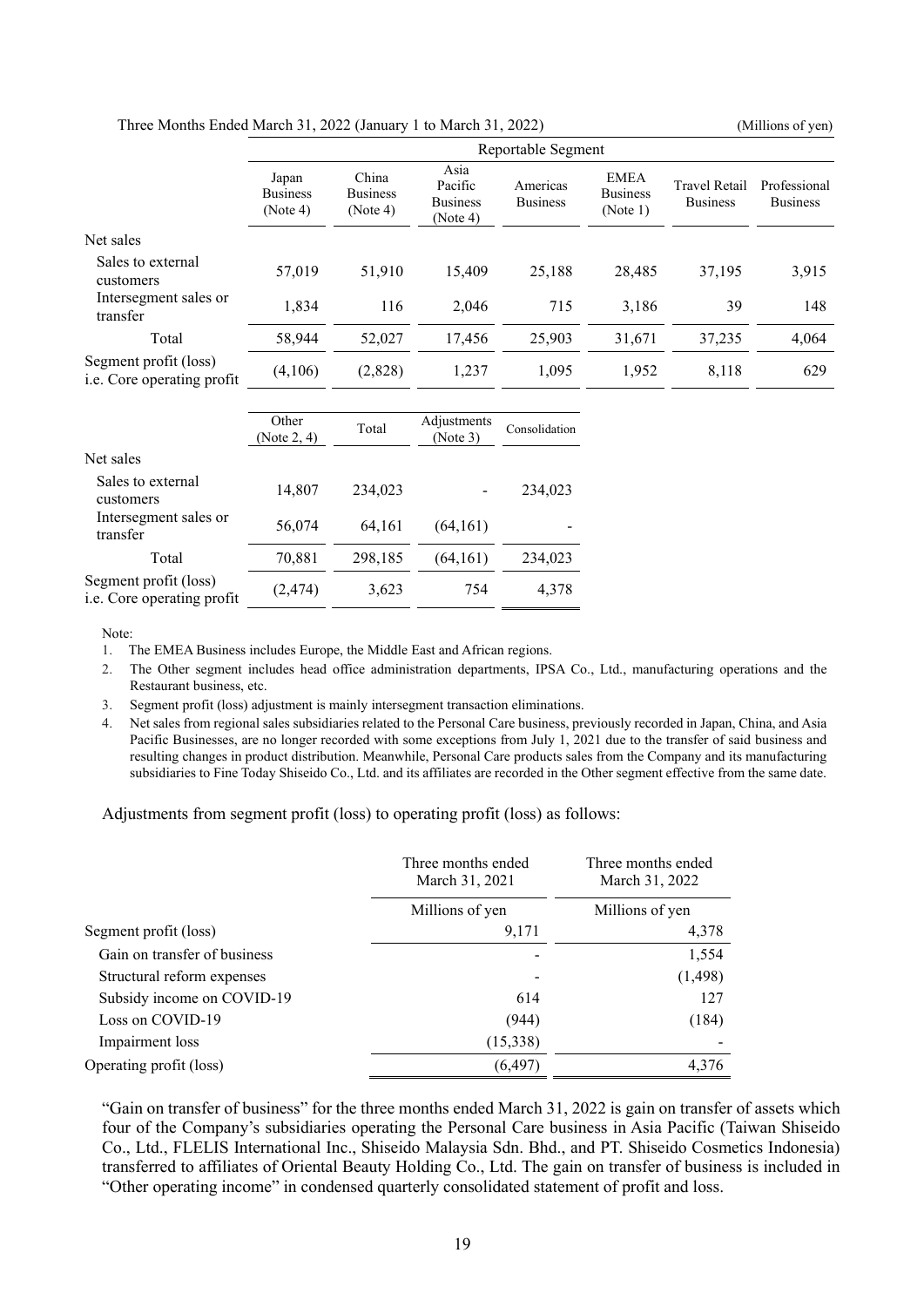"Structural reform expenses" for the three months ended March 31, 2022 are the costs associated with the transfer of three prestige makeup brands, the transfer of the personal care business and the transfer of the professional business. The expenses are included in "Selling, general and administrative expenses" and "Other operating expenses" in condensed quarterly consolidated statement of profit and loss.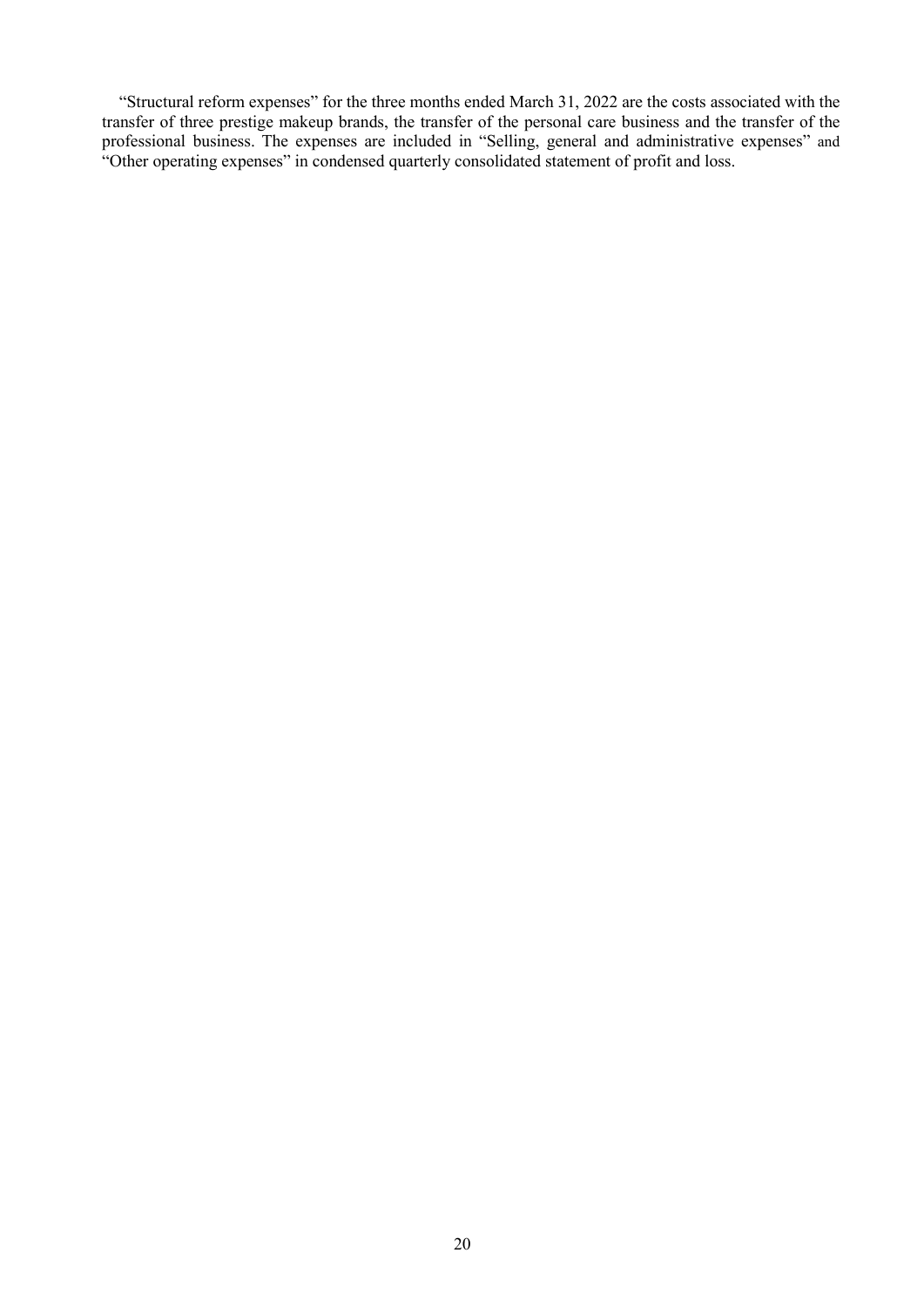### <span id="page-23-0"></span>**(First-time adoption of IFRS)**

The Group disclosed its condensed quarterly consolidated financial statements in accordance with IFRS from the first three months of the fiscal year ending December 31, 2022. The most recent consolidated financial statements prepared in accordance with Generally Accepted Accounting Principles in Japan ("Japanese GAAP") are those for the fiscal year ended December 31, 2021, and the date of transition to IFRS (hereinafter the "transition date") is January 1, 2021.

(1) Exemption in IFRS 1

In principle, IFRS requires that companies adopting IFRS for the first time (hereinafter, "First-time Adopter") apply the standards required under IFRS retrospectively. However, for some of the standards required under IFRS, IFRS 1 *First-Time Adoption of International Financial Reporting Standards* (hereinafter, "IFRS 1") specifies standards for which the exemption is applied mandatorily and those for which the exemption is applied voluntarily. The impact based on the application of these exemptions is adjusted in retained earnings and other components of equity at the transition date. The exemptions that the Group applies in connection with the transition from Japanese GAAP to IFRS are as follows:

#### ・Business combinations

IFRS 1 permits a First-time Adopter to elect not to apply IFRS 3 *Business Combinations* (hereinafter, "IFRS 3") retrospectively to business combinations that occurred before the date of transition to IFRS. The Group elected to apply this exemption and not to apply IFRS 3 retrospectively to the business combinations that occurred before the transition date. Accordingly, goodwill arising in business combinations that occurred before the transition date was recorded at the carrying amount under Japanese GAAP at the transition date.

Goodwill is tested for impairment at the transition date, regardless of whether there is an indication of impairment.

・Exchange differences on translation of foreign operations

IFRS 1 permits a First-time Adopter to elect to deem the cumulative translation differences for all foreign operations to be zero at the date of transition to IFRS. The Group elected to deem the cumulative translation differences of all foreign operations to be zero at the transition date.

・Share-based payments

A First-time Adopter is encouraged, but not required, to apply IFRS 2 *Share-based Payment* (hereinafter, "IFRS 2") to equity instruments that were granted after November 7, 2002 and vested before the date of transition to IFRS. The Group elected not to apply IFRS 2 to share-based payments vested before the transition date.

・Leases

IFRS 1 permits a First-time Adopter to assess whether a contract contains a lease on the basis of facts and circumstances existing at the transition date. In addition, IFRS 1 permits a First-time Adopter to measure a lease liability at the present value of the remaining lease payments, discounted using the lessee's incremental borrowing rate at the date of transition to IFRS, and to measure a right-of-use asset, on a lease-by-lease basis, at either: its carrying amount as if IFRS 16 *Lease* had been applied since the commencement date of the lease, but using the lessee's incremental borrowing rate at the transition date as discounted rate; or an amount equal to the lease liability.

Furthermore, IFRS 1 permits a First-time Adopter, as practical expedients, to recognize a lease for which the lease term ends within 12 months of the date of transition to IFRS or for which the underlying asset is of low value as an expense.

The Group applies these exemptions and practical expedients, and recognize and measure leases.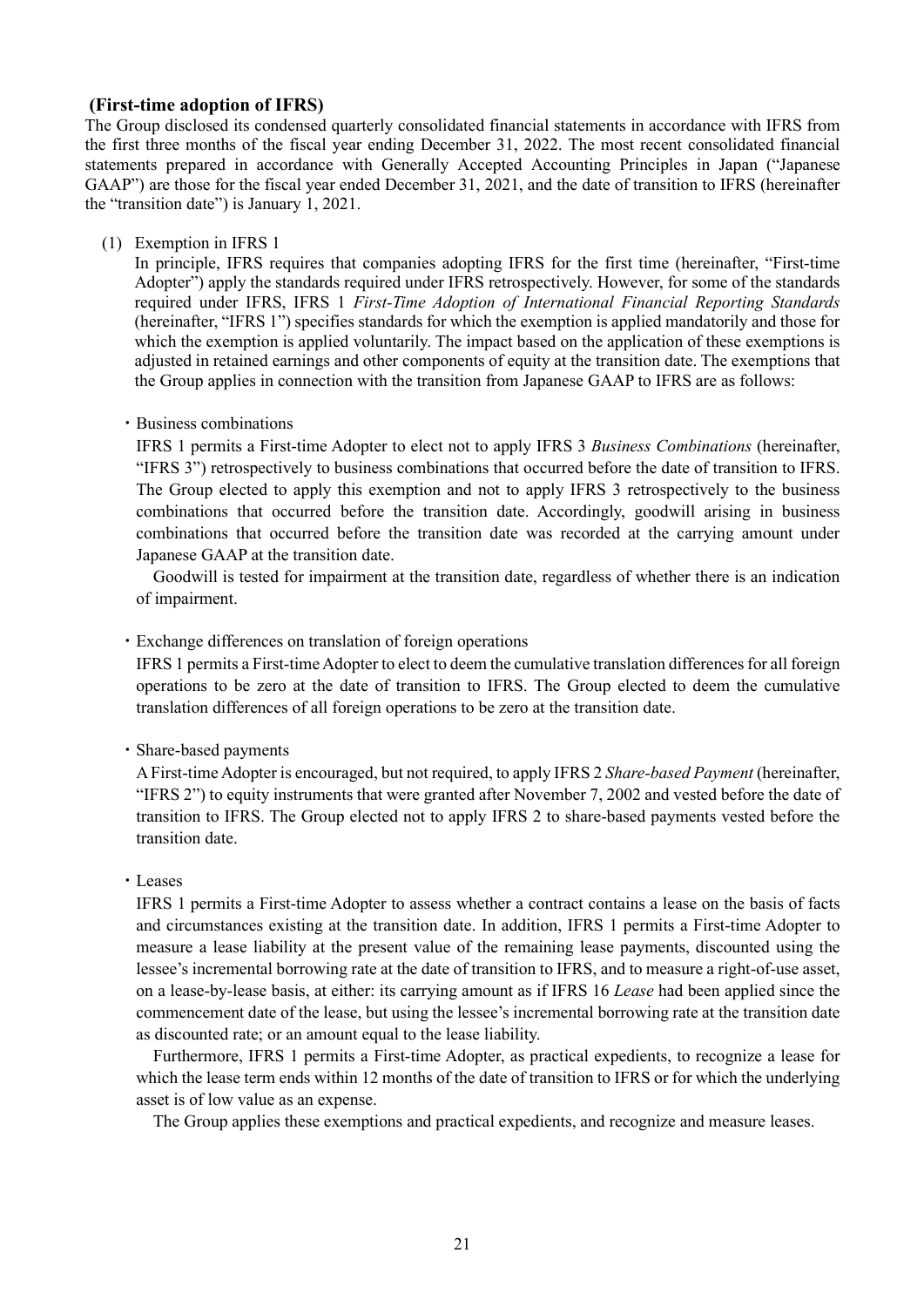・Decommissioning liabilities included in the cost of property, plant and equipment

With respect to the measurement of liabilities associated with decommissioning, etc. (hereinafter "decommissioning liabilities") which are included in the cost of property, plant and equipment, IFRS 1 permits to choose either a method in which decommissioning liabilities are measured retroactively from the point in time when such liabilities first arose, or a method in which decommissioning liabilities are measured at the transition date. The Group elected for the former in measuring decommissioning liabilities which are included in the cost of property, plant and equipment.

・Borrowing costs

IFRS 1 permits to begin capitalizing borrowing costs relating to qualifying assets on the date of transition to IFRS. The Group capitalizes borrowing costs relating to qualifying assets for which the commencement date for capitalization is on or after the transition date.

・Designation of financial instruments recognized before the transition date

IFRS 1 permits an entity to assess the classification under IFRS 9 *Financial Instruments* (hereinafter, "IFRS 9") on the basis of the facts and circumstances that exist at the transition date rather than those that exist at initial recognition. IFRS 1 also permits an entity to designate changes in the fair value of an equity instruments as financial assets measured through other comprehensive income on the basis of the facts and circumstances that exist at the transition date.

The Group assesses the classification under IFRS 9 on the basis of the facts and circumstances that exist at the transition date and designates investments to all equity instruments, which are not held for sale, as financial assets measured at fair value through other comprehensive income.

(2) Mandatory exceptions under IFRS 1

IFRS 1 prohibits the retrospective application of IFRS concerning "estimates," "derecognition of financial assets and financial liabilities," "hedge accounting," "non-controlling interests," "classification and measurement of financial instruments" and others. The Group prospectively applies these items from the transition date.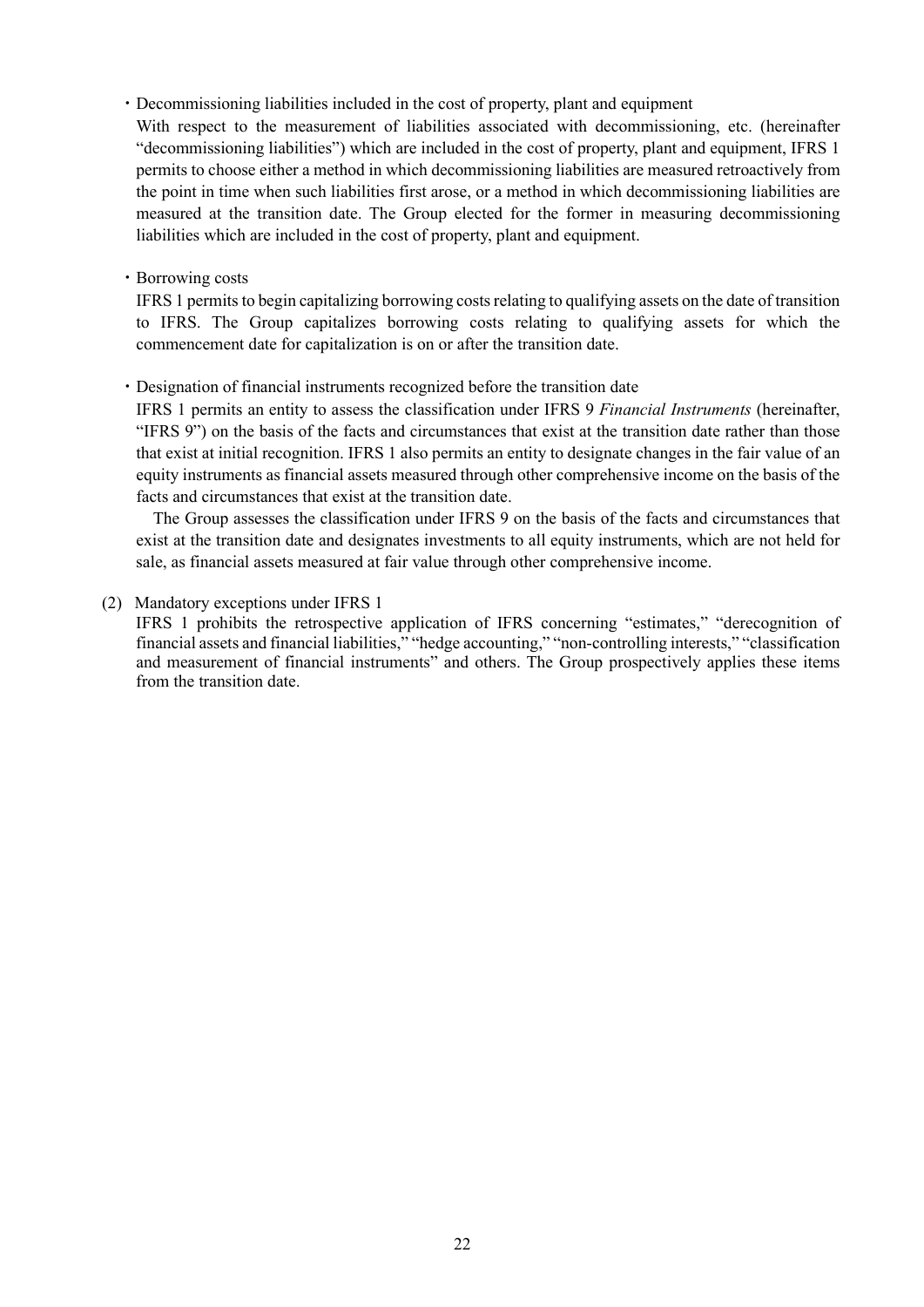### (3) Reconciliations

The reconciliations required to be disclosed at the first-time adoption of IFRS are as follows. In the reconciliations below, "Reclassification" includes items that do not affect retained earnings and comprehensive income, while "Differences in recognition and measurement" include items that affect retained earnings and comprehensive income.

### Reconciliations of equity as of transition date (January 1, 2021)

| Line items under Japanese GAAP Japanese GAAP Reclassification |                 |                 | Differences in<br>recognition<br>and<br>measurement | <b>IFRS</b>     | <b>Notes</b>   | Line items under IFRSs                           |
|---------------------------------------------------------------|-----------------|-----------------|-----------------------------------------------------|-----------------|----------------|--------------------------------------------------|
|                                                               | Millions of yen | Millions of yen | Millions of yen                                     | Millions of yen |                |                                                  |
| Assets                                                        |                 |                 |                                                     |                 |                | Assets                                           |
| Current assets                                                |                 |                 |                                                     |                 |                | Current assets                                   |
| Cash and time deposits                                        | 130,013         | 6,334           |                                                     | 136,347         | 1, 4           | Cash and cash equivalents                        |
| Notes and accounts<br>receivable                              | 144,728         | 1,041           | 738                                                 | 146,507         | 2, 3           | Trade and other receivables                      |
| Short-term investment<br>securities                           | 21,000          | (5,170)         |                                                     | 15,829          | 1, 3, 4        | Other financial assets                           |
| Inventories                                                   | 170.031         | 276             | (7,306)                                             | 163,001         | 17             | Inventories                                      |
| Other current assets                                          | 52,634          | (6,241)         | (1,694)                                             | 44,698          | $\overline{2}$ | Other current assets                             |
| Allowance for doubtful<br>accounts                            | (3,644)         | 3,644           |                                                     |                 | 3              |                                                  |
| Total current assets                                          | 514,763         | (115)           | (8,262)                                             | 506,385         |                | Total current assets                             |
| Fixed assets                                                  |                 |                 |                                                     |                 |                | Non-current assets                               |
| Property, plant and<br>equipment                              | 341,044         | (13,011)        | 1,444                                               | 329,478         | 6, 8, 18       | Property, plant and<br>equipment                 |
| Goodwill                                                      | 54,429          |                 |                                                     | 54,429          |                | Goodwill                                         |
| Trademark rights                                              | 131,636         | 54,380          | 11,736                                              | 197,753         | 7, 19          | Intangible assets                                |
| Other intangible assets                                       | 55,326          | (55,047)        | (278)                                               |                 |                |                                                  |
|                                                               |                 | 24,320          | 107,344                                             | 131,665         | 8, 19,<br>21   | Right-of-use assets                              |
|                                                               |                 | 2,230           | (6)                                                 | 2,224           | 9              | Investments accounted for<br>using equity method |
| Investment securities                                         | 13,527          | 25,766          | 4,952                                               | 44,246          | 3, 4, 9,<br>29 | Other financial assets                           |
| Long-term prepaid expenses                                    | 14,125          | (14, 125)       |                                                     |                 | 6, 10          |                                                  |
| Deferred tax assets                                           | 42,501          |                 | 17,927                                              | 60,428          | 28             | Deferred tax assets                              |
| Other investments                                             | 37,015          | (23, 485)       | (366)                                               | 13,163          | 4, 10          | Other non-current assets                         |
| Allowance for doubtful<br>accounts                            | (140)           | 140             |                                                     | $\overline{a}$  | 3              |                                                  |
| Total fixed assets                                            | 689,466         | 1,168           | 142,754                                             | 833,390         |                | Total non-current assets                         |
| Total assets                                                  | 1,204,229       | 1,053           | 134,492                                             | 1,339,775       |                | Total assets                                     |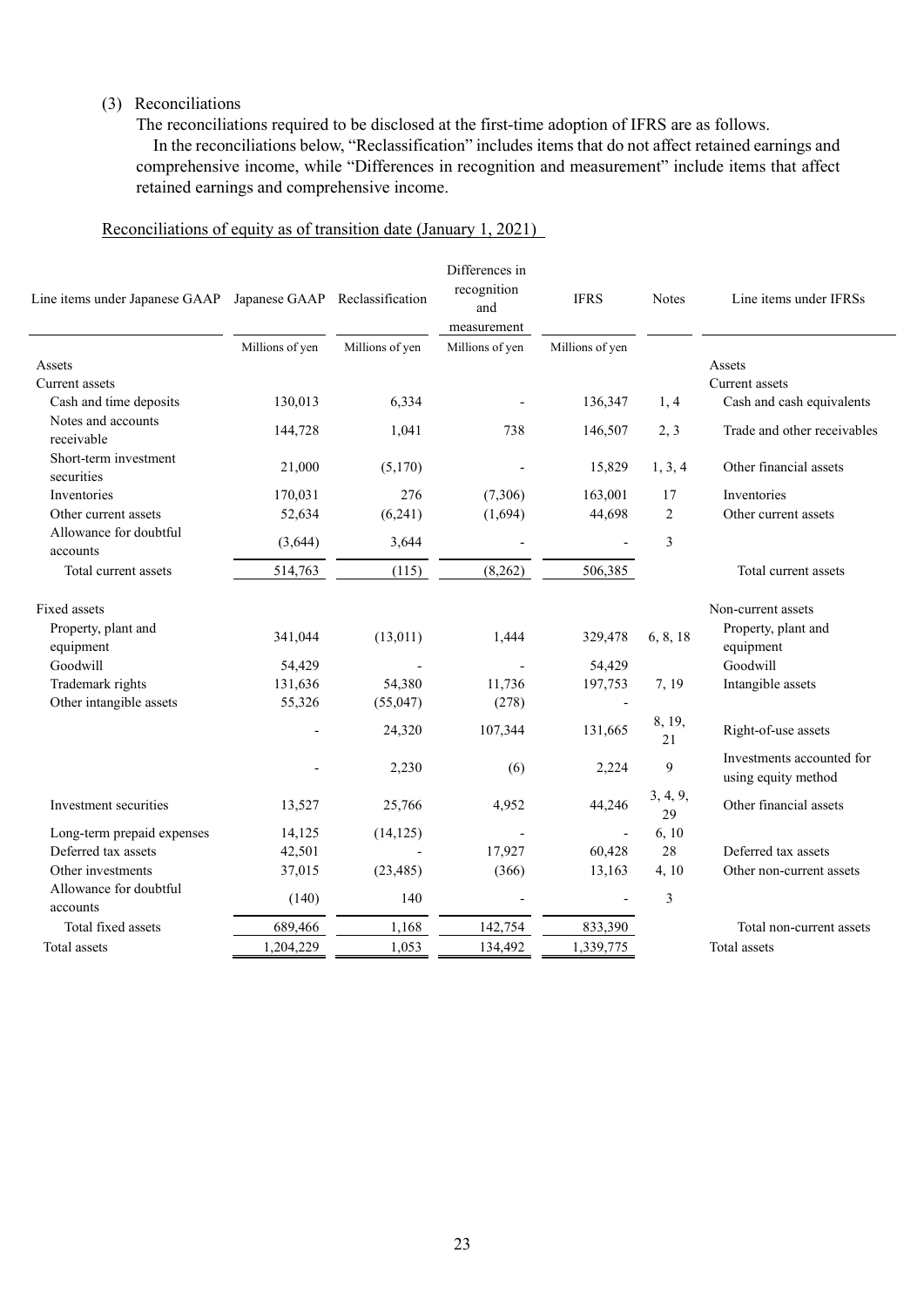| Line items under Japanese GAAP Japanese GAAP Reclassification |                 |                 | Differences in<br>recognition<br>and<br>measurement | <b>IFRS</b>              | <b>Notes</b>      | Line items under IFRSs                                              |
|---------------------------------------------------------------|-----------------|-----------------|-----------------------------------------------------|--------------------------|-------------------|---------------------------------------------------------------------|
|                                                               | Millions of yen | Millions of yen | Millions of yen                                     | Millions of yen          |                   |                                                                     |
| Liabilities<br><b>Current liabilities</b>                     |                 |                 |                                                     |                          |                   | Liabilities and equity<br>Liabilities<br><b>Current</b> liabilities |
| Notes and accounts payable                                    | 21,187          | 164,863         | (154)                                               | 185,896                  | 11                | Trade and other payables                                            |
| Electronically recorded<br>obligations - operating            | 55,740          | (55,740)        |                                                     | $\overline{a}$           | 11                |                                                                     |
| Short-term debt                                               | 56,491          | 10,730          |                                                     | 67,221                   | 12                | Bonds and borrowings                                                |
| Current portion of long-term<br>debt                          | 10,730          | (10, 730)       |                                                     | $\overline{\phantom{m}}$ | 12                |                                                                     |
| Lease obligations                                             | 8,344           |                 | 14,436                                              | 22,781                   | 21                | Lease liabilities                                                   |
| Other payables                                                | 75,695          | (75,695)        |                                                     | $\overline{\phantom{a}}$ | 11                |                                                                     |
| Accrued income taxes                                          | 7,374           |                 |                                                     | 7,374                    |                   | Income taxes payable                                                |
| Reserve for sales returns                                     | 6,227           | (6,227)         |                                                     |                          | 11                |                                                                     |
| Refund liabilities                                            | 10,518          | (10,518)        |                                                     | $\overline{\phantom{m}}$ | 11                |                                                                     |
| Accrued bonuses for<br>employees                              | 15,024          | (15,024)        |                                                     |                          | 15                |                                                                     |
| Accrued bonuses for<br>directors                              | 165             | (165)           |                                                     |                          | 15                |                                                                     |
| Provision for liabilities and<br>charges                      | 545             | 2,228           |                                                     | 2,773                    | 13                | Provisions                                                          |
| Provision for loss on business<br>withdrawal                  | 725             | (725)           |                                                     |                          | 13                |                                                                     |
|                                                               |                 | 4,926           |                                                     | 4,926                    | 14                | Other financial liabilities                                         |
|                                                               |                 |                 |                                                     |                          | 13, 14,           |                                                                     |
| Other current liabilities                                     | 84,208          | (7,646)         | 13,855                                              | 90,417                   | 15, 24,<br>25, 26 | Other current liabilities                                           |
| Total current liabilities                                     | 352,977         | 276             | 28,136                                              | 381,390                  |                   | Total current liabilities                                           |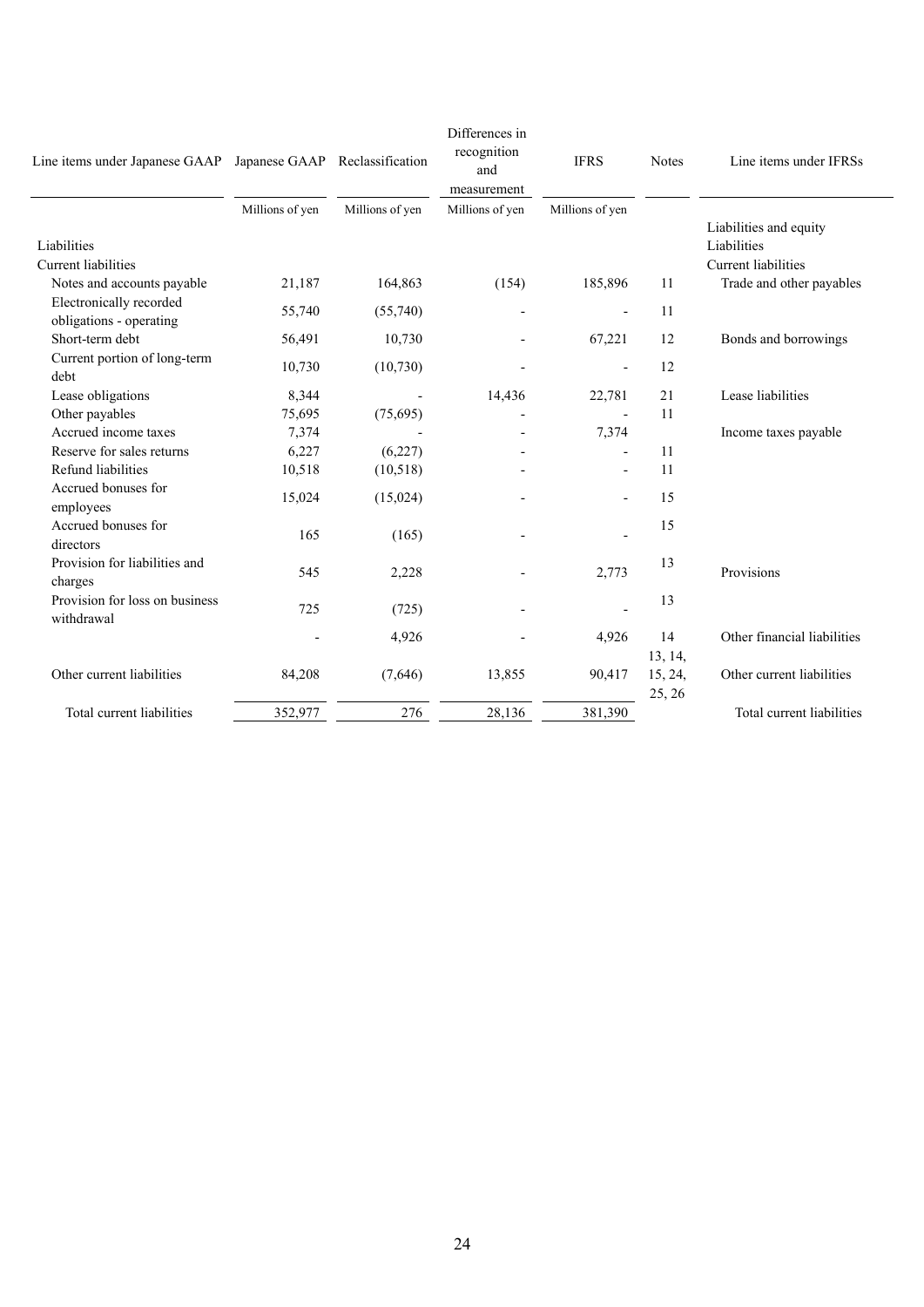| Line items under Japanese GAAP                            | Japanese GAAP Reclassification |                 | Differences in<br>recognition and<br>measurement | <b>IFRS</b>     | <b>Notes</b>      | Line items under IFRSs                           |
|-----------------------------------------------------------|--------------------------------|-----------------|--------------------------------------------------|-----------------|-------------------|--------------------------------------------------|
|                                                           | Millions of yen                | Millions of yen | Millions of yen                                  | Millions of yen |                   |                                                  |
| Long-Term Liabilities                                     |                                |                 |                                                  |                 |                   | Non-current liabilities                          |
| Bonds                                                     | 65,000                         | 167,861         |                                                  | 232,861         | 12                | Bonds and borrowings                             |
| Long-term debt                                            | 167,861                        | (167, 861)      |                                                  |                 | 12                |                                                  |
| Lease obligations                                         | 15,872                         |                 | 105,902                                          | 121,774         | 21                | Lease liabilities                                |
| Long-term payables                                        | 52,968                         | 824             | 253                                              | 54,046          | 14                | Other financial liabilities                      |
| Liability for retirement<br>benefits                      | 27,189                         | 777             | 21,935                                           | 49,902          | $27\,$            | Retirement benefit liability                     |
| Allowance for losses on<br>guarantees                     | 350                            | (350)           |                                                  |                 | 14                |                                                  |
|                                                           |                                | 1,679           |                                                  | 1,679           | 13                | Provisions                                       |
| Deferred tax liabilities                                  | 2,944                          |                 | 1,007                                            | 3,951           | 28                | Deferred tax liabilities                         |
| Other long-term liabilities                               | 12,472                         | (2,153)         | (7, 460)                                         | 2,858           | 13, 14,<br>26, 30 | Other non-current liabilities                    |
| Total long-term liabilities                               | 344,658                        | 777             | 121,638                                          | 467,073         |                   | Total non-current liabilities                    |
| <b>Total liabilities</b>                                  | 697,635                        | 1,053           | 149,775                                          | 848,464         |                   | <b>Total liabilities</b>                         |
| Net assets                                                |                                |                 |                                                  |                 |                   | Equity                                           |
| Common stock                                              | 64,506                         |                 |                                                  | 64,506          |                   | Share capital                                    |
| Capital surplus                                           | 70,741                         | 1,399           | 555                                              | 72,696          | 16,30             | Capital surplus                                  |
| Treasury stock                                            | (2, 455)                       |                 |                                                  | (2, 455)        |                   | Treasury shares                                  |
| Stock acquisition rights                                  | 1,399                          | (1, 399)        |                                                  | $\overline{a}$  | 16                |                                                  |
| Retained earnings                                         | 339,817                        |                 | (3,939)                                          | 335,878         | 32                | Retained earnings                                |
| Total accumulated other<br>comprehensive income           | 11,678                         |                 | (11, 916)                                        | (237)           | 27, 29,<br>31     | Other components of equity                       |
|                                                           | 485,688                        |                 | (15,300)                                         | 470,388         |                   | Total equity attributable to<br>owners of parent |
| Non-controlling interests in<br>consolidated subsidiaries | 20,905                         |                 | 17                                               | 20,922          |                   | Non-controlling interests                        |
| Total net assets                                          | 506,593                        |                 | (15,283)                                         | 491,310         |                   | Total equity                                     |
| Total liabilities and net assets                          | 1,204,229                      | 1,053           | 134,492                                          | 1,339,775       |                   | Total liabilities and equity                     |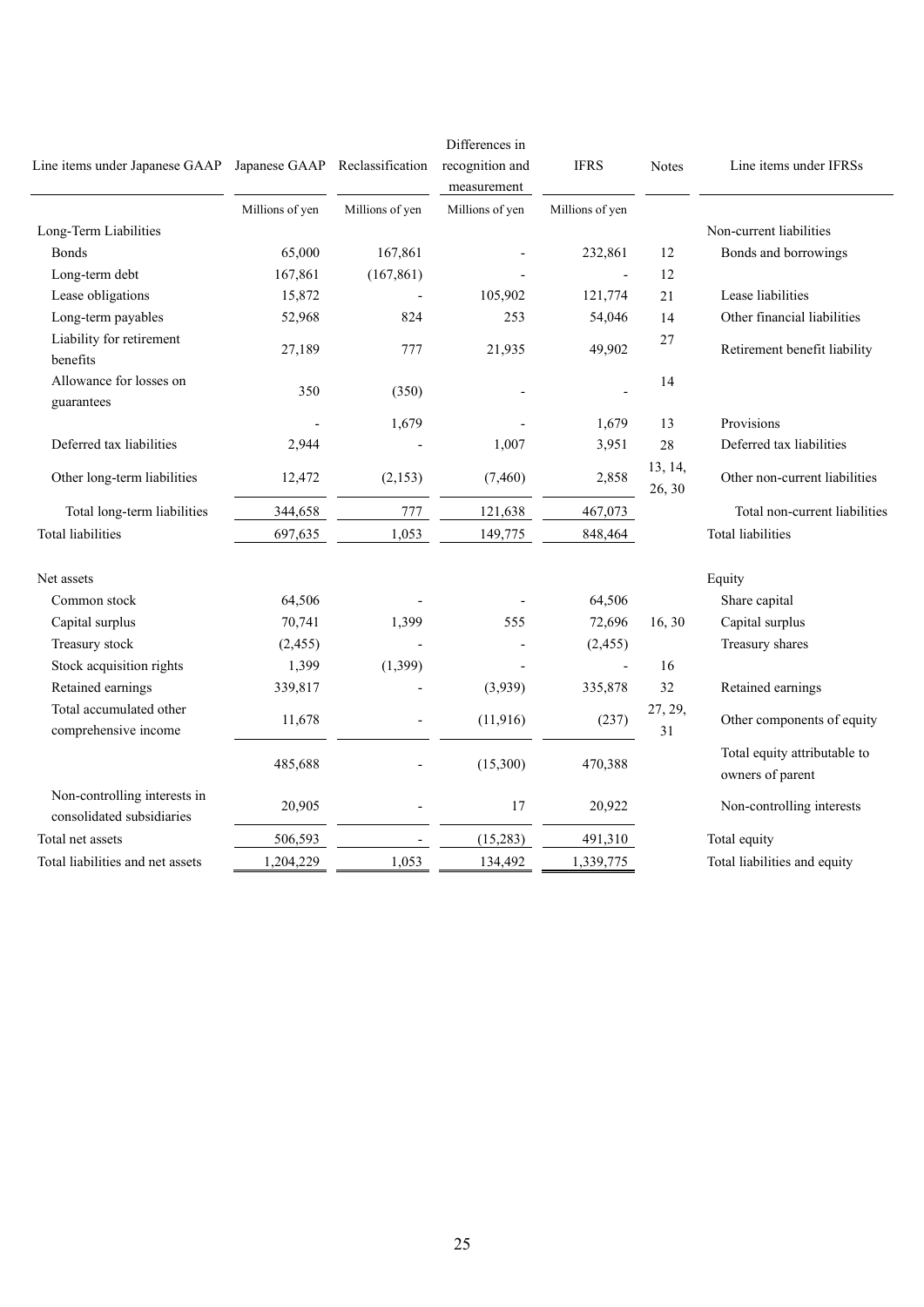| Line items under Japanese GAAP      | Japanese GAAP Reclassification |                 | Differences in<br>recognition<br>and<br>measurement | <b>IFRS</b>     | <b>Notes</b>   | Line items under IFRSs                           |
|-------------------------------------|--------------------------------|-----------------|-----------------------------------------------------|-----------------|----------------|--------------------------------------------------|
|                                     | Millions of yen                | Millions of yen | Millions of yen                                     | Millions of yen |                |                                                  |
| Assets                              |                                |                 |                                                     |                 |                | Assets                                           |
| Current assets                      |                                |                 |                                                     |                 |                | Current assets                                   |
| Cash and time deposits              | 129,817                        | (16,218)        |                                                     | 113,599         | 1, 4           | Cash and cash equivalents                        |
| Notes and accounts<br>receivable    | 153,671                        | (5,303)         | 934                                                 | 149,302         | 2, 3           | Trade and other receivables                      |
| Short-term investment<br>securities | 2,000                          | 17,043          |                                                     | 19,043          | 1, 3, 4        | Other financial assets                           |
| Inventories                         | 167,215                        | (19, 745)       | (8,114)                                             | 139,356         | 17             | Inventories                                      |
| Other current assets                | 43,746                         | (5,876)         | (350)                                               | 37,518          | 2, 28          | Other current assets                             |
| Allowance for doubtful<br>accounts  | (4,301)                        | 4,301           |                                                     |                 | 3              |                                                  |
| Total current assets                | 492,148                        | (25,797)        | (7, 530)                                            | 458,820         |                | Subtotal                                         |
|                                     |                                | 26,158          | 580                                                 | 26,738          | 5              | Assets held for sale                             |
|                                     | 492,148                        | 360             | (6,950)                                             | 485,559         |                | Total current assets                             |
| Fixed assets                        |                                |                 |                                                     |                 |                | Non-current assets                               |
| Property, plant and<br>equipment    | 366,205                        | (20, 425)       | 1,426                                               | 347,206         | 6, 8, 18       | Property, plant and<br>equipment                 |
| Goodwill                            | 56,614                         |                 | 1,828                                               | 58,442          | 20             | Goodwill                                         |
| Trademark rights                    | 121,187                        | 55,664          | 12,326                                              | 189,178         | 7, 19          | Intangible assets                                |
| Other intangible assets             | 56,506                         | (56, 506)       |                                                     |                 |                |                                                  |
|                                     |                                | 31,087          | 107,721                                             | 138,809         | 8, 19,<br>21   | Right-of-use assets                              |
|                                     |                                | 2,236           | 1                                                   | 2,237           | 9              | Investments accounted for<br>using equity method |
| Investment securities               | 14,279                         | 25,746          | 8,898                                               | 48,923          | 3, 4, 9,<br>29 | Other financial assets                           |
| Long-term prepaid expenses          | 14,126                         | (14, 126)       |                                                     |                 | 6, 10          |                                                  |
| Deferred tax assets                 | 54,516                         |                 | 9,125                                               | 63,641          | 28             | Deferred tax assets                              |
| Other investments                   | 36,592                         | (23, 187)       | (314)                                               | 13,090          | 4, 10          | Other non-current assets                         |
| Allowance for doubtful<br>accounts  | (136)                          | 136             |                                                     |                 | 3              |                                                  |
| Total fixed assets                  | 719,891                        | 626             | 141,012                                             | 861,530         |                | Total non-current assets                         |
| Total assets                        | 1,212,040                      | 986             | 134,062                                             | 1,347,089       |                | Total assets                                     |

# Reconciliations of equity as of the end of the first quarter of the previous fiscal year (March 31, 2021)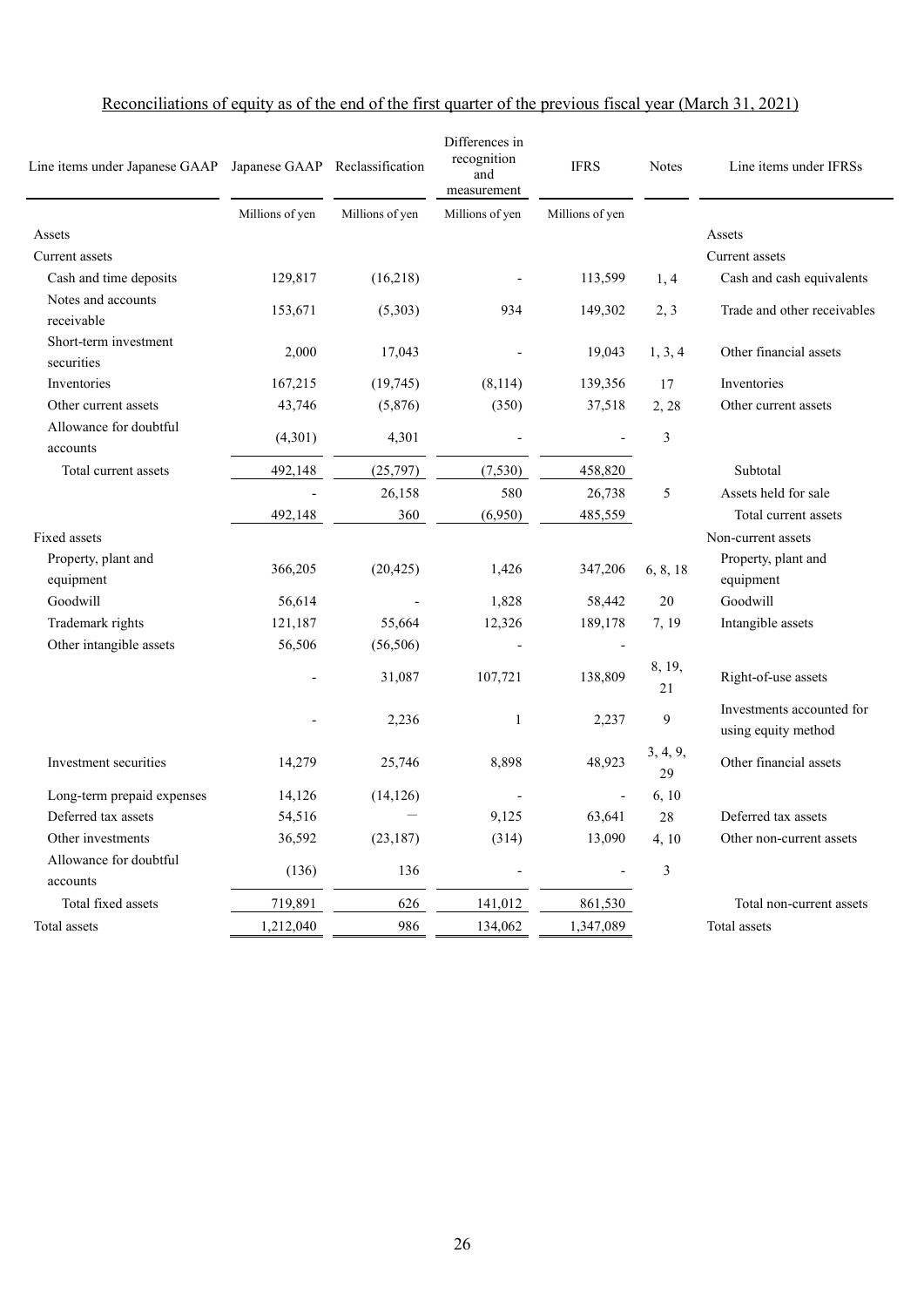| Line items under Japanese GAAP Japanese GAAP Reclassification |                 |                          | Differences in<br>recognition<br>and<br>measurement | <b>IFRS</b>              | <b>Notes</b> | Line items under IFRSs                                       |
|---------------------------------------------------------------|-----------------|--------------------------|-----------------------------------------------------|--------------------------|--------------|--------------------------------------------------------------|
|                                                               | Millions of yen | Millions of yen          | Millions of yen                                     | Millions of yen          |              |                                                              |
| Liabilities<br>Current liabilities                            |                 |                          |                                                     |                          |              | Liabilities and equity<br>Liabilities<br>Current liabilities |
| Notes and accounts payable                                    | 22,654          | 148,330                  | 1,419                                               | 172,404                  | 11, 23       | Trade and other payables                                     |
| Electronically recorded<br>obligations - operating            | 52,628          | (52, 628)                |                                                     | $\overline{\phantom{a}}$ | 11           |                                                              |
| Short-term debt                                               | 56,076          | 730                      |                                                     | 56,806                   | 12           | Bonds and borrowings                                         |
| Current portion of long-term<br>debt                          | 730             | (730)                    |                                                     | $\overline{a}$           | 12           |                                                              |
| Lease obligations                                             | 9,698           | (52)                     | 15,263                                              | 24,908                   | 21           | Lease liabilities                                            |
| Other payables                                                | 63,512          | (63, 512)                |                                                     | $\overline{\phantom{a}}$ | 11           |                                                              |
| Accrued income taxes                                          | 10,378          | $\overline{\phantom{a}}$ | (1,606)                                             | 8,771                    | 28           | Income taxes payable                                         |
| Reserve for sales returns                                     | 6,411           | (6, 411)                 |                                                     |                          | 11           |                                                              |
| Refund liabilities                                            | 11,687          | (11,687)                 |                                                     |                          | 11           |                                                              |
| Accrued bonuses for<br>employees                              | 18,502          | (18,502)                 |                                                     |                          | 15           |                                                              |
| Accrued bonuses for<br>directors                              | 52              | (52)                     |                                                     |                          | 15           |                                                              |
| Provision for liabilities and<br>charges                      | 587             | 2,448                    |                                                     | 3,036                    | 13           | Provisions                                                   |
| Provision for loss on business<br>withdrawal                  | 673             | (673)                    |                                                     |                          | 13           |                                                              |
|                                                               |                 | 4,975                    |                                                     | 4,975                    | 14           | Other financial liabilities                                  |
|                                                               |                 |                          |                                                     |                          | 13, 14,      |                                                              |
| Other current liabilities                                     | 77,411          | (4,189)                  | 14,160                                              | 87,382                   | 15, 24,      | Other current liabilities                                    |
|                                                               |                 |                          |                                                     |                          | 25, 26       |                                                              |
| Total current liabilities                                     | 331,007         | (1,957)                  | 29,236                                              | 358,286                  |              | Subtotal                                                     |
|                                                               |                 | 2,943                    |                                                     | 2,943                    | 5            | Liabilities directly associated<br>with assets held for sale |
|                                                               | 331,007         | 986                      | 29,236                                              | 361,230                  |              | Total current liabilities                                    |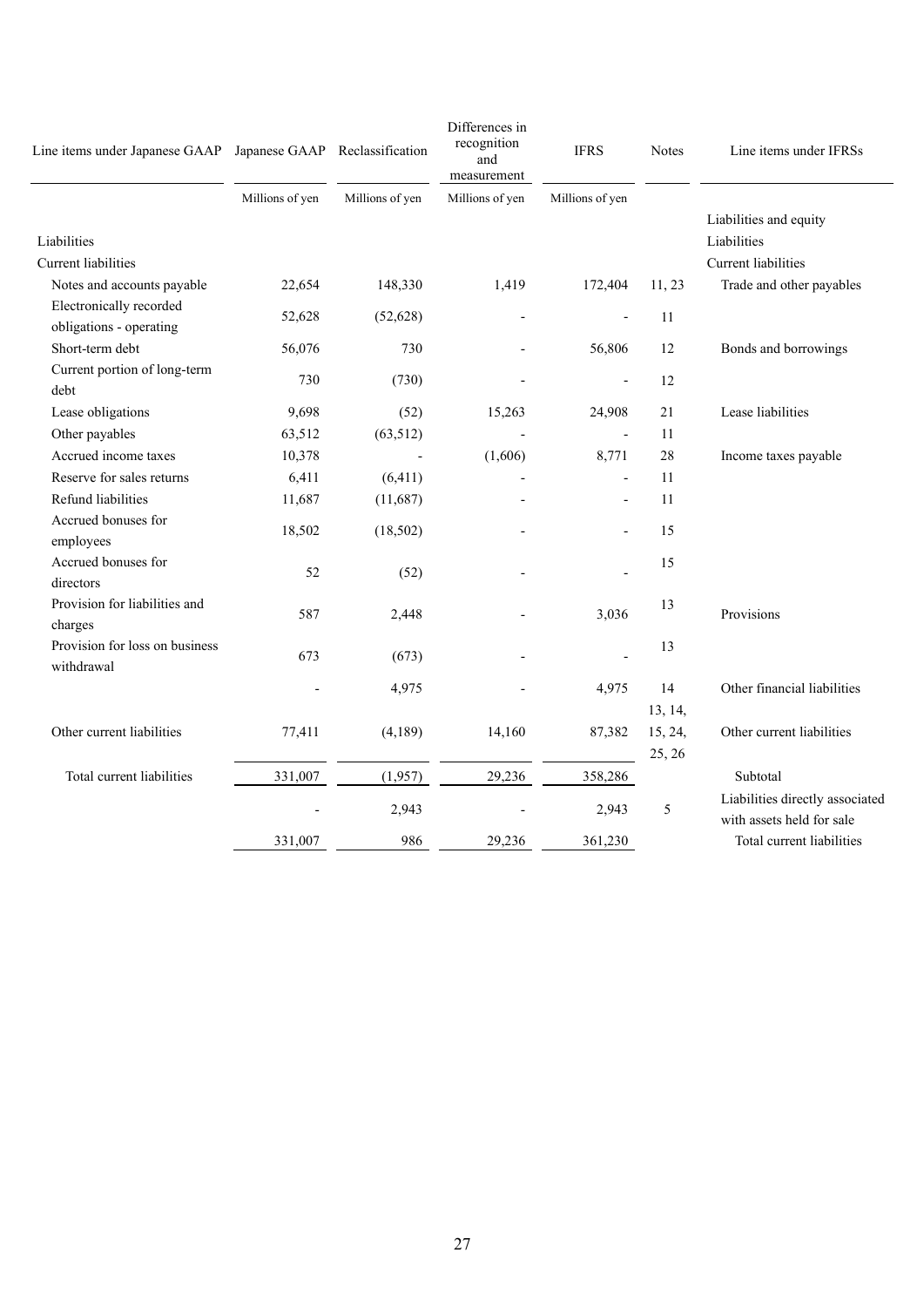| Line items under Japanese GAAP Japanese GAAP Reclassification |                 |                  | Differences in<br>recognition and<br>measurement | <b>IFRS</b>              | <b>Notes</b>      | Line items under IFRSs                           |
|---------------------------------------------------------------|-----------------|------------------|--------------------------------------------------|--------------------------|-------------------|--------------------------------------------------|
|                                                               | Millions of yen | Millions of yen  | Millions of yen                                  | Millions of yen          |                   |                                                  |
| Long-Term Liabilities                                         |                 |                  |                                                  |                          |                   | Non-current liabilities                          |
| <b>Bonds</b>                                                  | 65,000          | 180,913          |                                                  | 245,913                  | 12                | Bonds and borrowings                             |
| Long-term debt                                                | 180,913         | (180, 913)       |                                                  | $\overline{\phantom{a}}$ | 12                |                                                  |
| Lease obligations                                             | 21,515          | (89)             | 105,766                                          | 127,192                  | 21                | Lease liabilities                                |
| Long-term payables                                            | 52,791          | 770              | 260                                              | 53,822                   | 14                | Other financial liabilities                      |
| Liability for retirement<br>benefits                          | 26,684          | 91               | 23,296                                           | 50,072                   | 27                | Net defined benefit liability                    |
| Allowance for losses on<br>guarantees                         | 350             | (350)            |                                                  |                          | 14                |                                                  |
|                                                               |                 | 1,722            |                                                  | 1,722                    | 13                | Provisions                                       |
| Deferred tax liabilities                                      | 3,261           |                  | 1,101                                            | 4,363                    | 28                | Deferred tax liabilities                         |
| Other long-term liabilities                                   | 11,850          | (2,144)          | (1,490)                                          | 8,215                    | 13, 14,<br>26, 30 | Other non-current liabilities                    |
| Total long-term liabilities                                   | 362,366         | $\boldsymbol{0}$ | 128,935                                          | 491,301                  |                   | Total non-current liabilities                    |
| <b>Total liabilities</b>                                      | 693,373         | 986              | 158,171                                          | 852,531                  |                   | <b>Total liabilities</b>                         |
| Net assets                                                    |                 |                  |                                                  |                          |                   | Equity                                           |
| Common stock                                                  | 64,506          |                  |                                                  | 64,506                   |                   | Share capital                                    |
| Capital surplus                                               | 70,741          | 1,413            | 701                                              | 72,857                   | 16,30             | Capital surplus                                  |
| Treasury stock                                                | (2, 425)        |                  |                                                  | (2, 425)                 |                   | Treasury shares                                  |
| Stock acquisition rights                                      | 1,413           | (1, 413)         |                                                  | $\overline{\phantom{a}}$ | 16                |                                                  |
| Retained earnings                                             | 330,261         |                  | (13,267)                                         | 316,994                  | 32                | Retained earnings                                |
| Total accumulated other<br>comprehensive income               | 31,223          |                  | (11, 806)                                        | 19,416                   | 27, 29,<br>31     | Other components of equity                       |
|                                                               | 495,721         |                  | (24, 372)                                        | 471,349                  |                   | Total equity attributable to<br>owners of parent |
| Non-controlling interests in<br>consolidated subsidiaries     | 22,946          |                  | 263                                              | 23,209                   |                   | Non-controlling interests                        |
| Total net assets                                              | 518,667         |                  | (24, 109)                                        | 494,558                  |                   | Total equity                                     |
| Total liabilities and net assets                              | 1,212,040       | 986              | 134,062                                          | 1,347,089                |                   | Total liabilities and equity                     |
|                                                               |                 |                  |                                                  |                          |                   |                                                  |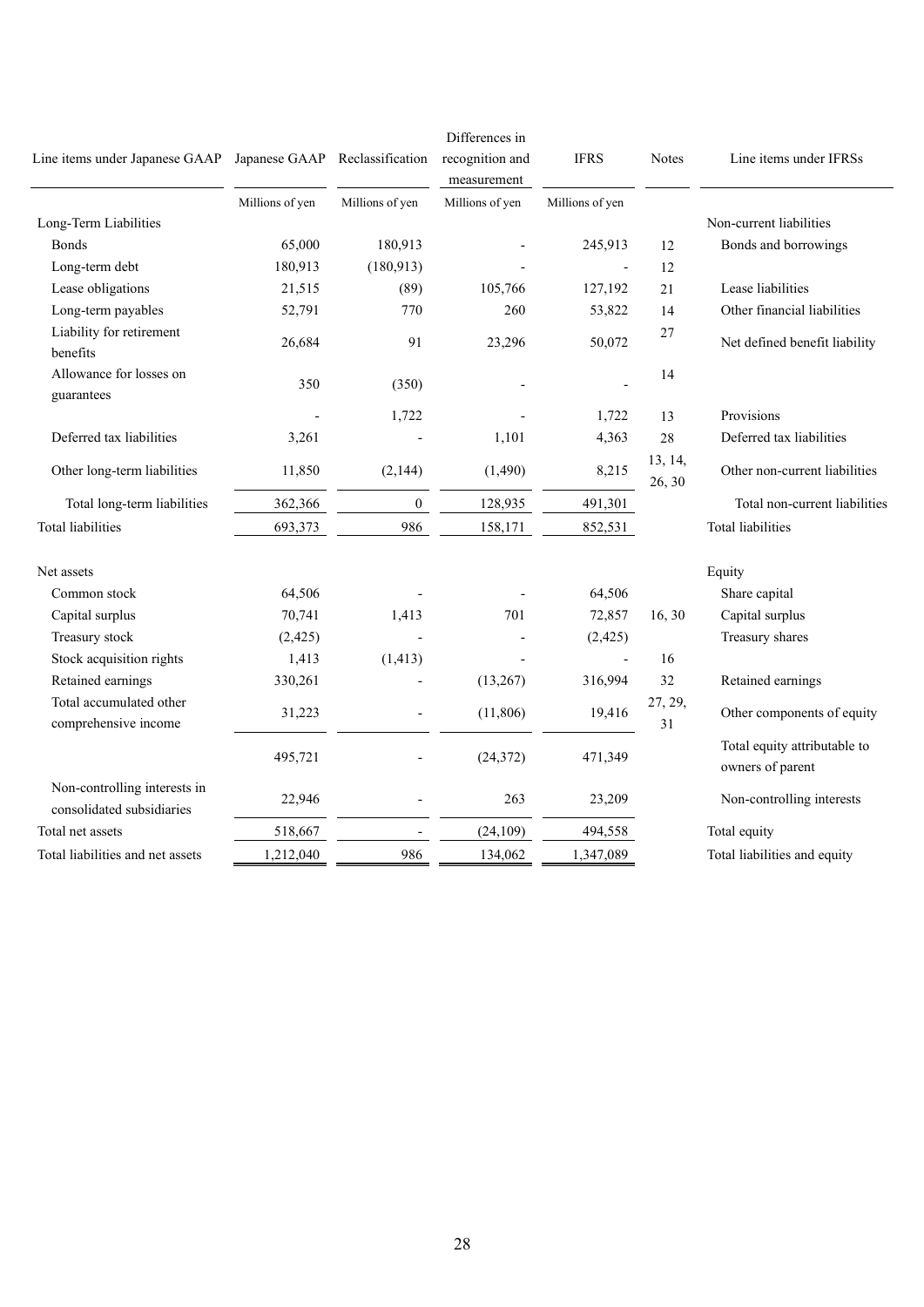### Reconciliations of equity as of December 31, 2021(Date of most recent consolidated financial statements based on Japanese GAAP)

| Line items under Japanese GAAP Japanese GAAP Reclassification |                 |                 | Differences in<br>recognition<br>and<br>measurement | <b>IFRS</b>     | <b>Notes</b>   | Line items under IFRSs                           |
|---------------------------------------------------------------|-----------------|-----------------|-----------------------------------------------------|-----------------|----------------|--------------------------------------------------|
|                                                               | Millions of yen | Millions of yen | Millions of yen                                     | Millions of yen |                |                                                  |
| Assets                                                        |                 |                 |                                                     |                 |                | Assets                                           |
| Current assets                                                |                 |                 |                                                     |                 |                | Current assets                                   |
| Cash and time deposits                                        | 172,056         | (15, 553)       |                                                     | 156,503         | 1, 4           | Cash and cash equivalents                        |
| Notes and accounts<br>receivable                              | 151,115         | 6,237           | 1,439                                               | 158,791         | 2, 3           | Trade and other receivables                      |
| Short-term investment<br>securities                           |                 | 16,429          |                                                     | 16,429          | 1, 3, 4        | Other financial assets                           |
| Inventories                                                   | 143,758         | (1, 422)        | (8,188)                                             | 134,147         | 17             | <b>Inventories</b>                               |
| Other current assets                                          | 58,636          | (11, 553)       | (1,965)                                             | 45,117          | 2, 4           | Other current assets                             |
| Allowance for doubtful<br>accounts                            | (4,032)         | 4,032           |                                                     |                 | 3              |                                                  |
| Total current assets                                          | 521,533         | (1,829)         | (8,715)                                             | 510,989         |                | Subtotal                                         |
|                                                               |                 | 1,933           |                                                     | 1,933           | 5              | Assets held for sale                             |
|                                                               | 521,533         | 104             | (8,715)                                             | 512,922         |                | Total current assets                             |
| Fixed assets                                                  |                 |                 |                                                     |                 |                | Non-current assets                               |
| Property, plant and<br>equipment                              | 357,405         | (19, 156)       | 1,787                                               | 340,037         | 6, 8, 18       | Property, plant and<br>equipment                 |
| Goodwill                                                      | 44,159          |                 | 6,269                                               | 50,429          | 19, 20         | Goodwill                                         |
| Trademark rights                                              | 40,322          | 61,458          | 33                                                  | 101,814         | 7, 19          | Intangible assets                                |
| Other intangible assets                                       | 62,007          | (62,007)        |                                                     |                 |                |                                                  |
|                                                               |                 | 29,013          | 98,818                                              | 127,832         | 8, 19,<br>21   | Right-of-use assets                              |
|                                                               |                 | 2,418           | 19,273                                              | 21,691          | 9, 22          | Investments accounted for<br>using equity method |
| Investment securities                                         | 9,717           | 55,212          | 8,847                                               | 73,777          | 3, 4, 9,<br>29 | Other financial assets                           |
| Long-term loans receivable                                    | 31,116          | (31,116)        |                                                     |                 | $\overline{4}$ |                                                  |
| Long-term prepaid expenses                                    | 12,367          | (12,367)        |                                                     | $\overline{a}$  | 6, 10          |                                                  |
| Deferred tax assets                                           | 72,968          |                 | (5, 534)                                            | 67,433          | 28             | Deferred tax assets                              |
| Other investments                                             | 27,792          | 22,636          | (115)                                               | 5,040           | 4, 10          | Other non-current assets                         |
| Allowance for doubtful<br>accounts                            | (30)            | 30              |                                                     |                 | 3              |                                                  |
| Total fixed assets                                            | 657,827         | 849             | 129,380                                             | 788,056         |                | Total non-current assets                         |
| Total assets                                                  | 1,179,360       | 953             | 120,664                                             | 1,300,979       |                | Total assets                                     |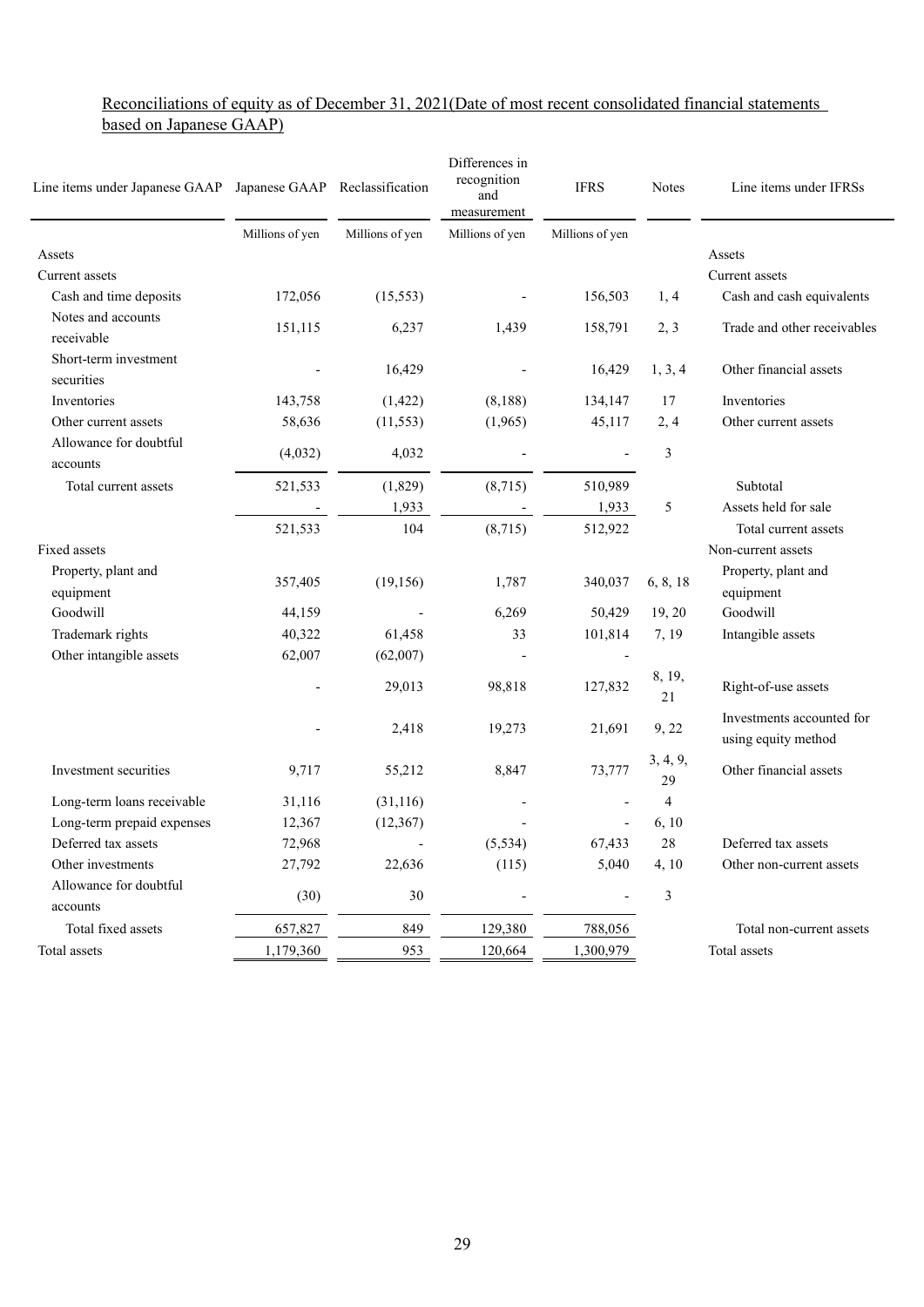| Line items under Japanese GAAP Japanese GAAP Reclassification |                 |                          | Differences in<br>recognition<br>and<br>measurement | <b>IFRS</b>              | <b>Notes</b> | Line items under IFRSs      |
|---------------------------------------------------------------|-----------------|--------------------------|-----------------------------------------------------|--------------------------|--------------|-----------------------------|
|                                                               | Millions of yen | Millions of yen          | Millions of yen                                     | Millions of yen          |              |                             |
|                                                               |                 |                          |                                                     |                          |              | Liabilities and equity      |
| Liabilities                                                   |                 |                          |                                                     |                          |              | Liabilities                 |
| Current liabilities                                           |                 |                          |                                                     |                          |              | Current liabilities         |
| Notes and accounts payable                                    | 28,021          | 175,699                  | (2)                                                 | 203,718                  | 11           | Trade and other payables    |
| Electronically recorded                                       | 40,584          | (40, 584)                | ÷,                                                  | $\overline{\phantom{a}}$ | 11           |                             |
| obligations - operating                                       |                 |                          |                                                     |                          |              |                             |
| Short-term debt                                               |                 | 15,730                   |                                                     | 15,730                   | 12           | Bonds and borrowings        |
| Current portion of long-term                                  | 730             | (730)                    |                                                     | $\overline{\phantom{a}}$ | 12           |                             |
| debt                                                          |                 |                          |                                                     |                          |              |                             |
| Current portion of corporate                                  |                 |                          |                                                     |                          |              |                             |
| bonds scheduled for                                           | 15,000          | (15,000)                 |                                                     |                          | 12           |                             |
| redemption                                                    |                 |                          |                                                     |                          |              |                             |
| Lease obligations                                             | 9,664           | $\overline{\phantom{a}}$ | 15,618                                              | 25,283                   | 21           | Lease liabilities           |
| Other payables                                                | 96,488          | (96, 488)                |                                                     | $\overline{a}$           | 11           |                             |
| Accrued income taxes                                          | 45,600          |                          | $\overline{a}$                                      | 45,600                   |              | Income taxes payable        |
| Reserve for sales returns                                     | 3,379           | (3,379)                  |                                                     | $\overline{\phantom{a}}$ | 11           |                             |
| Refund liabilities                                            | 13,631          | (13, 631)                |                                                     | $\overline{\phantom{a}}$ | 11           |                             |
| Accrued bonuses for                                           |                 |                          |                                                     |                          |              |                             |
| employees                                                     | 29,557          | (29, 557)                |                                                     |                          | 15           |                             |
| Accrued bonuses for                                           |                 |                          |                                                     |                          |              |                             |
| directors                                                     | 169             | (169)                    |                                                     |                          | 15           |                             |
| Provision for liabilities and                                 |                 |                          |                                                     |                          |              |                             |
| charges                                                       | 293             | 10,708                   | (158)                                               | 10,843                   | 13           | Provisions                  |
| Provision for loss on business                                |                 |                          |                                                     |                          |              |                             |
| withdrawal                                                    | 95              | (95)                     |                                                     |                          | 13           |                             |
| Provision for structural                                      |                 |                          |                                                     |                          |              |                             |
| reforms                                                       | 8,524           | (8,524)                  |                                                     |                          | 13           |                             |
|                                                               |                 | 4,914                    |                                                     | 4,914                    | 14           | Other financial liabilities |
|                                                               |                 |                          |                                                     |                          | 13, 14,      |                             |
| Other current liabilities                                     | 92,291          | 1,233                    | 13,945                                              | 107,470                  | 15, 24,      | Other current liabilities   |
|                                                               |                 |                          |                                                     |                          | 25, 26       |                             |
| Total current liabilities                                     | 384,031         | 126                      | 29,404                                              | 413,561                  |              | Total current liabilities   |
|                                                               |                 |                          |                                                     |                          |              |                             |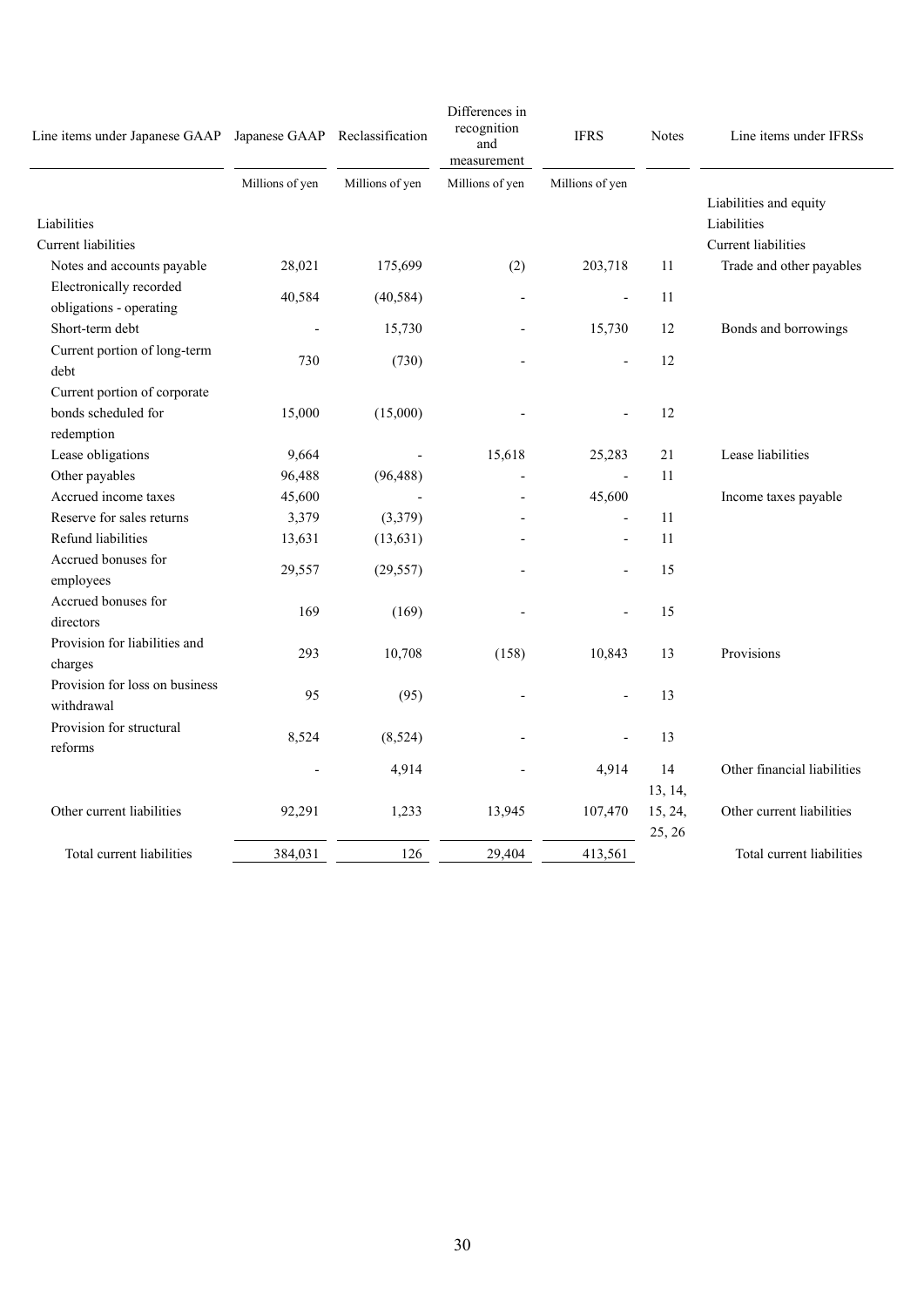| Line items under Japanese GAAP                            |                 | Japanese GAAP Reclassification | Differences in<br>recognition and<br>measurement | <b>IFRS</b>              | <b>Notes</b>  | Line items under IFRSs                           |
|-----------------------------------------------------------|-----------------|--------------------------------|--------------------------------------------------|--------------------------|---------------|--------------------------------------------------|
|                                                           | Millions of yen | Millions of yen                | Millions of yen                                  | Millions of yen          |               |                                                  |
| Long-Term Liabilities                                     |                 |                                |                                                  |                          |               | Non-current liabilities                          |
| <b>Bonds</b>                                              | 50,000          | 95,915                         |                                                  | 145,915                  | 12            | Bonds and borrowings                             |
| Long-term debt                                            | 95,915          | (95, 915)                      |                                                  |                          | 12            |                                                  |
| Lease obligations                                         | 19,673          | (12)                           | 99,248                                           | 118,909                  | 21            | Lease liabilities                                |
| Long-term payables                                        | 4,756           | 772                            | 117                                              | 5,646                    | 14            | Other financial liabilities                      |
| Liability for retirement<br>benefits                      | 18,587          | 827                            | 22,745                                           | 42,159                   | 27            | Retirement benefit liability                     |
| Allowance for losses on<br>guarantees                     | 350             | (350)                          |                                                  |                          | 14            |                                                  |
|                                                           |                 | 1,753                          |                                                  | 1,753                    | 13            | Provisions                                       |
| Deferred tax liabilities                                  | 1,040           |                                | 564                                              | 1,605                    | 28<br>13, 14, | Deferred tax liabilities                         |
| Other long-term liabilities                               | 37,573          | (2,163)                        | (26,161)                                         | 9,248                    | 22, 26,<br>30 | Other non-current liabilities                    |
| Total long-term liabilities                               | 227,896         | 827                            | 96,514                                           | 325,237                  |               | Total non-current liabilities                    |
| <b>Total liabilities</b>                                  | 611,927         | 953                            | 125,918                                          | 738,799                  |               | <b>Total liabilities</b>                         |
| Net assets                                                |                 |                                |                                                  |                          |               | Equity                                           |
| Common stock                                              | 64,506          |                                |                                                  | 64,506                   |               | Share capital                                    |
| Capital surplus                                           | 70,741          | 1,067                          | 1,226                                            | 73,035                   | 16,30         | Capital surplus                                  |
| Treasury stock                                            | (2,338)         |                                |                                                  | (2,338)                  |               | Treasury shares                                  |
| Stock acquisition rights                                  | 1,067           | (1,067)                        |                                                  | $\overline{\phantom{a}}$ | 16            |                                                  |
| Retained earnings                                         | 366,306         |                                | 5,895                                            | 372,202                  | 32            | Retained earnings                                |
| Total accumulated other<br>comprehensive income           | 45,805          |                                | (12,516)                                         | 33,288                   | 27, 29,<br>31 | Other components of equity                       |
|                                                           | 546,089         |                                | (5, 394)                                         | 540,695                  |               | Total equity attributable to<br>owners of parent |
| Non-controlling interests in<br>consolidated subsidiaries | 21,343          |                                | 141                                              | 21,484                   |               | Non-controlling interests                        |
| Total net assets                                          | 567,433         |                                | (5,253)                                          | 562,179                  |               | Total equity                                     |
| Total liabilities and net assets                          | 1,179,360       | 953                            | 120,664                                          | 1,300,979                |               | Total liabilities and equity                     |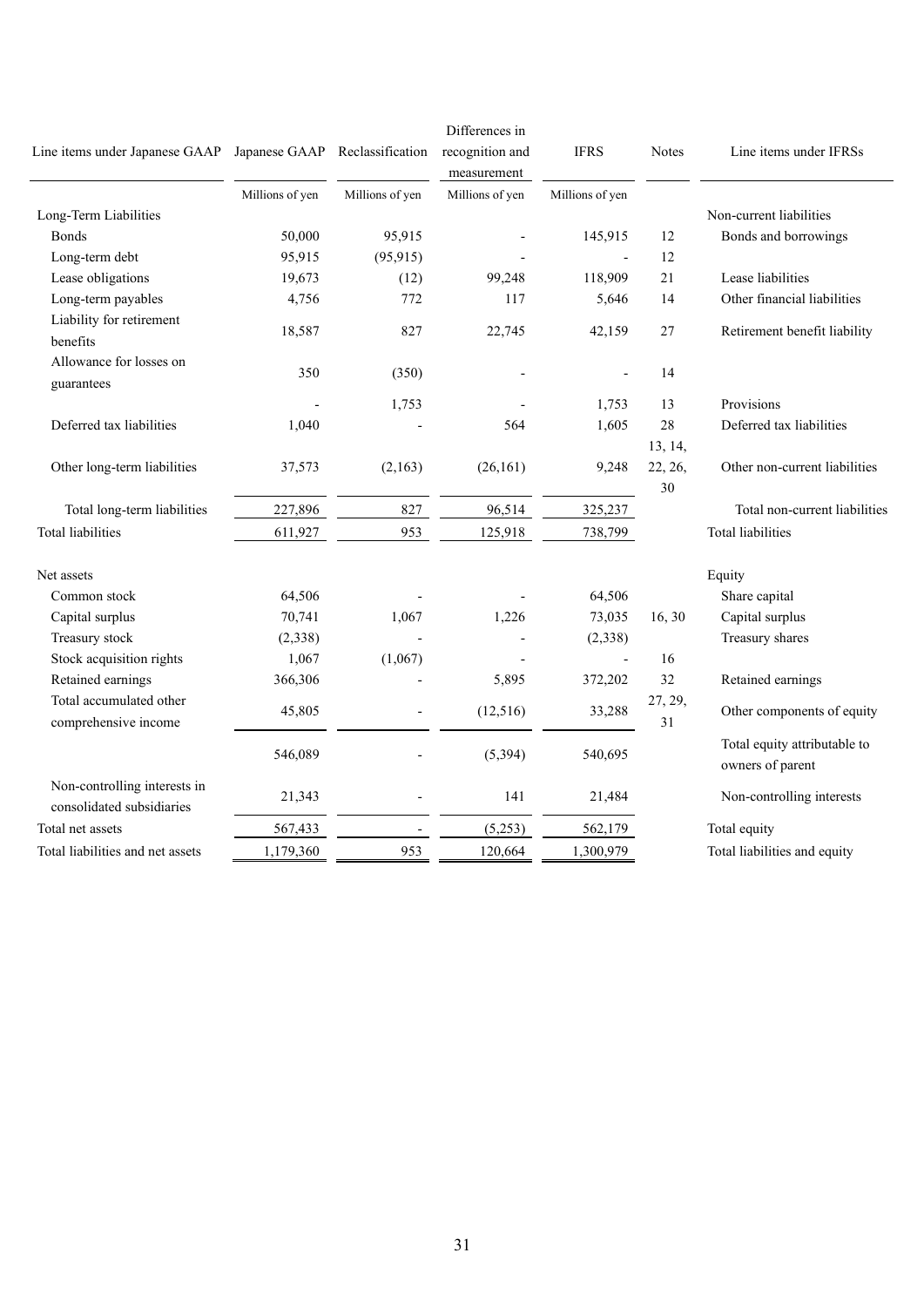### **Notes on reconciliation of equity**

(Reclassification)

Reclassifications consist mainly of the following:

- 1) Reclassification of cash and deposits Short-term investments whose redemption date is due within three months from the acquisition date, which were included in "Short-term investment securities" under Japanese GAAP, are reclassified to "Cash and cash equivalents" under IFRS.
- 2) Reclassification of account receivables Account receivables, which were included in "Other current assets" under Japanese GAAP, are reclassified to "Trade and other receivables" under IFRS.
- 3) Reclassification of allowance for doubtful accounts "Allowance for doubtful accounts (current)," which was separately presented under Japanese GAAP, is reclassified to be presented on a net basis by directly deducting the item from "Trade and other receivables" and "Other financial assets (current)" under IFRS. Likewise, "Allowance for doubtful accounts (non-current)" is reclassified to be presented on a net basis by directly deducting the item from "Other financial liabilities (non-current)."
- 4) Reclassification of other financial assets Time deposits with maturities of more than three months, which were included in "Cash and time deposits" under Japanese GAAP, are reclassified to "Other financial assets (current)" under IFRS. Meanwhile, guarantee and leasehold deposits, etc. which were included in "Other investments" and "Long-term loans receivable" in fixed assets under Japanese GAAP, are reclassified to "Other financial assets (non-current)" under IFRS.
- 5) Reclassification of assets held for sale and liabilities directly related to assets held for sale Non-current assets held for sale or disposal groups are presented as "Assets held for sale" and "Liabilities directly associated with assets held for sale" under IFRS.
- 6) Reclassification of property, plant and equipment Under Japanese GAAP, some store furniture and fixtures in the Cosmetics Business were presented as "Long-term prepaid expenses," but they are presented as "Property, plant and equipment" under IFRS.
- 7) Reclassification of intangible assets "Trademark rights" of intangible assets, which were stated separately under Japanese GAAP, are presented as "Intangible assets" under IFRS.
- 8) Reclassification of right-of-use assets Rights-to-use assets previously recorded at foreign subsidiaries to which IFRS was applied were included in "Property, plant and equipment." Under IFRS, they are presented separately as "Right-ofuse assets."
- 9) Reclassification of recorded amounts of investments accounted for using the equity method "Investments accounted for using equity method," which was included in "Investment securities" under Japanese GAAP, is separately presented under IFRS.
- 10) Reclassification of other non-current assets "Long-term prepaid expenses", which were stated separately under Japanese GAAP, are presented as "Other non-current assets" under IFRS.
- 11) Reclassification of trade and other payables "Notes and accounts payable," "Electronically recorded obligations," "Other payable," "Reserve for sales returns" and "Refund liabilities," which were stated separately under Japanese GAAP, are presented as "Trade and other payables" under IFRS.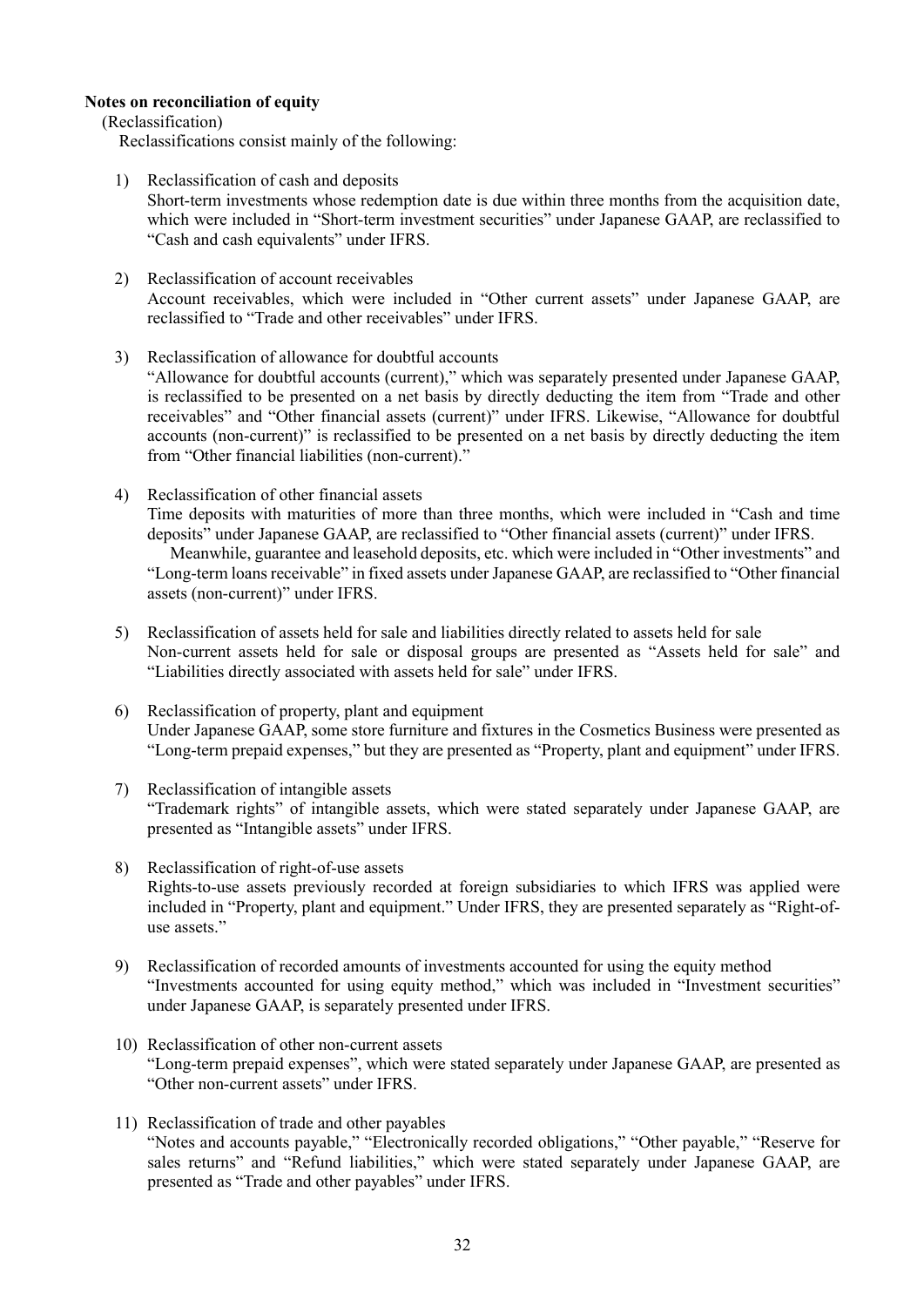12) Reclassification of bonds and borrowings

"Short-term debt," "Current portion of long-term debt," and "Current portion of corporate bonds scheduled for redemption," which were classified as current liabilities under Japanese GAAP, are represented as "Bonds and borrowings (current)" Under IFRS. "Bonds payable" and "Long-term debt," which were separately presented as long-term liabilities under Japanese GAAP, are presented as "Bonds and borrowings (non-current)" under IFRS.

13) Reclassification of provisions

"Provision for liabilities and charges," "Provision for loss on business withdrawal," and "Provision for structural reforms", which were separately presented under Japanese GAAP, and asset retirement obligations and other provisions, which were included in "Other current liabilities" under current liabilities, under Japanese GAAP, are presented as "Provisions (current)" under IFRS. Asset retirement obligations, which were included in "Other long-term liabilities" in long-term liabilities under Japanese GAAP, and other provisions are presented as "Provisions (non-current)" under IFRS.

- 14) Reclassification of other financial liabilities Deposits received and temporary receipts included in "Other current liabilities" under Japanese GAAP have been reclassified as "Other financial liabilities (current)" under IFRS. Meanwhile, "Allowance for losses on guarantees" and "Long-term payables," which were presented separately in long-term liabilities and Long-term deposits received, which were included in "Other long-term liabilities," are reclassified to "Other financial liabilities (non-current)" under IFRS.
- 15) Reclassification of other current liabilities "Accrued bonuses for employees" and "Accrued bonuses for directors," which were separately presented under Japanese GAAP, are presented as "Other current liabilities" under IFRS.
- 16) Reclassification of capital surplus "Stock acquisition rights," which were stated separately under Japanese GAAP, are presented as "Capital surplus" under IFRS.

(Recognition and measurement differences)

Recognition and measurement differences consist mainly of the following:

- 17) Adjustments to the recorded amount of inventories Promotional assets, which were included in "Inventories" under Japanese GAAP, are recognized as expenses at the time of purchase because they do not meet the definition of assets under IFRS.
- 18) Adjustments to recorded amount of property, plant and equipment Real estate acquisition taxes, which was expensed under Japanese GAAP, are capitalized under IFRS.
- 19) Application of impairment accounting After assessing the recoverability of non-current assets based on IFRS, impairment loss is recorded for certain right-of-use assets and a reversal of impairment loss is recorded for certain intangible assets as of the transition date. Difference from impairment loss under Japanese GAAP is recorded for certain goodwill and intangible assets in the previous fiscal year.
- 20) Adjustments to recorded amount of goodwill Under Japanese GAAP, the amortization period for goodwill was estimated and amortized over that number of years. Under IFRS, however, goodwill is not amortized after the transition date.
- 21) Adjustments to lease transactions

Operating lease transactions and finance lease transactions that were accounted for as operating leases under Japanese GAAP are accounted for as "Right-of-use assets" under IFRS in accordance with purchase and sale transactions, and the corresponding obligations are included in "Lease liabilities (current)" and "Lease liabilities (non-current)."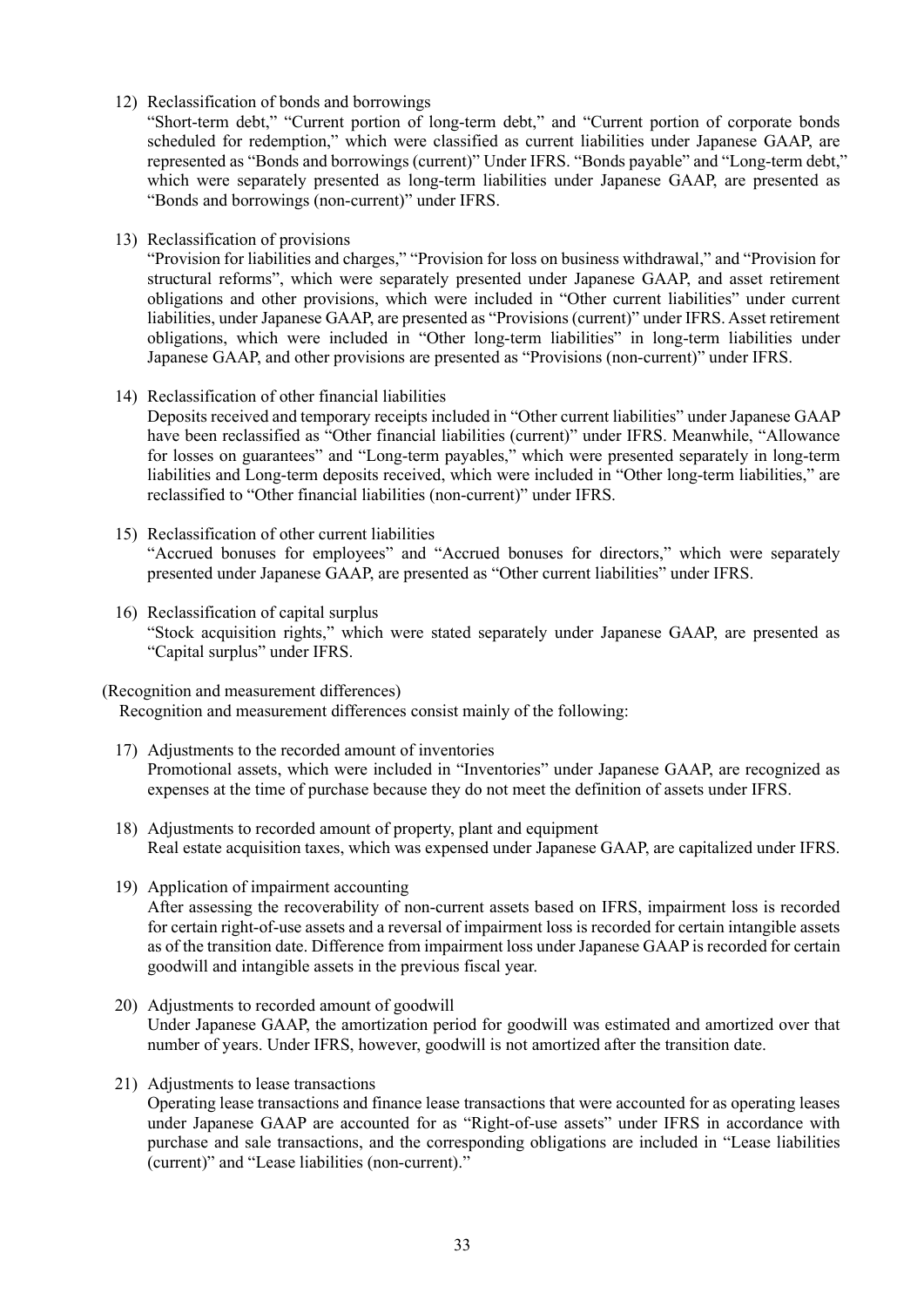22) Partial sales of shares of subsidiaries that result in a loss of control

In the case that a subsidiary becomes an affiliate due to loss of control as a result of partial sales of shares of subsidiary, the residual investment was adjusted to investment appraisal value by the equity method under Japanese GAAP, but under IFRS, the residual investment is measured in fair value.

- 23) Adjustments to levies Under Japanese GAAP, expenses were recognized for items qualified as levies such as property tax, etc. over the fiscal year in which the taxes were paid. Under IFRS, they are recognized as "Trade and other payables" on the date when an obligation event occurs.
- 24) Adjustments to accrued paid absences Unused paid absences, which were not accounted for under Japanese GAAP, are recoded as liabilities in "Other current liabilities" under IFRS.
- 25) Adjustments to the timing of revenue recognition For points provided to customers in accordance with sales of products, under Japanese GAAP, revenue was recorded in full at the time of sale and the amount expected to be used by customers in the future was recorded as an allowance. Under IFRS, however, transaction prices allocated to points expected to be used by customers in the future at the time of sale are recorded as "Other current liabilities" and revenue is recognized based on the use of points.
- 26) Adjustments to government subsidies Under Japanese GAAP, subsidies related to assets were recognized as revenue collectively when they

were finalized to be received, but under IFRS, they are recorded as deferred revenue in "Other current liabilities" and "Other non-current liabilities" and are recognized as revenue on a regular basis over the period in which the corresponding assets are recognized as expenses.

27) Adjustments to postretirement benefits

Under Japanese GAAP, actuarial gains and losses and past service costs in retirement benefits were recognized in other comprehensive income when incurred and amortized through profit or loss over a certain number of years within the average remaining service period of employees when incurred. Under IFRS, remeasurements of defined benefit plans are recognized in other comprehensive income when incurred, and past service costs are recognized in profit or loss when incurred. Remeasurements of defined benefit plans recognized in other comprehensive income are immediately reclassified to "Retained earnings" after being recognized in other components of equity.

In addition, IFRS calculates the mortality rate, which is one of the assumptions used to determine the defined benefit obligation, using figures that are expected to change in the future.

28) Adjustments to income tax expense

The amounts of "Deferred tax assets" and "Deferred tax liabilities" have been adjusted due to temporary differences arising from the reconciliation of Japanese GAAP to IFRS and a reexamination of the recoverability of deferred tax assets.

Under Japanese GAAP, the recording of deferred tax assets for elimination of unrealized gains on internal transactions within the consolidated group was assessed for recoverability based on taxable income generated by the selling entities and calculated using the effective tax rate of the selling entities. Under IFRS, the recoverability is assessed based on future taxable income in the acquiring entitiesand calculated using the effective tax rate of the acquiring entities.

In addition, income tax expense in the quarterly financial statements were calculated in the same manner as in the annual financial statements under Japanese GAAP, but under IFRS, they are calculated based on the estimated annual effective tax rate, and the adjustments are recorded in "Other current assets" and "Income taxes payable."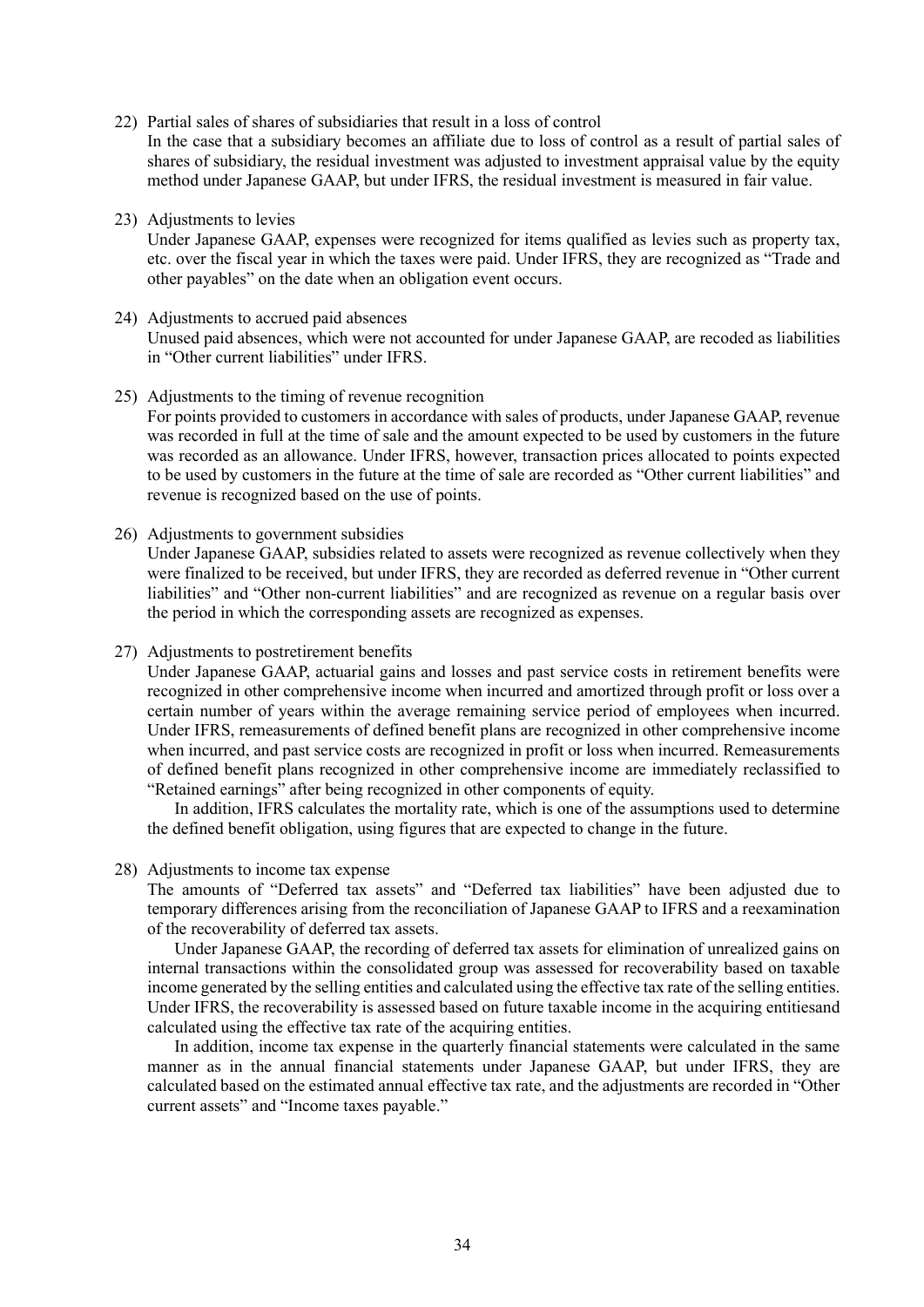### 29) Measurements of financial instruments

Under Japanese GAAP, unlisted shares were accounted for based on their historical cost, and impairment losses were recognized as the issuer's financial condition deteriorated as required. However, under IFRS, changes in fair value are measured at fair value and recognized in other comprehensive income. Accumulated amounts recognized in other comprehensive income are immediately reclassified to "Retained earnings" after being recognized in other components of equity.

30) Adjustments to capital surplus

Under Japanese GAAP, the estimated amount of benefits related to stock compensation plans (performance-linked stock compensation plans) was recorded in "Other long-term liabilities." Under IFRS, the estimated amount of stock-based benefits is accounted for as equity-settled stock-based payment, and the adjustments are recorded in "Capital surplus."

# 31) Adjustments to cumulative exchange differences on translation of foreign operations

Applying for the exemption of first-time adoption, all cumulative translation differences of foreign operations as of the transition date have been reclassified to "Retained earnings."

32) Adjustments to retained earnings

The impact of the adoption of IFRS on retained earnings is as follows. The tax effect adjustments related to each reconciling item are included in adjustments to deferred tax assets and liabilities, and adjustments to non-controlling interests are included in other items.

|                                                             | <b>IFRS</b> transition<br>date<br>(January 1, 2021) | As of March 31,<br>2021 | As of December<br>31, 2021 |
|-------------------------------------------------------------|-----------------------------------------------------|-------------------------|----------------------------|
|                                                             | Millions of yen                                     | Millions of yen         | Millions of yen            |
| Adjustments to the recorded amount of inventories (Note 17) | (7,342)                                             | (8,210)                 | (8,225)                    |
| Application of impairment accounting (Note 19)              | 11,536                                              | 12,405                  | (202)                      |
| Adjustments to recorded amount of goodwill (Note 20)        |                                                     | 1,762                   | 5,996                      |
| Adjustments to lease transactions (Note 21)                 | (2, 431)                                            | (2, 414)                | (4,935)                    |
| Adjustments to recorded amount of investment accounted for  |                                                     |                         |                            |
| equity method (Note 22)                                     |                                                     |                         | 44,824                     |
| Adjustments to levies (Note 23)                             |                                                     | (1,551)                 |                            |
| Adjustments to accrued paid absences (Note 24)              | (11,757)                                            | (12,038)                | (12,021)                   |
| Adjustments to the timing of revenue recognition (Note 25)  | (3,554)                                             | (3,722)                 | (4,059)                    |
| Adjustments to governmental subsidies (Note 26)             | (539)                                               | (2,088)                 | (1,962)                    |
| Adjustments to postretirement benefits (Note 27)            | (18, 533)                                           | (19,662)                | (16,289)                   |
| Adjustments to income tax expense (Note 28)                 | 16,813                                              | 11,318                  | (6,242)                    |
| Measurements of financial instruments (Note 29)             | 5,827                                               | 6,015                   | 4,228                      |
| Adjustments to cumulative exchange differences on           |                                                     |                         |                            |
| translation of foreign operations (Note 31)                 | 5,257                                               | 5,257                   | 5,257                      |
| Others                                                      | 784                                                 | (337)                   | (470)                      |
| Total                                                       | (3,939)                                             | (13,267)                | 5,895                      |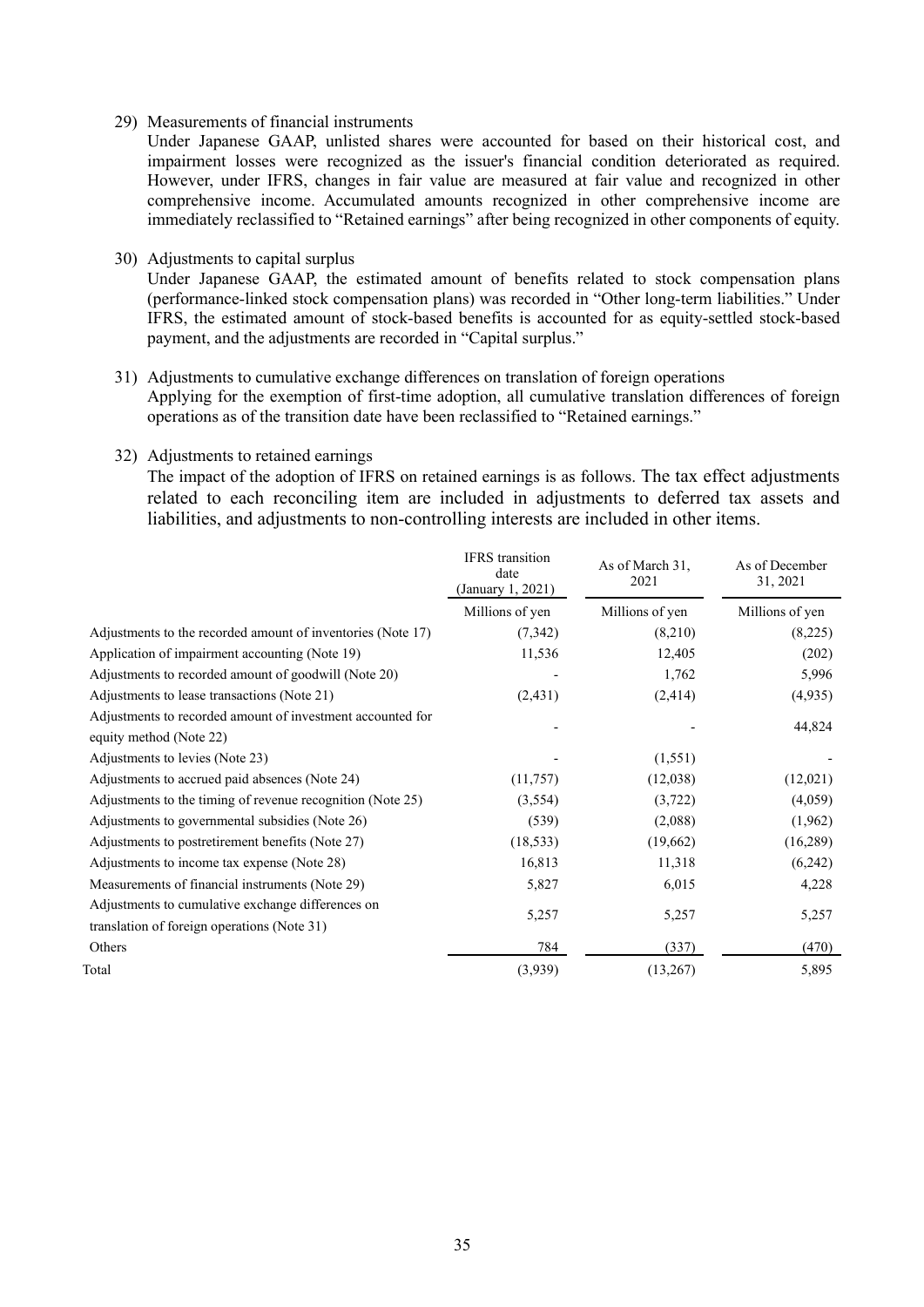### Reconciliations of profit or loss and comprehensive income for the Three Months Ended March 31, 2021 (January 1, 2021 - March 31, 2021)

| Line items under Japanese GAAP  Japanese GAAP  Reclassification                                  |                            |                             | Differences in<br>recognition<br>and<br>measurement | <b>IFRS</b>                | <b>Notes</b>                        | Line items under IFRSs                                                                                              |
|--------------------------------------------------------------------------------------------------|----------------------------|-----------------------------|-----------------------------------------------------|----------------------------|-------------------------------------|---------------------------------------------------------------------------------------------------------------------|
| Net sales                                                                                        | Millions of yen<br>244,011 | Millions of yen<br>(6, 832) | Millions of yen<br>(192)                            | Millions of yen<br>236,986 | 1                                   | Net sales                                                                                                           |
| Cost of sales                                                                                    | 62,652                     | 50                          | 912                                                 | 63,615                     | 2, 4, 7,<br>8                       | Cost of sales                                                                                                       |
| Gross profit                                                                                     | 181,359                    | (6,883)                     | (1,105)                                             | 173,370                    |                                     | Gross profit                                                                                                        |
| Selling, general and<br>administrative expenses                                                  | 170,474                    | 10,197                      | 1,206                                               | 181,878                    | 1, 2, 4,<br>5, 6, 7,<br>$\,$ 8 $\,$ | Selling, general and<br>administrative expenses                                                                     |
|                                                                                                  |                            | 2,980                       | (970)                                               | 2,010                      | 2, 9                                | Other operating income<br>Other operating expenses                                                                  |
| Operating loss                                                                                   | 10,884                     | (14,099)                    | (3,282)                                             | (6, 497)                   |                                     | Operating loss                                                                                                      |
| Non-operating income                                                                             | 4,127                      | (4,127)                     |                                                     |                            | 2                                   |                                                                                                                     |
| Non-operating expenses                                                                           | 1,158                      | (1,158)                     |                                                     |                            | $\overline{c}$                      |                                                                                                                     |
| Extraordinary gains                                                                              | 691                        | (691)                       |                                                     |                            | $\overline{c}$                      |                                                                                                                     |
| <b>Extraordinary losses</b>                                                                      | 16,887                     | (16,887)                    |                                                     |                            | $\overline{c}$                      |                                                                                                                     |
|                                                                                                  |                            | 1,756<br>965                | (62)<br>258                                         | 1,693<br>1,224             | $\overline{2}$<br>2,7               | Finance income<br>Finance costs<br>Share of profit (loss) of                                                        |
|                                                                                                  |                            | 82                          | 7                                                   | 89                         | $\overline{c}$                      | investments accounted for using<br>equity method                                                                    |
| Quarterly profit (loss) before<br>income taxes                                                   | (2,341)                    |                             | (3,596)                                             | (5,937)                    |                                     | Loss before tax                                                                                                     |
| Income taxes $-$ current<br>Income taxes - deferred                                              | 9,855<br>(11, 547)         | (11, 547)<br>11,547         | 5,764                                               | 4,073                      | 3, 12<br>3                          | Income tax expense                                                                                                  |
| Quarterly profit (loss) before<br>income taxes                                                   | (649)                      |                             | (9,361)                                             | (10,011)                   |                                     | Loss                                                                                                                |
| Other comprehensive income<br>Valuation difference on                                            |                            |                             |                                                     |                            |                                     | Other comprehensive income<br>Items that will not be<br>reclassified to profit or loss<br>Financial assets measured |
| available-for-sale securities                                                                    | 301                        |                             | 9                                                   | 310                        |                                     | through other comprehensive<br>income                                                                               |
| Adjustment for retirement<br>benefits                                                            | 376                        |                             | (379)                                               | (3)                        | 7                                   | Remeasurements of defined<br>benefit plans<br>Share of other comprehensive                                          |
|                                                                                                  |                            | $\boldsymbol{0}$            | (0)                                                 |                            |                                     | income of investments<br>accounted for using equity<br>method<br>Items that may be reclassified to                  |
|                                                                                                  |                            |                             | (4)                                                 | (4)                        |                                     | profit or loss<br>Cash flow hedges                                                                                  |
| Foreign currency translation                                                                     | 20,030                     |                             | 772                                                 | 20,802                     |                                     | Exchange differences on                                                                                             |
| adjustments                                                                                      |                            |                             |                                                     |                            |                                     | translation of foreign operations                                                                                   |
| Share of other comprehensive<br>income of associates<br>accounted for under the equity<br>method | $\boldsymbol{0}$           | (0)                         |                                                     |                            |                                     | Share of other comprehensive<br>income of investments<br>accounted for using equity<br>method                       |
| Total other comprehensive<br>income                                                              | 20,707                     |                             | 397                                                 | 21,105                     |                                     | Other comprehensive income,<br>net of tax                                                                           |
| Quarterly Comprehensive<br>Income                                                                | 20,057                     |                             | (8,963)                                             | 11,094                     |                                     | Comprehensive income                                                                                                |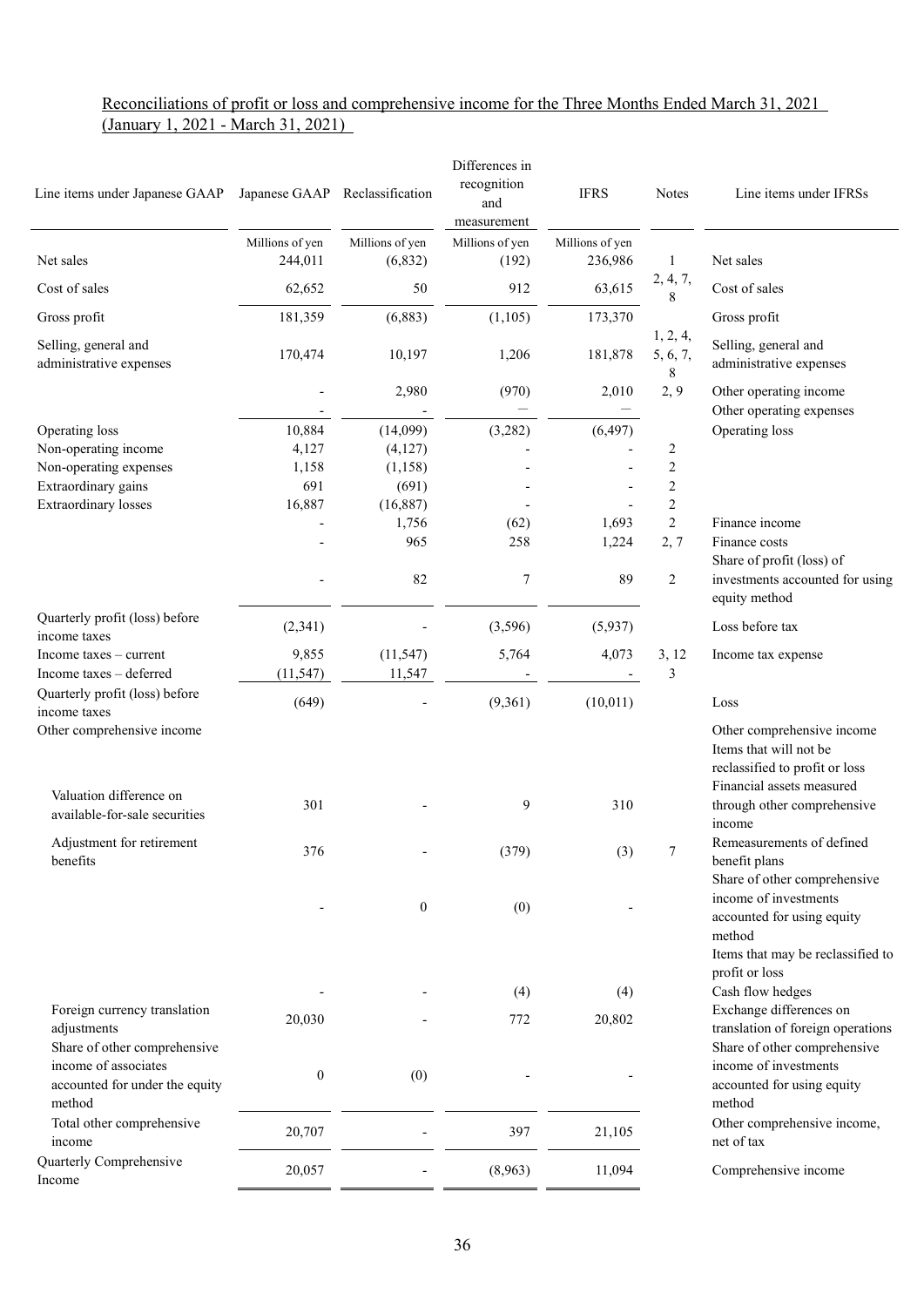### Reconciliations of profit or loss and comprehensive income for the fiscal year ended December 31, 2021 (January 1, 2021 - December 31, 2021) (Fiscal year of most recent consolidated financial statements based on Japanese GAAP)

| Line items under Japanese GAAP Japanese GAAP Reclassification    |                 |                  | Differences in<br>recognition<br>and<br>measurement | <b>IFRS</b>      | <b>Notes</b>                  | Line items under IFRSs                                                                                              |
|------------------------------------------------------------------|-----------------|------------------|-----------------------------------------------------|------------------|-------------------------------|---------------------------------------------------------------------------------------------------------------------|
|                                                                  | Millions of yen | Millions of yen  | Millions of yen                                     | Millions of yen  |                               |                                                                                                                     |
| Net sales                                                        | 1,035,165       | (25,036)         | (162)                                               | 1,009,966        | 1                             | Net sales                                                                                                           |
| Cost of sales                                                    | 262,959         | 7,900            | 948                                                 | 271,808          | 2, 4, 7,<br>8                 | Cost of sales                                                                                                       |
| Gross profit                                                     | 772,206         | (32, 936)        | (1,110)                                             | 738,158          |                               | Gross profit                                                                                                        |
| Selling, general and<br>administrative expenses                  | 730,619         | 27,232           | 9,154                                               | 767,007          | 1, 2, 4,<br>5, 6, 7,<br>8, 11 | Selling, general and<br>administrative expenses                                                                     |
|                                                                  |                 | 96,383           | 44,615                                              | 140,999          | 2, 9, 10                      | Other operating income                                                                                              |
|                                                                  |                 | 7,427            | 4,152                                               | 11,579           | 2, 11                         | Other operating expenses                                                                                            |
| Operating profit                                                 | 41,586          | 28,787           | 30,197                                              | 100,571          |                               | Operating Profit                                                                                                    |
| Non-operating income                                             | 9,453           | (9, 453)         |                                                     |                  | 2                             |                                                                                                                     |
| Non-operating expenses                                           | 6,204           | (6,204)          |                                                     |                  | $\overline{c}$                |                                                                                                                     |
| Extraordinary gains                                              | 93,066          | (93,066)         |                                                     |                  | $\mathbf{2}$                  |                                                                                                                     |
| <b>Extraordinary losses</b>                                      | 64,644          | (64, 644)        |                                                     |                  | $\mathbf{2}$                  |                                                                                                                     |
|                                                                  |                 | 6,764            | (2,685)                                             | 4,079            | $\overline{2}$                | Finance income                                                                                                      |
|                                                                  |                 | 2,790            | 1,039                                               | 3,829            | 2,7                           | Finance costs<br>Share of profit (loss) of                                                                          |
|                                                                  |                 | (1,090)          | (618)                                               | (1,709)          | $\overline{c}$                | investments accounted for using<br>equity method                                                                    |
| Profit before income taxes                                       | 73,256          |                  | 25,854                                              | 99,111           |                               | Profit before tax                                                                                                   |
| Income taxes – current                                           | 61,923          | (33,578)         | 21,316                                              | 49,661           | 3, 12                         | Income tax expense                                                                                                  |
| Refund of income taxes for<br>prior years                        | (1,165)         | 1,165            |                                                     |                  | 3                             |                                                                                                                     |
| Income taxes - deferred                                          | (32, 413)       | 32,413           |                                                     |                  | 3                             |                                                                                                                     |
| Net profit                                                       | 44,912          |                  | 4,538                                               | 49,450           |                               | Profit                                                                                                              |
| Other comprehensive income                                       |                 |                  |                                                     |                  |                               | Other comprehensive income<br>Items that will not be<br>reclassified to profit or loss<br>Financial assets measured |
| Valuation difference on<br>available-for-sale securities         | (1,779)         |                  | 1,889                                               | 110              |                               | through other comprehensive<br>income                                                                               |
| Adjustment for retirement<br>benefits                            | 3,322           |                  | 1,639                                               | 4,961            | 7                             | Remeasurements of defined<br>benefit plans<br>Share of other comprehensive                                          |
|                                                                  |                 | (0)              | $\boldsymbol{0}$                                    | $\boldsymbol{0}$ |                               | income of investments<br>accounted for using equity<br>method<br>Items that may be reclassified to                  |
|                                                                  |                 |                  | 98                                                  | 98               |                               | profit or loss<br>Cash flow hedges                                                                                  |
| Foreign currency translation                                     |                 |                  |                                                     |                  |                               | Exchange differences on                                                                                             |
| adjustments<br>Share of other comprehensive                      | 34,247          |                  | 815                                                 | 35,062           |                               | translation of foreign operations<br>Share of other comprehensive                                                   |
| income of associates<br>accounted for under the<br>equity method | 519             | $\boldsymbol{0}$ | (4)                                                 | 515              |                               | income of investments<br>accounted for using equity<br>method                                                       |
| Total other comprehensive<br>income                              | 36,310          |                  | 4,438                                               | 40,748           |                               | Other comprehensive income,<br>net of tax                                                                           |
| Comprehensive Income                                             | 81,222          |                  | 8,976                                               | 90,198           |                               | Comprehensive income                                                                                                |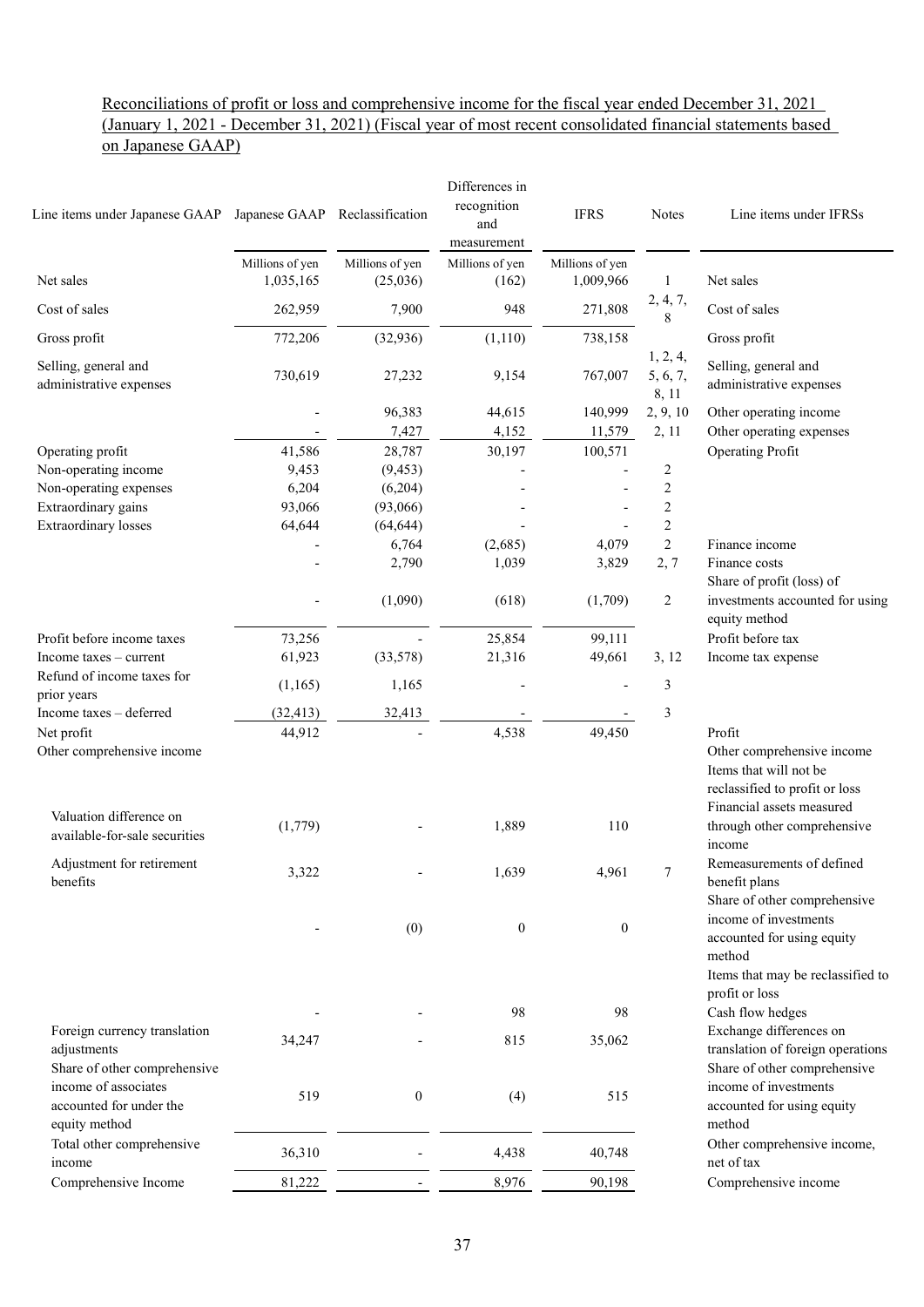### **Notes on reconciliation of profit and loss and comprehensive income**

(Reclassification of Presentation Items)

Reclassifications consist mainly of the following:

1) Reclassification of Net sales

Certain rebates, etc. presented as "Selling, general and administrative expenses" under Japanese GAAP have been deducted from "Net sales" under IFRS.

2) Other Reclassifications

For items presented as "Non-operating income," "Non-operating expenses," "Extraordinary income" and "Extraordinary losses" under Japanese GAAP, finance-related profits or losses are recorded as "Finance income" and "Finance costs", and other items are presented as "Cost of sales," "Selling, general and administrative expenses," "Other operating income," "Other operating expenses," and "Share of profit of investment accounted for using equity method." under IFRS.

3) Income tax expense

"Income taxes - current," "Refund of income taxes for prior years," and "Income taxes - deferred," which were separately presented under Japanese GAAP, are presented in total as "Income tax expense" under IFRS.

### (Recognition and measurement differences)

Recognition and measurement differences consist mainly of the following:

4) Adjustment to the levies

Under Japanese GAAP, expenses were recognized for items qualified as levies such as property tax, etc. when the taxes were paid. Under IFRS, they are recognized as "Cost of sales" and "Selling, general and administrative expenses" on the date when an obligation event occurs.

- 5) Reconciliation of selling, general and administrative expenses Promotional assets, which were included in "Inventories" under Japanese GAAP, are recognized as "Selling, general and administrative expenses" at the time of purchase because they do not meet the definition of assets under IFRS.
- 6) Adjustment to recorded amount of goodwill Under Japanese GAAP, the amortization period for goodwill was estimated and amortized over that number of years. Under IFRS, however, goodwill is not amortized after the transition date.
- 7) Adjustments for remeasurement of defined benefit plans

Under Japanese GAAP, actuarial gains and losses and past service costs in retirement benefits were recognized in other comprehensive income when incurred and amortized through profit or loss over a certain number of years within the average remaining service period of employees when incurred. Under IFRS, remeasurements of defined benefit plans are recognized in other comprehensive income when incurred, and past service costs are recognized in profit or loss when incurred.

Under Japanese GAAP, interest cost was recognized by multiplying the retirement benefit obligation by the discount rate and expected return on plan assets was recognized by multiplying by the expected rate of return on plan assets, respectively. Under IFRS, net interest is recognized by multiplying the net retirement benefit obligation and plan assets by the discount rate. The expected return on plan assets and interest cost related to retirement benefits were included in "Cost of sales" and "Selling, general and administrative expenses" as retirement benefit expenses under Japanese GAAP, but net interest related to retirement benefits is presented as "Finance costs" under IFRS.

8) Adjustment to Accrued paid absences

Unused paid absences, which were not accounted for under Japanese GAAP, are recoded as liabilities in "Cost of sales" and "Selling, general and administrative expenses" under IFRS.